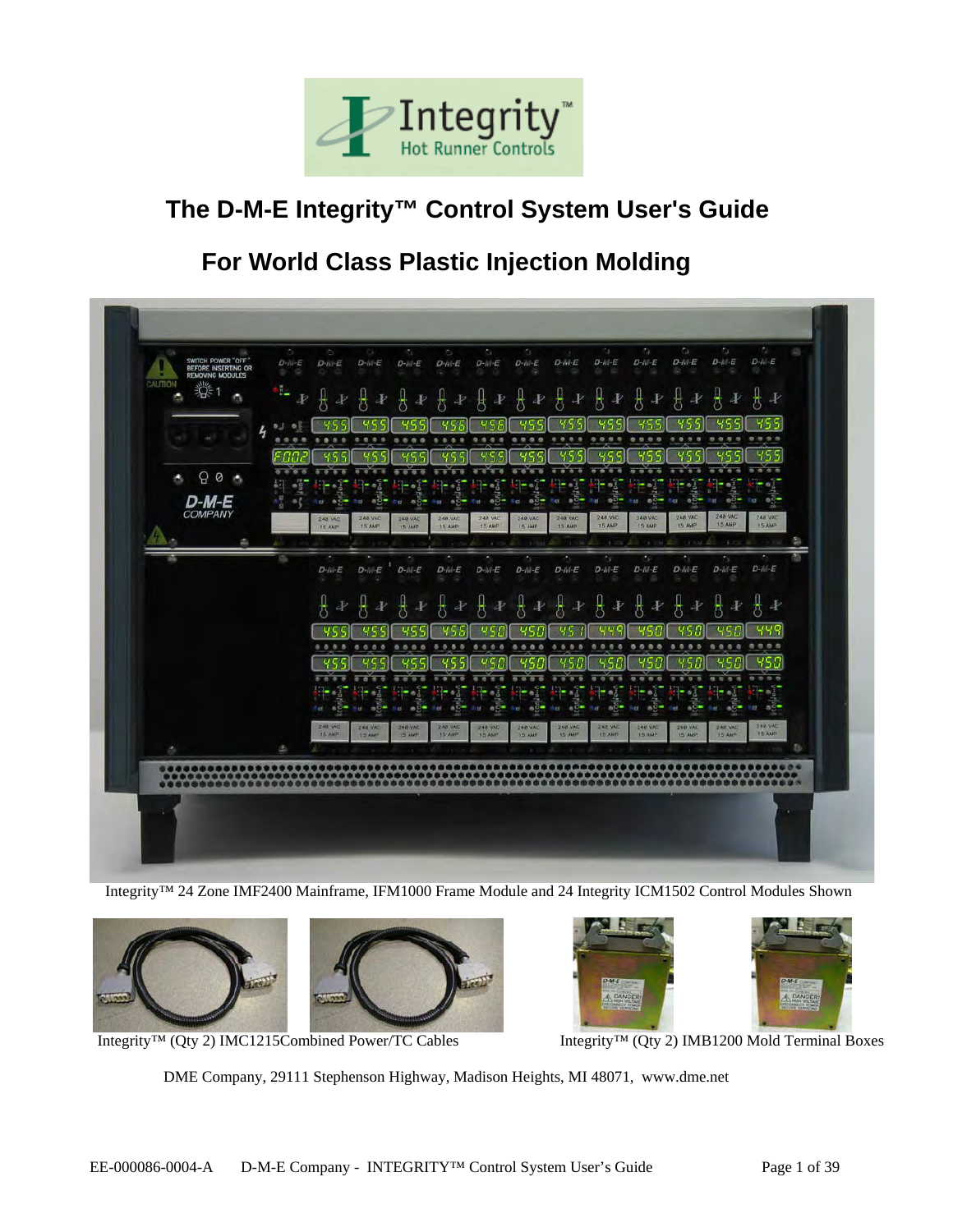Copyright © D-M-E Company 2007. All rights reserved.

D-M-E Company products are covered by USA and foreign patents, issued and pending. Information in this publication supersedes that in all previously published material. Specifications and any changes are reserved.

Printed in the United States of America

**D-M-E Company 29111 Stephenson Highway Madison Heights, MI 48071 USA www.dme.net** 

D-M-E Company and D-M-E are registered trademarks of D-M-E Company.

## **WARRANTY**

D-M-E Company warrants that this product will be free from defects in materials and workmanship for a period of one (1) year from the date of shipment. If any such product proves defective during this warranty period, D-M-E Company, at its option, either will repair the defective product without charge for parts and labor, or will provide a replacement in exchange for the defective product.

This warranty shall not apply to any defect, failure or damage caused by improper use or improper or inadequate maintenance and care. D-M-E Company shall not be obligated to furnish service under this warranty; a) to repair damage resulting from attempts by personnel other than D-M-E Company representatives to repair or service the product; b) to repair damage resulting from improper use or connection to incompatible equipment; or c) to service a product that has been modified or integrated with other products when the effect of such modification or integration increases the time or difficulty of servicing the product.

This warranty excludes replacement of fuses (in the 15 amp models) and damage to the module from the use of improper styles of fuses. Use only ABC type replacement fuses. The maximum allowable fuse rating is 15 amps. Lower ratings may used for improved protection.

## **SAFETY**

D-M-E Company products have been designed to be safe and simple to operate. As with any electronic equipment, you must observe standard safety procedures to protect both yourself and the equipment.

#### **To Prevent Injuries:**

- To avoid electrical shock or fire hazard, do not apply voltage to a terminal that exceeds the range specified for that terminal.
- To avoid mechanical injury, electrical shock or fire hazard, do not operate this product with covers or panels removed. All unused slots of a main frame must be covered with the appropriately sized blank panels.
- To avoid electrical shock or fire hazard, do not operate this product when wet.
- To avoid injury or fire hazard, do not operate this product in an explosive atmosphere.

#### **To Prevent Product Damage:**

• Do not operate this product from a power source that applies more than the voltages specified.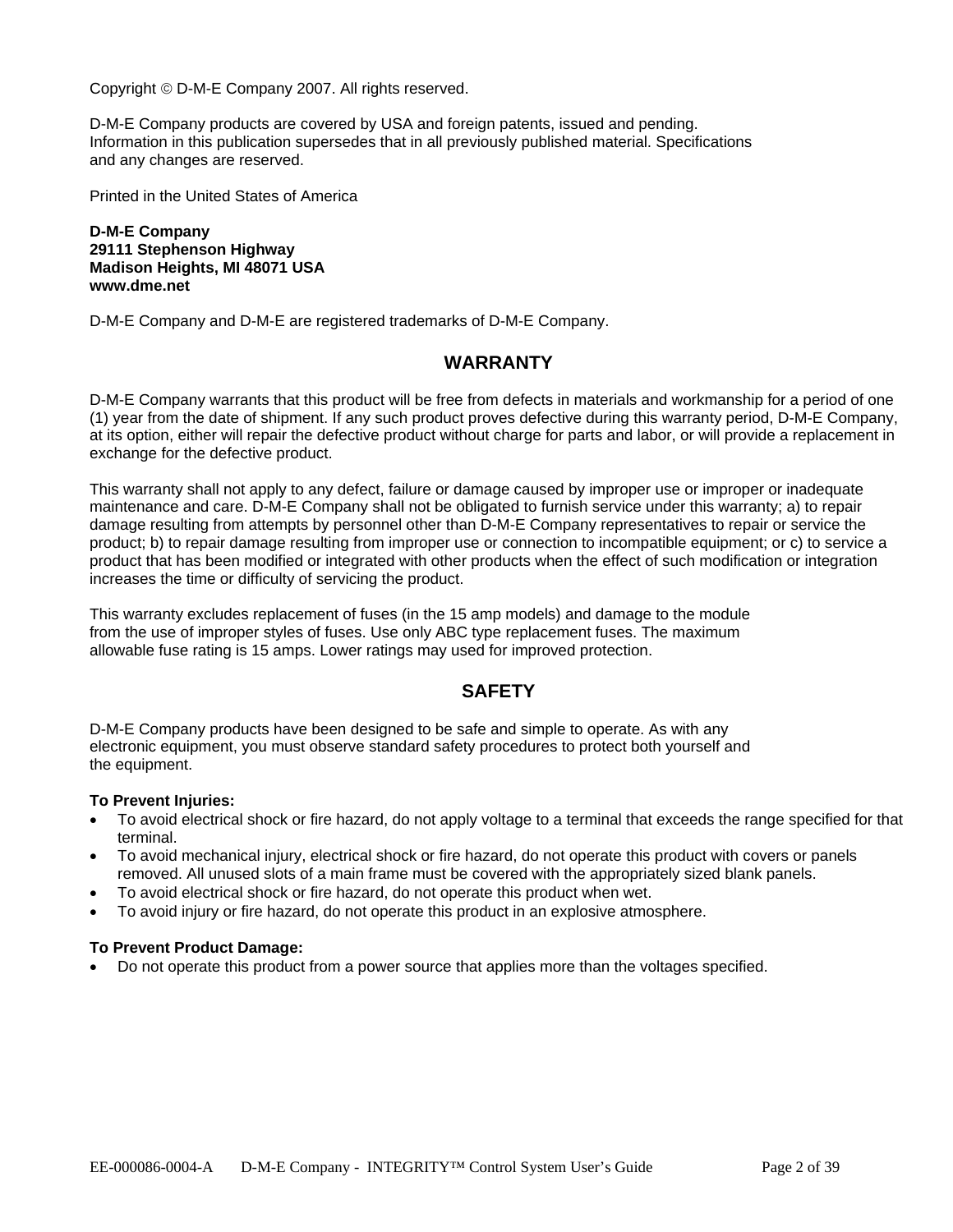| 1.2.1. Remove both side covers from the mainframe. They each have four small thumbnail type indents, which a small                                                                                                           |  |
|------------------------------------------------------------------------------------------------------------------------------------------------------------------------------------------------------------------------------|--|
| 1.2.2. With both side covers off, the Top Cover can be removed by pulling from a side that was previously covered and lifting                                                                                                |  |
|                                                                                                                                                                                                                              |  |
| 1.2.3. Single row 12 zone Frames will have a hinged power supply above the Power Input Hookup Lugs which can be swung                                                                                                        |  |
| 1.3. EXAMPLE OF OPTION A - (3 PHASE DELTA POWER) 3 POWER WIRES REFERENCED TO EACH OTHER PLUS 1 GROUND (NO                                                                                                                    |  |
|                                                                                                                                                                                                                              |  |
|                                                                                                                                                                                                                              |  |
|                                                                                                                                                                                                                              |  |
|                                                                                                                                                                                                                              |  |
| 2. INTEGRITY SYSTEM QUICK START GUIDE - WITH FRAME MODULE - OUT OF THE BOX                                                                                                                                                   |  |
|                                                                                                                                                                                                                              |  |
| 3. INTEGRITY SYSTEM QUICK START GUIDE - WITHOUT FRAME MODULE - OUT OF THE BOX 9                                                                                                                                              |  |
|                                                                                                                                                                                                                              |  |
|                                                                                                                                                                                                                              |  |
| 4.2. ICM - ALARM ICON'S (ALSO SEE - DISPLAY MODE - DIAGNOSTIC MENU DISPLAY ITEMS- ALARM VALUES IN D.A.XX) 11                                                                                                                 |  |
|                                                                                                                                                                                                                              |  |
|                                                                                                                                                                                                                              |  |
|                                                                                                                                                                                                                              |  |
|                                                                                                                                                                                                                              |  |
|                                                                                                                                                                                                                              |  |
|                                                                                                                                                                                                                              |  |
|                                                                                                                                                                                                                              |  |
|                                                                                                                                                                                                                              |  |
|                                                                                                                                                                                                                              |  |
| 4.6.3. Select All/Deselect All from the IFM Frame Module. Turns ALL Modules BLUE LEDS ON or OFF. 17                                                                                                                          |  |
| 4.6.4. Group Select Modules from the IFM Frame Module. (Needs Custom Configuration Group Number for ICM's)17<br>4.6.5. Layer Select Modules from the IFM Frame Module. (Needs Custom Configuration Layer Number for ICM's)17 |  |
|                                                                                                                                                                                                                              |  |
|                                                                                                                                                                                                                              |  |
|                                                                                                                                                                                                                              |  |
|                                                                                                                                                                                                                              |  |
| 4.8.1. Use the buttons above and below the lower display to adjust the individual digit on this display17                                                                                                                    |  |
| 4.8.2. Special use of the buttons will be described in the special processing modes where required, such as in Calibration                                                                                                   |  |
| 4.9. ICM - PASSWORD LEVEL P.001 - RESET - NORMAL CONTROL MODE (SIMULATES A POWER OFF THEN ON SEQUENCE.) 18                                                                                                                   |  |
|                                                                                                                                                                                                                              |  |
|                                                                                                                                                                                                                              |  |
| 4.10. ICM - PASSWORD LEVEL P.002 - SELECT RECIPE (F1-DEG F, F2-DEGC, OR U1 TO U9 CUSTOM RECIPES.) 18                                                                                                                         |  |
|                                                                                                                                                                                                                              |  |
|                                                                                                                                                                                                                              |  |
| 4.10.3. Use Up/Down Arrows to select the Recipe you wish to load. F1,F2, U1, U2, U3, U4, U5, U6, U7, U8 or U918                                                                                                              |  |
|                                                                                                                                                                                                                              |  |
| 4.10.5. The Lower Value will Show 0. Enter 1 to load into the LOCAL memory and run, or 0 to cancel the entry 18                                                                                                              |  |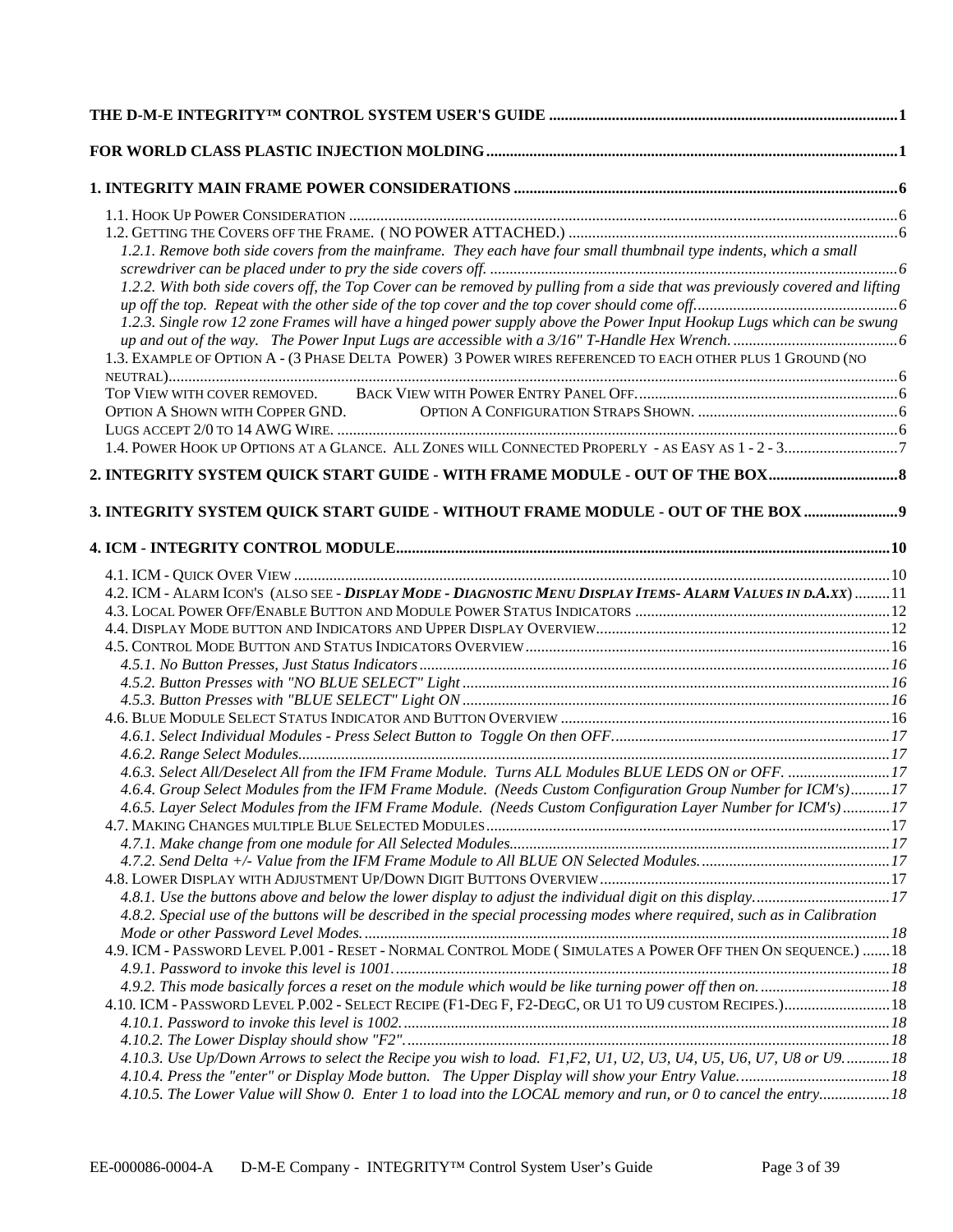| 4.10.6. Press the "enter" or Display Mode button to finish. The module will either return to normal display mode or "Reboot" |  |
|------------------------------------------------------------------------------------------------------------------------------|--|
| 4.11. ICM - PASSWORD LEVEL P.003 - COPY ONE RECIPE TO A CUSTOM RECIPE U1, U2, U3, U4, U5, U6, U7, U8 OR U9.  18              |  |
| 4.11.2. The Lower Display should show F1.U3 which is default for sending a copy of Factory Default F1 to U318                |  |
| 4.11.3. Use up/down arrows to change the source to the destination recipe (ie F1.U3 has source F1 going to U3). 18           |  |
| 4.11.4. When you have your select 'source.destination' correct, then press "enter" or the Display Mode button. The displays  |  |
| will swap and the lower display will allow a 0 for cancel or change to 1 for perform copy. Press Enter or Display Mode       |  |
|                                                                                                                              |  |
| 4.11.5. NOTE: This only copied one recipe to another. It did not reload a different recipe, you must go to Password Level 2  |  |
|                                                                                                                              |  |
|                                                                                                                              |  |
|                                                                                                                              |  |
|                                                                                                                              |  |
|                                                                                                                              |  |
| 4.12.4. When you have selected the desired recipe, Press the "enter" (Display Mode) Button to select the recipe18            |  |
| 4.12.5. The Display will now show " U.1.01". U.1. is the recipe to modify, U.1.01 where 0.0 is the step or parameter that is |  |
|                                                                                                                              |  |
| 4.12.6. NOTE: U.1.01 through U.9.01 have step U.x.01 showing in the upper display set to either 0 for Deg F, or 1 for Deg C. |  |
| It is recommended to start with a recipe which has your desired engineering units to begin with. If you change engineering   |  |
|                                                                                                                              |  |
| 4.12.7. General Rules: To select a step to change, use the up arrow button above the "U" in the U.1.01 recipe. This swaps    |  |
| the recipe to the upper display and puts the adjustable parameter in the lower display. Now use the setpoint up/down arrows  |  |
| to adjust this parameter. When done, press the "enter" (display mode key) to enter and swap the displays back. Keep making   |  |
|                                                                                                                              |  |
| 4.12.8. To End: go to step 99. Ie - U.1.99, press the up arrow button above the "U", in the lower display type 1 to save     |  |
| changes to this recipe and enter 0 cancel this procedure. Press the "enter" (display mode) button to finish. The module will |  |
| either save the recipe or cancel the recipe and reboot with the previous defaulted recipe. It will NOT necessarily use this  |  |
| recipe. You must go to Password Level 2 and enter this recipe number to load it, it has just been modified and stored18      |  |
|                                                                                                                              |  |
|                                                                                                                              |  |
|                                                                                                                              |  |
| 4.14.1. How to Enter Calibration Mode Through Password Level P.006; Password to invoke this level is 1006 19                 |  |
|                                                                                                                              |  |
|                                                                                                                              |  |
|                                                                                                                              |  |
|                                                                                                                              |  |
|                                                                                                                              |  |
| 4.15. ICM - PASSWORD LEVEL P.007 - TRY TO RECOVERING FROM RECIPE ERROR BY LOADING ORIGINAL. 20                               |  |
|                                                                                                                              |  |
| 4.16. ICM - PASSWORD LEVEL P.008 - FORCE FACTORY DEFAULT CALIBRATION CONSTANTS - NEED TO RECALIBRATE!!! 21                   |  |
|                                                                                                                              |  |
|                                                                                                                              |  |
| Typically will only occur when new software is Flashed into the module by DME and variables are Added to the Calibration     |  |
|                                                                                                                              |  |
| 4.17. ICM - PASSWORD LEVEL P.009 - FORCE DME FACTORY MODE FOR ALL USER RECIPES - U1 THROUGH U9. 21                           |  |
|                                                                                                                              |  |
| 4.17.2. This will over-write all current user configurations Recipes U1 thru U9 and return them to Factory Defaults. 21      |  |
|                                                                                                                              |  |
|                                                                                                                              |  |
|                                                                                                                              |  |
| 4.18.3. Stage 2: Press any Operator Panel Button Once - goes into "Scroll ONE LED" at a time mode21                          |  |
|                                                                                                                              |  |
| 4.18.5. Stage 4: Press both the Enter and the Special Power button together to exit. These buttons are both just below the21 |  |
|                                                                                                                              |  |
| 4.19. JUMPER ON PINS 4&5 CAUSES FRAM TO FACTORY DEFAULTS. SHOULD NEVER BE USED EXCEPT IN RARE OCCASIONS21                    |  |
|                                                                                                                              |  |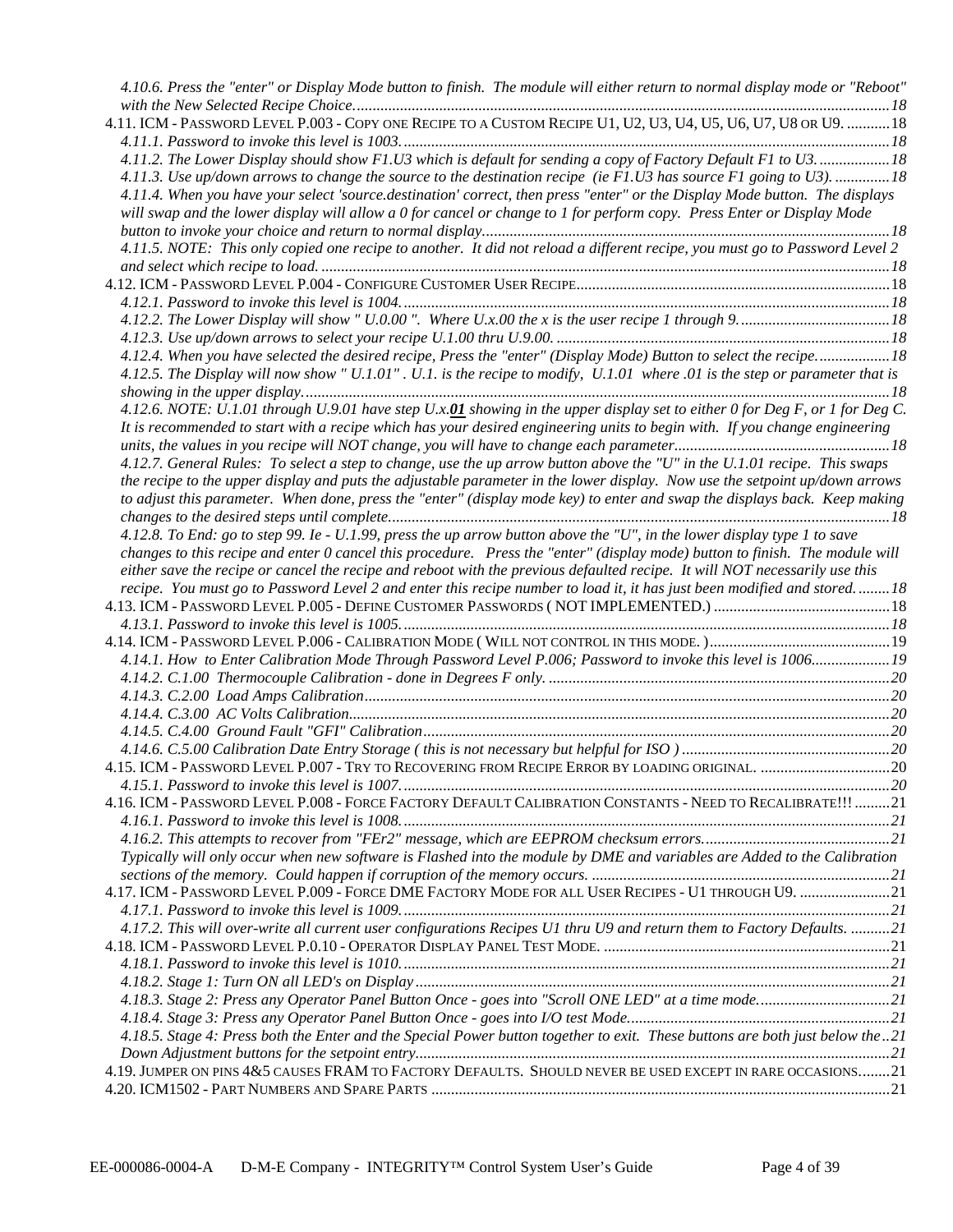| 5.8.7. Jumper on pins 4&5 causes FRAM to Factory Defaults. Should never be used except in rare occasions. Module will         |  |
|-------------------------------------------------------------------------------------------------------------------------------|--|
| loose stored recipe conditons and will be returned to Factory Default conditions. This should only be done if module will not |  |
| run or light up. First have a qualified electrician to check the internal 5 volt supply behind the main breaker and the       |  |
| Option/Fan fuses behind the power entry rear panel. Make sure POWER IS COMPLETELY DISCONNECTED from the                       |  |
|                                                                                                                               |  |
|                                                                                                                               |  |
|                                                                                                                               |  |
|                                                                                                                               |  |
|                                                                                                                               |  |
|                                                                                                                               |  |
|                                                                                                                               |  |
| 7.1. IMC-1221 INTEGRITY MAIN FRAME CABLE TO G-SERIES "Y" POWER AND J T/C MOLD TERMINAL BOXES32                                |  |
|                                                                                                                               |  |
|                                                                                                                               |  |
|                                                                                                                               |  |
|                                                                                                                               |  |
|                                                                                                                               |  |
|                                                                                                                               |  |
|                                                                                                                               |  |
|                                                                                                                               |  |
|                                                                                                                               |  |
|                                                                                                                               |  |
|                                                                                                                               |  |
|                                                                                                                               |  |
|                                                                                                                               |  |
|                                                                                                                               |  |
|                                                                                                                               |  |
|                                                                                                                               |  |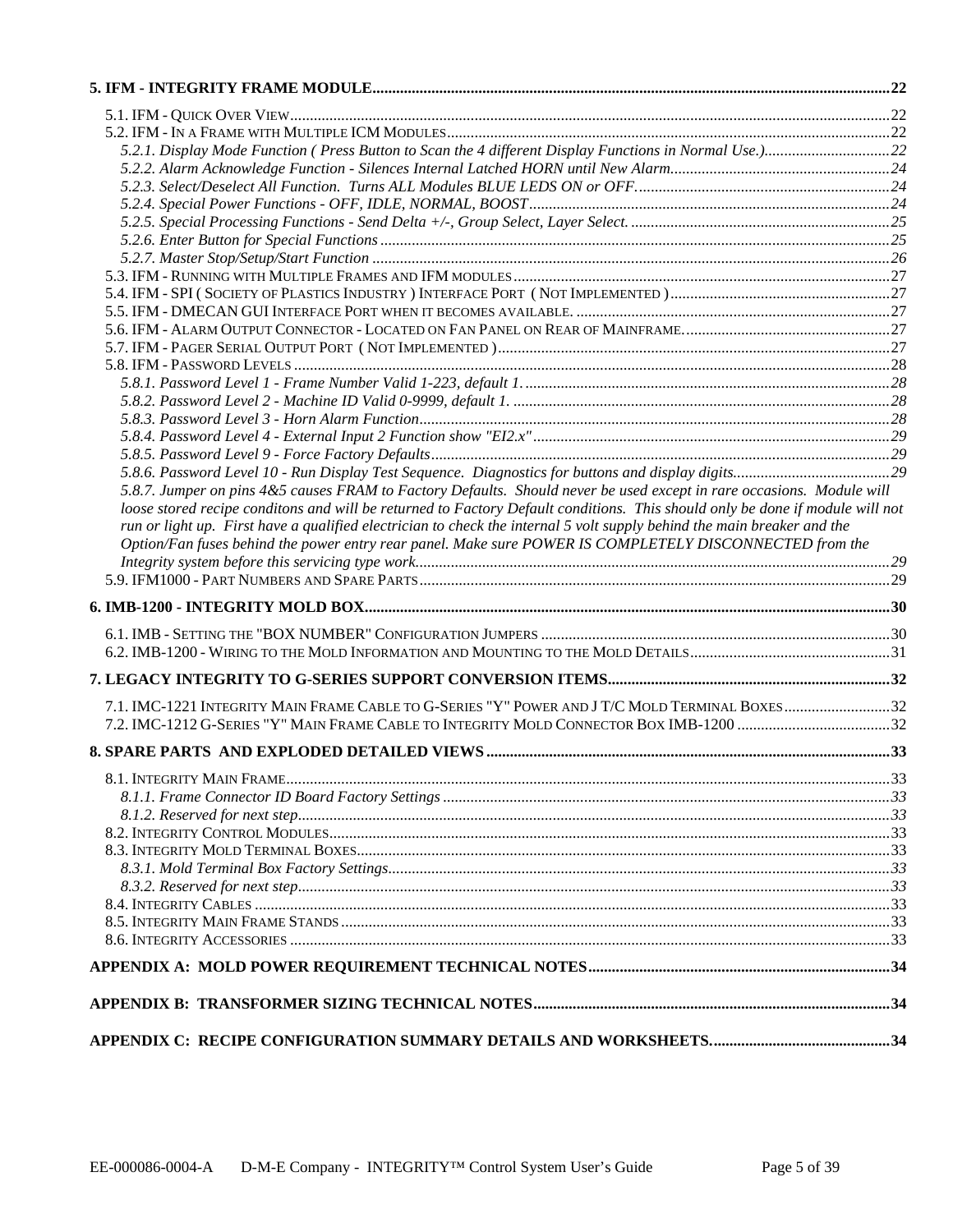#### **1. Integrity Main Frame Power Considerations**

1.1. Hook Up Power Consideration

- A Local Licensed Electrician who knows the local electrical codes should perform the electrical hookup.
- Standard Operation Voltage is 240Vac Nominal 50/60Hz.
	- Note: See Appendix B for information on Transformer Sizing for Higher supply Voltages. Also, one should consider that most Hot Runner Plastic Injection Molding Heaters are rated at 240Vac Nominal. If the supply is only 208Vac, the actual wattage that the heater is rated for will be lowered by 25%, ie - a 1,000Watt 240Vac heater running at 208Vac can only supply 750Watts. This can drastically slow down the heat-up rate or effect the ability to get the desired temperatures. See Appendix C for Voltage Correction Factors for heaters.
- The Main Frame Circuit Breaker Amperage Rating Determines the Maximum Available Power that the Frame can deliver.

Note: A 100 Amp 3 Phase, 3 Wire breaker will allow all 12 zones of Temperature Control to run the full rated 15Amps. In a 24 zone Main Frame the 24 zones of Temperature Control would Average a Maximum of 7.5 Amps per Zone. Many molds do not require this much power and the electrician could figure out the requirements and externally fuse protect the Frame with a lower supply current. This would have to be figured out on a mold by mold basis. See Appendix A for an in-depth discussion on this subject.

- Wire Sizing is recommended to be de-rated for a Maximum Ambient Temperature of 135F inside the DME Main Frame.
- There are 4 different combinations for 240Vac power hookup.
	- $\triangleright$  (3 Phase Delta Type Power) 3 Power wires referenced to each other plus 1 Ground
	- ¾ (3 Phase Wye Type Power) 3 Power Wires Referenced to 1 Neutral Wire plus 1 ground
	- ¾ (Single phase Type Power) 2 power wires Referenced to each other plus 1 ground.
	- $\triangleright$  (Single phase Type Power) 1 Power wire Referenced to 1 Neutral wire plus 1 Ground.

WARNING: The sections following will discuss proper placement of the jumper straps. Improper jumper strap placement can cause power wires to be directly shorted to each other and/or with ground. The straps are located after the mainframes built in circuit breaker.

#### 1.2. Getting the Covers off the Frame. ( NO POWER ATTACHED.)

- 1.2.1. Remove both side covers from the mainframe. They each have four small thumbnail type indents, which a small screwdriver can be placed under to pry the side covers off.
- 1.2.2. With both side covers off, the Top Cover can be removed by pulling from a side that was previously covered and lifting up off the top. Repeat with the other side of the top cover and the top cover should come off.
- 1.2.3. Single row 12 zone Frames will have a hinged power supply above the Power Input Hookup Lugs which can be swung up and out of the way. The Power Input Lugs are accessible with a 3/16" T-Handle Hex Wrench.
- 1.3. Example of Option A (3 Phase Delta Power) 3 Power wires referenced to each other plus 1 Ground (no neutral)



Fig. 1 - Power Input Hook-up Lugs. Fig. 2 - Input Power Configuration Straps. Lugs accept 2/0 to 14 AWG Wire.



 Use 3/16" T-Handle Hex Wrench Use 10mm Deep-Well Socket Wrench. Top View with cover removed. Back View with Power Entry Panel Off. Option A Shown with Copper GND. Option A Configuration Straps Shown.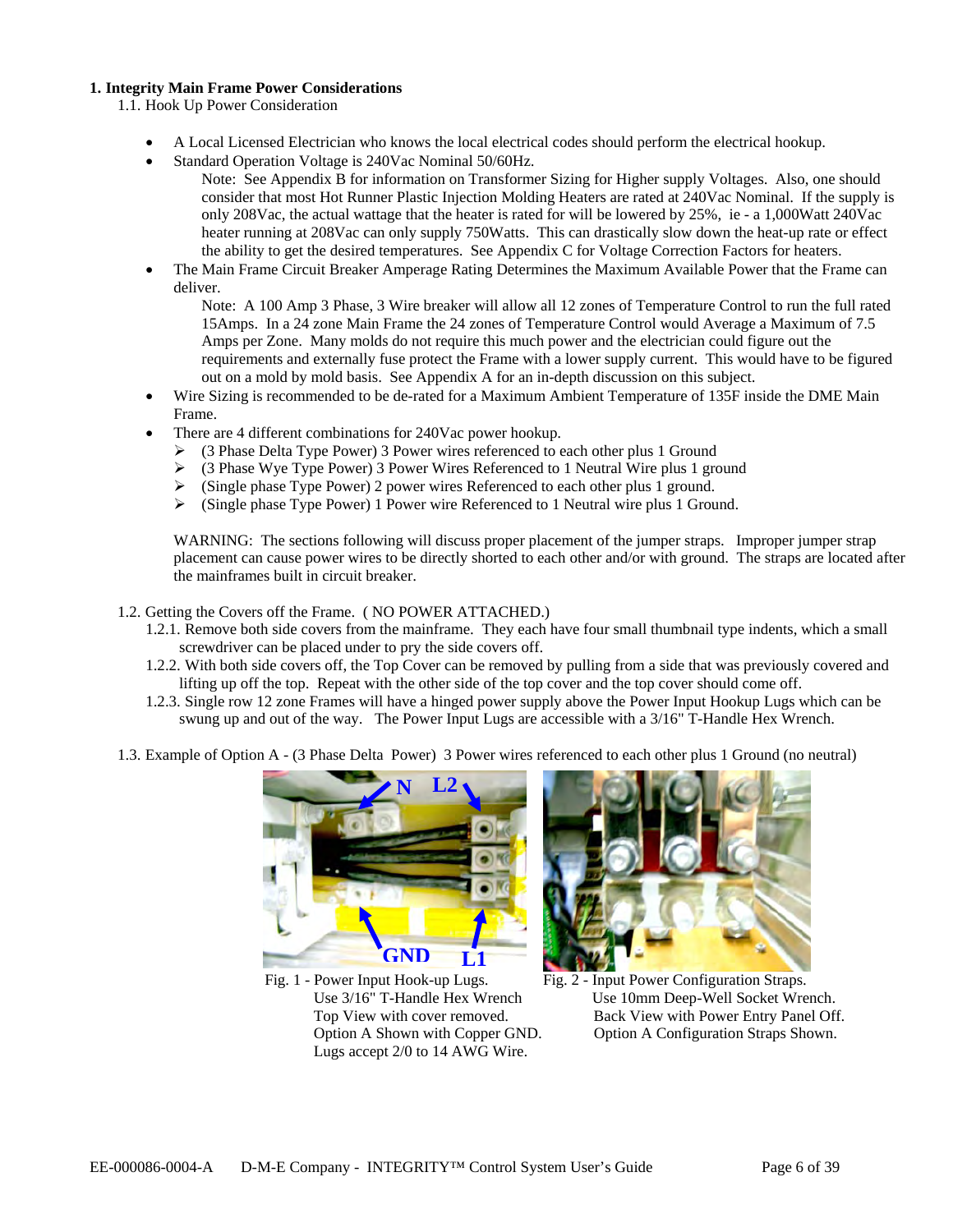1.4. Power Hook up Options at a Glance. All Zones will Connected Properly - as Easy as 1 - 2 - 3. Step 1) Arrange "Input Power Configuration Straps"

Step 2) Connect Your Power Wires to the "Power Input Hook Up Lugs"

Step 3) Make Sure "Line Voltage Select for Fan" is in the proper position (230 or 115 Vac for Fans) *DONE ! ! !*

Thanks to the Patented "DME Input Power Configuration Straps and Buss Bar", there is no need to mess with rewiring individual zones !!! What a time saver !!! (Covered by DME Patent #6674006.)

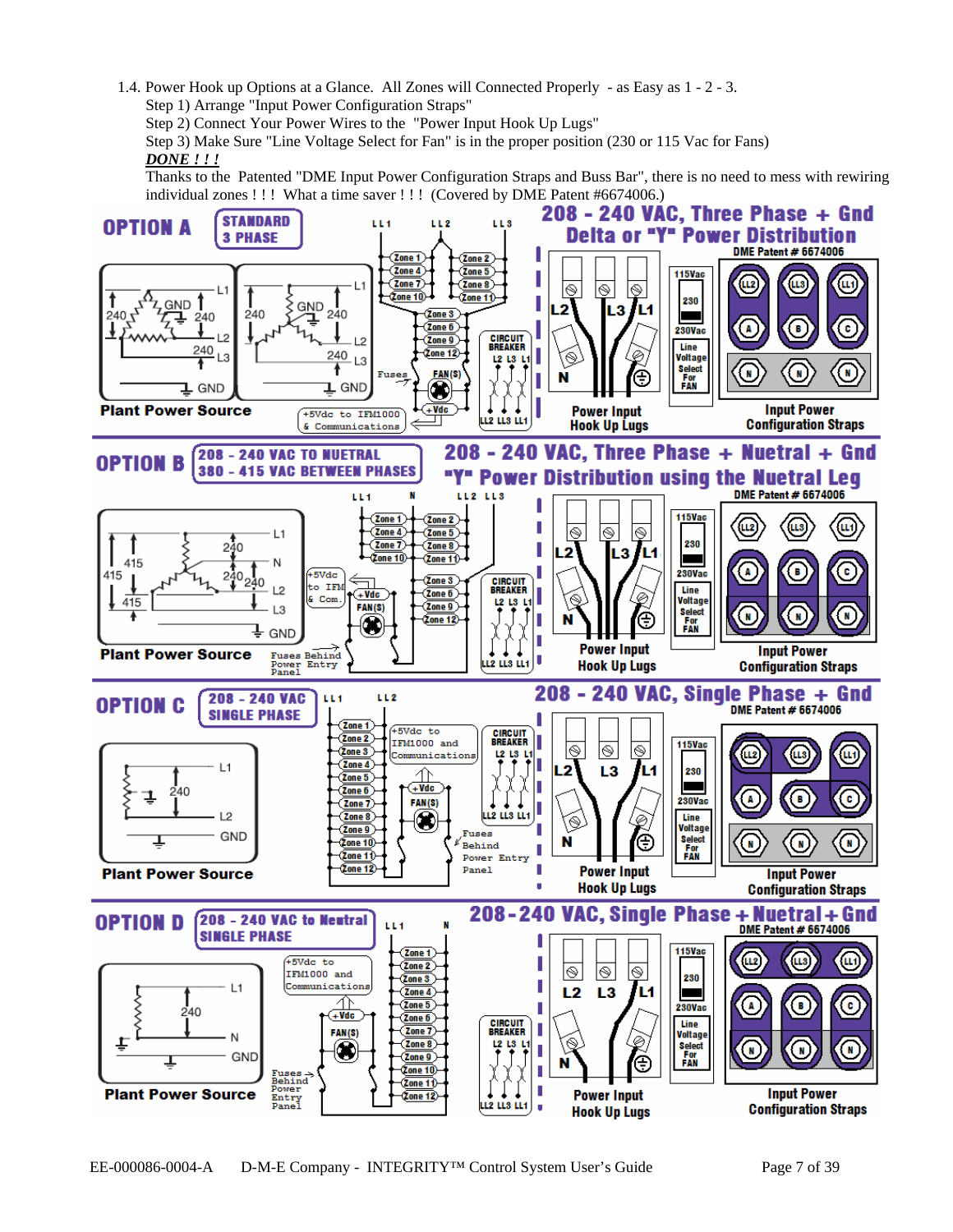#### **2. Integrity System Quick Start Guide - With Frame Module - Out of the Box**

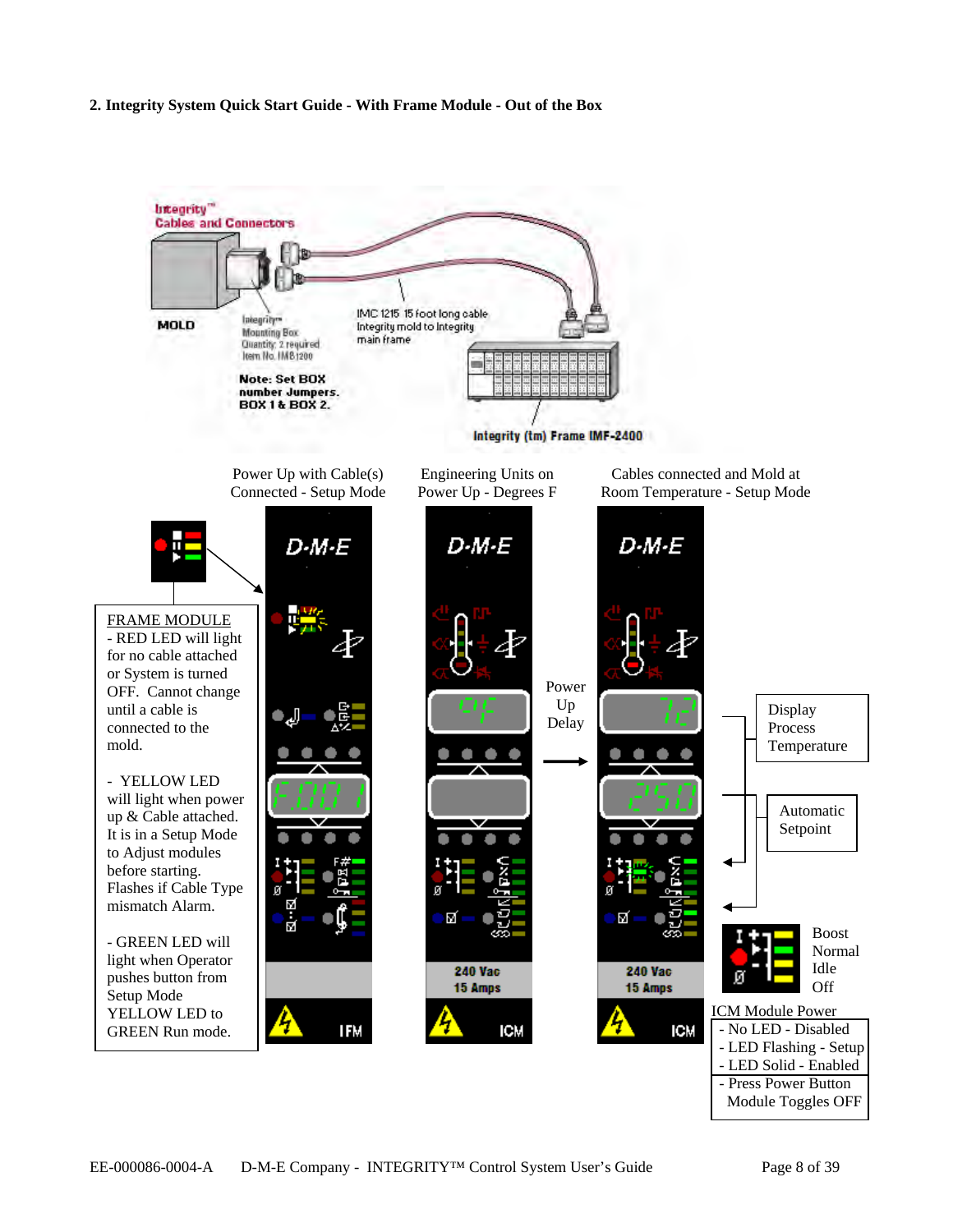**3. Integrity System Quick Start Guide - Without Frame Module - Out of the Box** 

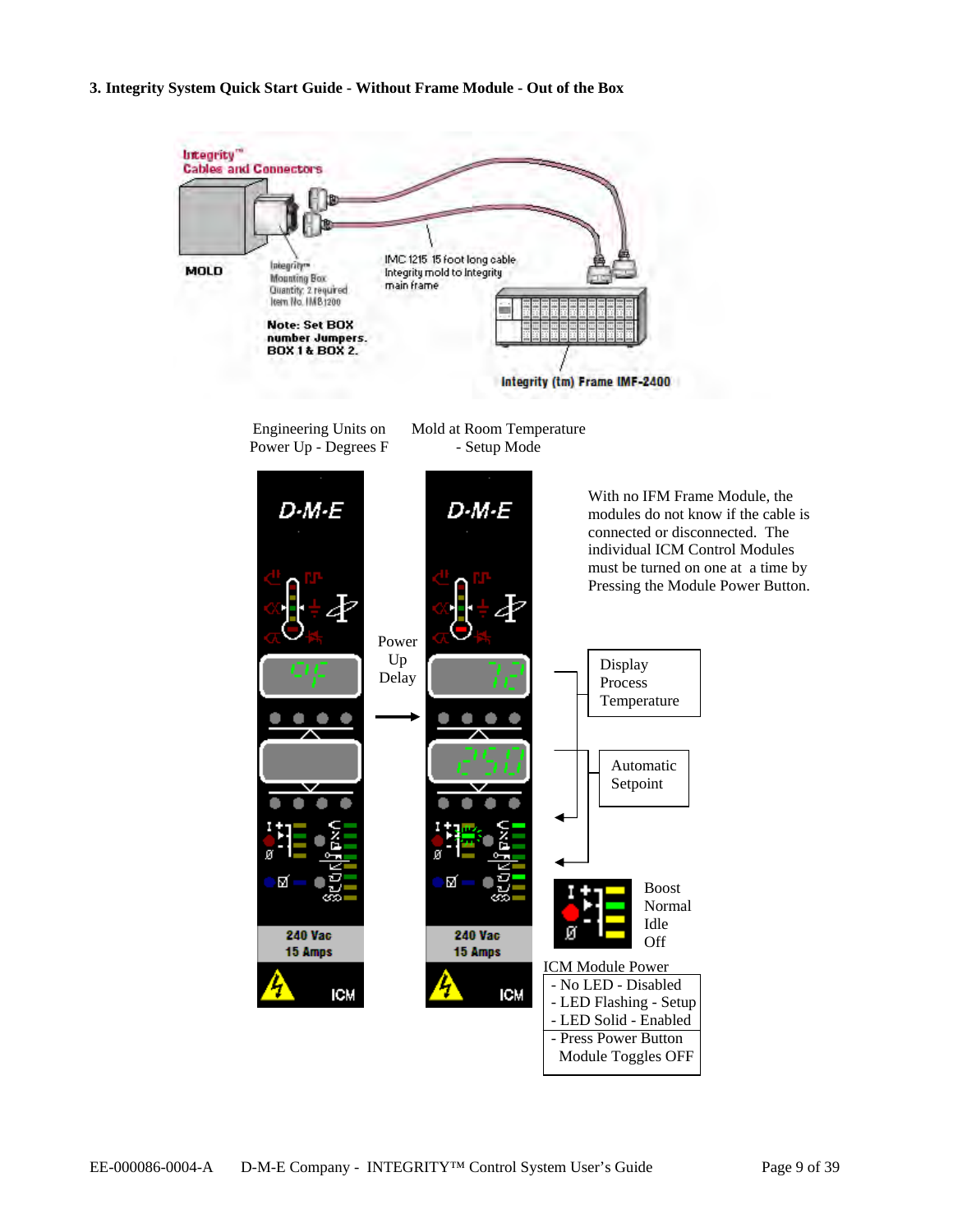#### **4. ICM - Integrity Control Module**

4.1. ICM - Quick Over View

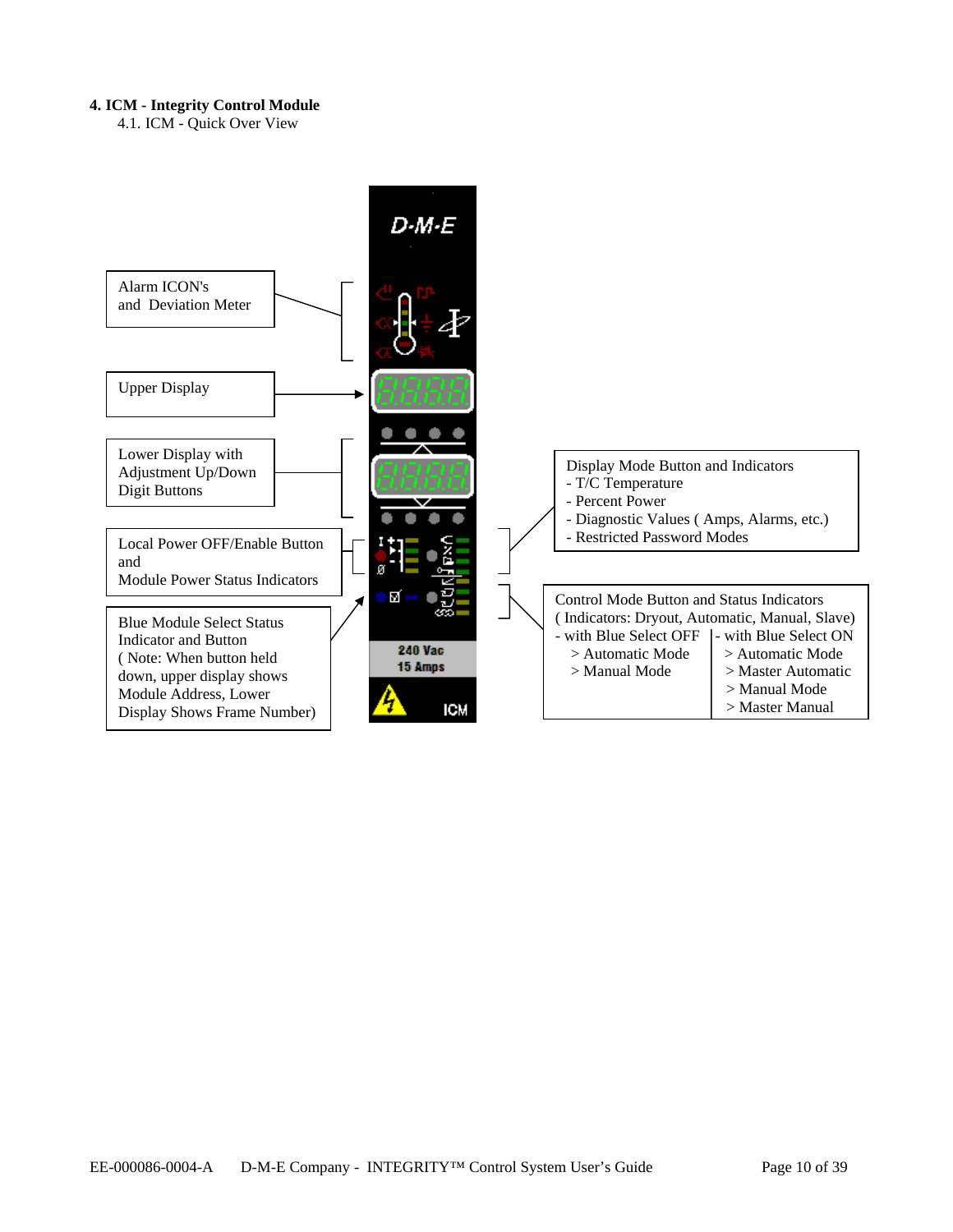#### 4.2. ICM - Alarm Icon's (also see - *Display Mode - Diagnostic Menu Display Items- Alarm Values in d.A.xx*)





ICONS that cause Alarm Conditions - Disable Power ( If IFM Frame Module connected Alarm Horn ON )

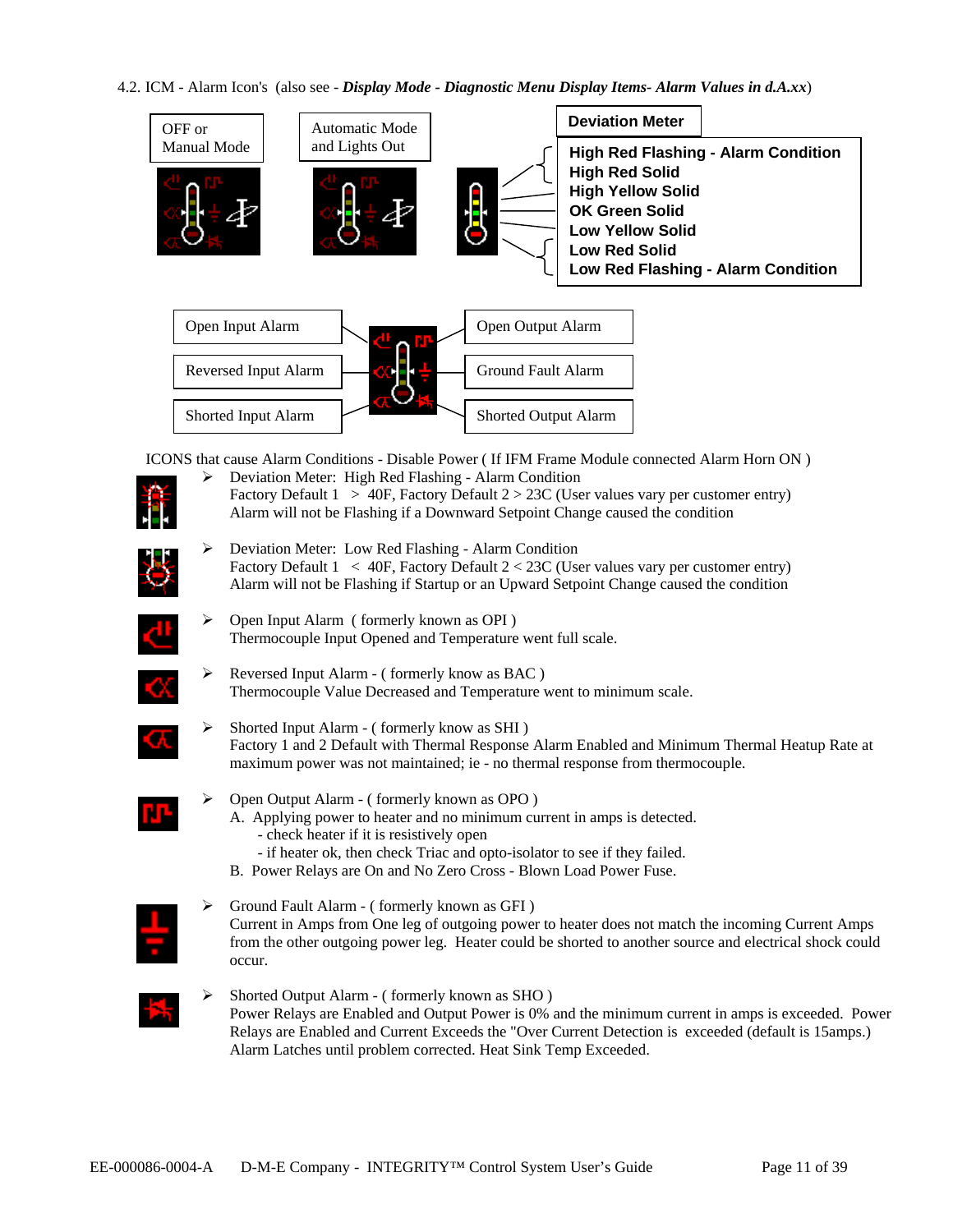- 4.3. Local Power Off/Enable Button and Module Power Status Indicators
	- ¾ **No IFM Frame Module Attached**



¾ **IFM Frame Module is Attached with ICM Temperature Control Modules in Frame**  IFM FRAME Module Powers up to either Master Off (Red LED) or Master Setup (Yellow LED)

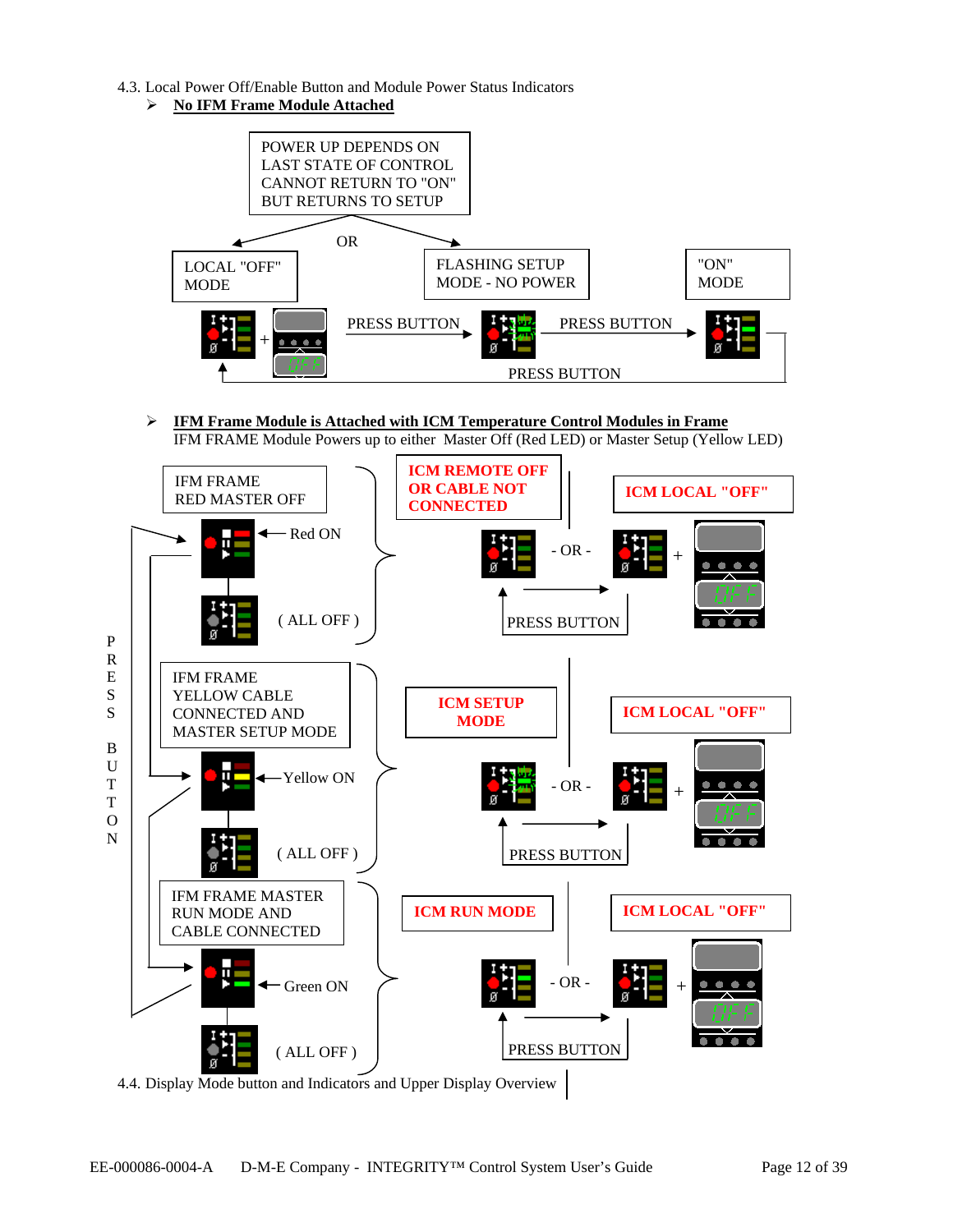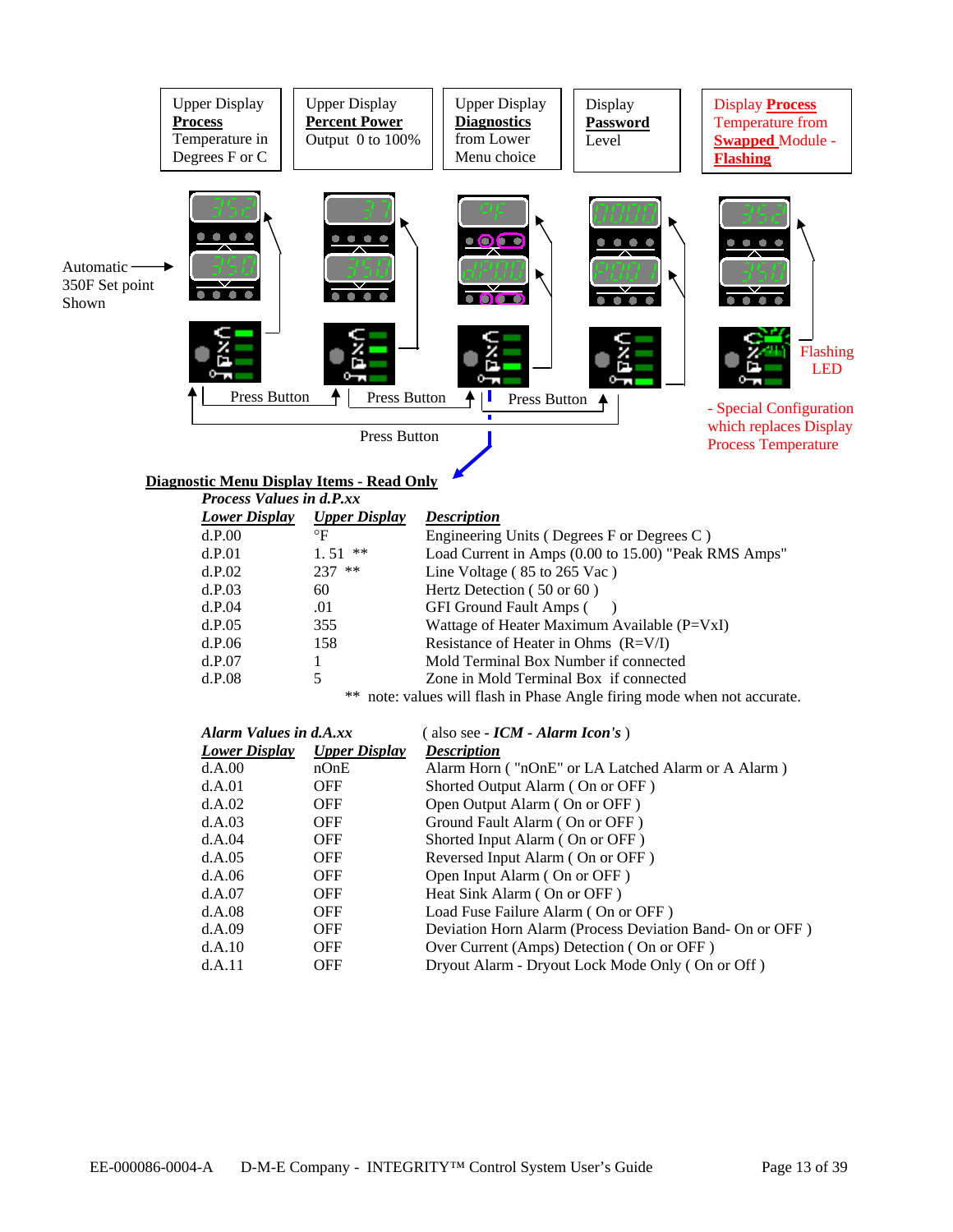| <b>Lower Display</b> |      | <b>Description</b>                                 |
|----------------------|------|----------------------------------------------------|
| d.C.00               | 2007 | Year of Calibration xxxx                           |
| d.C.01               | 03   | Month of Calibration xx                            |
| d C 02.              | 05   | Day of the Month of Calibration xx                 |
|                      |      | Calibration Date Values in d.C.xx<br>Upper Display |

#### *Firmware Values in d.F.xx Lower Display Upper Display Description*

|                                 | Lower Display | $\mathbf{v}$ ppur $\mathbf{v}$ <sub>s</sub> pm $\mathbf{v}$ | DUSU IPIWII                   |  |  |
|---------------------------------|---------------|-------------------------------------------------------------|-------------------------------|--|--|
| $==$ DME catalogue model number |               |                                                             |                               |  |  |
|                                 | d.F.00        | 0001                                                        | ModelNumber ICM 1502          |  |  |
|                                 | d.F.01        | 0001                                                        | ModelReleaseVersion           |  |  |
|                                 | d.F.02        | 0000                                                        | ModelSpecialVersion           |  |  |
|                                 |               | $==$ ICM software $==$                                      |                               |  |  |
|                                 | d.F.03        | 0001                                                        | SoftwareReleaseVersion        |  |  |
|                                 | d.F.04        | 0000                                                        | SoftwareMajorVersion          |  |  |
|                                 | d.F.05        | 0000                                                        | <b>SoftwareMinorVersion</b>   |  |  |
|                                 |               | $==$ DME CAN Protocol $==$                                  |                               |  |  |
|                                 | d.F.06        | 0001                                                        | <b>ProtocolReleaseVersion</b> |  |  |
|                                 | d.F.07        | 0000                                                        | ProtocolMajorVersion          |  |  |
|                                 | d.F.08        | 0000                                                        | ProtocolMinorVersion          |  |  |
|                                 |               | $==$ ICM module types $==$                                  |                               |  |  |
|                                 | d.F.09        | 03                                                          | NumberOfTypes                 |  |  |
|                                 | d.F.10        | 00                                                          | GlobalType                    |  |  |
|                                 | d.F.11        | 01                                                          | FamilyType                    |  |  |
|                                 | d.F.12        | 254                                                         | ICMType $(254 = FE$ hex)      |  |  |
|                                 |               |                                                             |                               |  |  |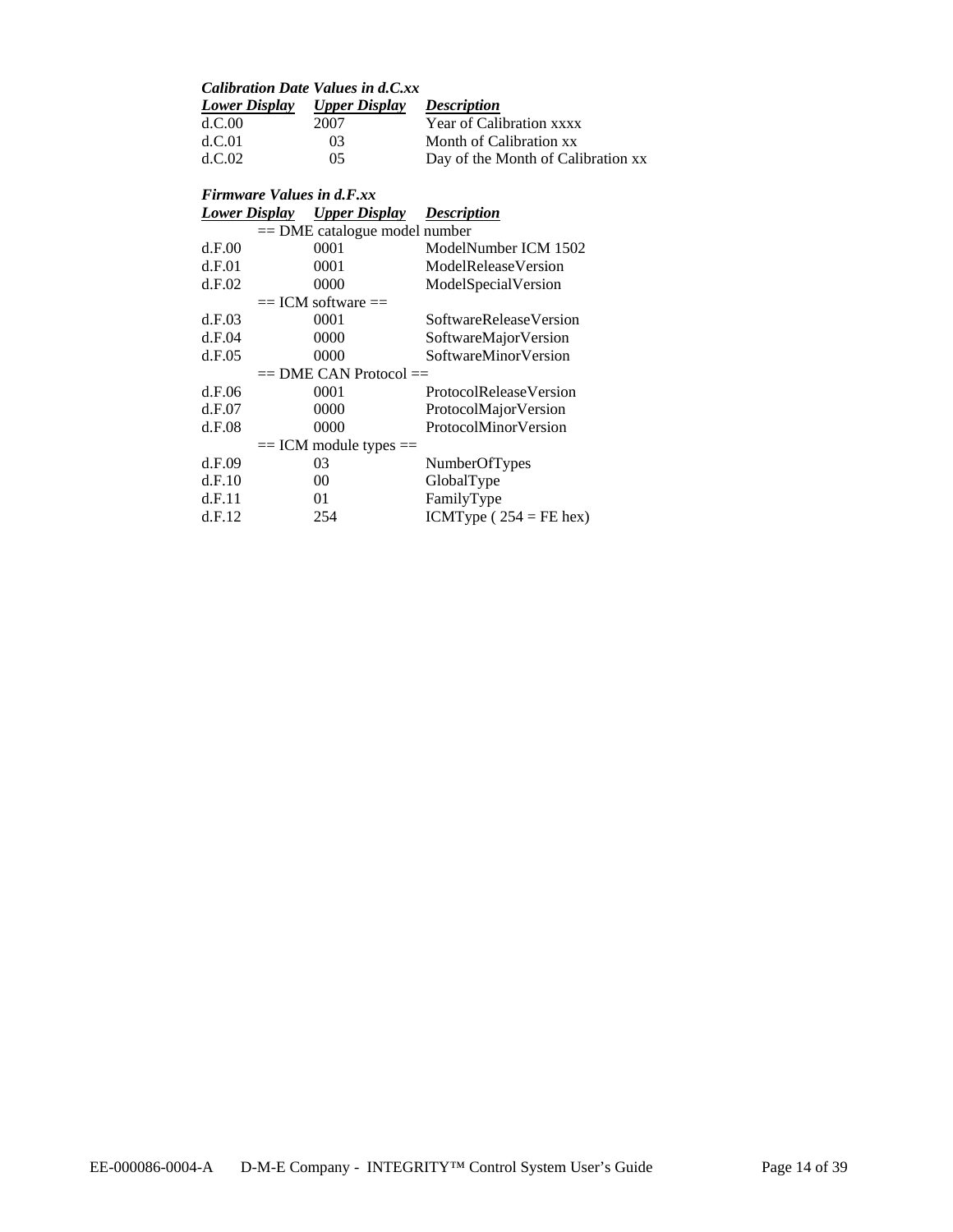## *Local Configurations d.L.xx*

| Menu                      | Description                                                         | <b>Upper Display</b> |                     | <b>Customer Range</b>                                                                    |
|---------------------------|---------------------------------------------------------------------|----------------------|---------------------|------------------------------------------------------------------------------------------|
| d.L.00                    | Source of Running Configuration                                     | F1                   | F2                  | F1 = Deg. F Default, F2 = Deg. C Default, U1, U9 = custom configurations                 |
| d.L.01                    | Engineering Units - Deg F/C                                         | 0                    | 1                   | $0 = F(50-1200F), 1 = C(10-650C)$                                                        |
| d.L.02                    | Sensor Type                                                         | $\mathbf{1}$         | 1                   | 0=none, $1=$ J T/C, $2=$ K T/C                                                           |
| d.L.03                    | <b>GACF Boost Enable</b>                                            | 1                    | $\mathbf{1}$        | 0=disabled, 1=enabled                                                                    |
| d.L.04                    | <b>GACF Boost Value</b>                                             | 50                   | 25                  | $+1$ to $+255$ (Deg F/C)                                                                 |
| d.L.05                    | <b>GACF IDLE Enable</b>                                             | $\mathbf{1}$<br>212  | $\mathbf{1}$<br>100 | 0=disabled, 1=enabled                                                                    |
| d.L.06<br>d.L.07          | <b>GACF IDLE Value</b><br><b>GACF OFF Enable</b>                    | 1                    | $\mathbf{1}$        | Refer to Engineering Units Deg F/C<br>0=disabled, 1=enabled                              |
| d.L.08                    | AutoSetPointMode                                                    | 0                    | 0                   | 0=Normal, 1= Enable fixed +/- Adj. Bands                                                 |
| d.L.09                    | Auto Setpoint Fixed +Adj.                                           | 450                  | 235                 | >-Adj. (Refer to Engineering Units Deg F/C)                                              |
| d.L.10                    | Auto Setpoint Fixed -Adj.                                           | 400                  | 200                 | <+Adj. (Refer to Engineering Units Deg F/C)                                              |
| d.L.11                    | ManualSetpointMode                                                  | 0                    | $\mathbf 0$         | 0=Normal, 1=Enable fixed +/- Adj. Bands                                                  |
| d.L.12                    | Manual Setpoint Fixed +Adj.                                         | 15                   | 15                  | 1 to 100 >-Adj. (percent power)                                                          |
| d.L.13                    | Manual Setpoint Fixed -Adj.                                         | 5                    | 5                   | 0 to 99 $\lt$ +Adj. ( percent power )                                                    |
| d.L.14                    | Automatic Boost Enable                                              | 0                    | 0                   | 0=disabled, 1=enabled                                                                    |
| d.L.15                    | Automatic Boost Value                                               | 50                   | 25                  | $+1$ to $+255$ (Deg F/C)                                                                 |
| d.L.16                    | Lights Out Enable                                                   | 0                    | 0                   | 0=disabled, 1=enabled                                                                    |
| d.L.17                    | Auto Bumpless Transfer Enable                                       | 1                    | $\mathbf{1}$        | 0=disabled, 1=enabled                                                                    |
| d.L.18                    | Maximum Power Auto Mode                                             | 100                  | 100                 | 25 to 100 (percent power upper limit)                                                    |
| d.L.19                    | Maximum Power Manual Mode                                           | 100                  | 100                 | 25 to 100 (percent power upper limit)                                                    |
| d.L.20                    | Over Current Detection                                              | 15                   | 15                  | 3 to 15 amps                                                                             |
| d.L.21                    | Thermal Response Alarm Enable                                       | $\mathbf{1}$         | $\mathbf{1}$        | 0=disabled, 1=enabled                                                                    |
| d.L.22                    | Thermal Response Normal/Slow                                        | 0                    | 0                   | 0=Normal, 1=Slow Response (large manifolds)                                              |
| d.L.23                    | Deviation Meter: High Red Flashing 30                               |                      | 17                  | 3-255 > High Red Solid (Units per Deg F/C)                                               |
| d.L.24                    | Deviation Meter: High Red Solid                                     | 20                   | 11                  | 2-254 > High Yellow Solid (Units per Deg F/C)                                            |
| d.L.25                    | Deviation Meter: High Yellow Solid                                  | 10                   | 6                   | 1-253 > 0 (Units per Deg F/C) (0 at setpoint)                                            |
| d.L.26                    | Deviation Meter: Low Yellow Solid<br>Deviation Meter: Low Red Solid | 10<br>20             | 6<br>11             | 1-253 > 0 (Units per Deg F/C) (0 at setpoint)                                            |
| d.L.27<br>d.L.28          | Deviation Meter: Low Red Flashing                                   | 30                   | 17                  | 2-254 >Low Yellow Solid (Units per Deg F/C)<br>3-255 > Low Red Solid (Units per Deg F/C) |
| d.L.29                    | Dryout Type                                                         | 0                    | 0                   | 0=Step Start; Zero Cross, 1=Patented GFI; Phase Angle Fire                               |
| d.L.30                    | Dryout Lock                                                         | 1                    | 1                   | 0=No Lock, 1=Locked Dryout                                                               |
| d.L.31                    | <b>Controller Control Output</b>                                    | 0                    | 0                   | 0=Zero Cross Triac Firing, 1=Phase Angle Triac Firing, 2=Time Proportion                 |
| d.L.32                    | 2) Time Proportion-Cycle Time                                       | 10                   | 10                  | 10 to 60 seconds                                                                         |
| d.L.33                    | 2) Time Proportion-Minimum On Time 1                                |                      | 1                   | 0.1 to 60.0 seconds increments of 100 milliseconds                                       |
| d.L.34                    | 2) Time Proportion-Minimum Off Time 1                               |                      | 1                   | 0.1 to 60.0 seconds increments of 100 milliseconds                                       |
| d.L.35                    | PID Overshoot Control Enable                                        | 1                    | 1                   | 0=disabled, 1=enabled                                                                    |
| d.L.36                    | PID Control Type                                                    | $\mathbf{1}$         | $\mathbf{1}$        | 0=Monitor Mode, 1=Legacy PID, n/a 2=Select PID, 3=Operator Tune, n/a 4=AutoTune          |
| d.L.37                    | 3) Operator Tune - Gain                                             | 100                  | 100                 | Only when d.L.36 PID Control Type = 3 Operator Tune                                      |
| d.L.38                    | 3) Operator Tune - Reset                                            | 100                  | 100                 | Only when d.L.36 PID Control Type = 3 Operator Tune                                      |
| d.L.39                    | 3) Operator Tune - Derivative                                       | 0                    | $\mathbf 0$         | Only when d.L.36 PID Control Type = 3 Operator Tune                                      |
| d.L.40                    | <b>Process Loading Area</b>                                         | $\mathbf{1}$         | $\mathbf{1}$        | 0=reload original values, 1=reload last changed values for d.L.41 - d.L.46               |
| d.L.41                    | First Time Autotune Bit                                             | 0                    | 0                   | Not Available                                                                            |
| d.L.42                    | Autotune PID Proprotional Band                                      | 0                    | 0                   | Not Available (Gain)                                                                     |
| d.L.43                    | Autotune PID Integration                                            | 0                    | 0                   | Not Available (sample time)                                                              |
| d.L.44                    | Autotune PID Derivative                                             | 0                    | 0                   | Not Available (currently not used)                                                       |
| d.L.45                    | First Time Bumpless Bit                                             | 0 fixed              | Χ                   | X=0 for original values, X can only become 1 when stable %Power learned                  |
| d.L.46                    | <b>Bumpless Transfer Value</b>                                      | 0 fixed              | Χ                   | X=0 for original values, X becomes stable % Power when learned                           |
|                           |                                                                     |                      |                     |                                                                                          |
| d.L.47<br>d.L.48          | <b>GUI Loading Area</b><br>T/C Swap Enable Bit                      | $\mathbf{1}$<br>0    | $\mathbf{1}$<br>0   | 0=reload original values, 1=reload last changed values for d.L.48 - d.L.56               |
| d.L.49                    | T/C Swap Frame ID                                                   | 0                    | $\boldsymbol{0}$    |                                                                                          |
| d.L.50                    | T/C Swap Address ID                                                 | 0                    | 0                   |                                                                                          |
| d.L.51                    | Groups Enable Bit                                                   | 0                    | 0                   |                                                                                          |
| d.L.52                    | <b>Group Number</b>                                                 | 1                    | 1                   |                                                                                          |
| d.L.53                    | Layers Enable Bit                                                   | $\overline{0}$       | $\bf{0}$            |                                                                                          |
| d.L.54                    | Layer Number                                                        | 1                    | 1                   |                                                                                          |
| d.L.55                    | Calibrated T/C Trim Enable Bit                                      | $\mathbf 0$          | $\mathbf 0$         |                                                                                          |
| d.L.56                    | Calibrated T/C Trim Value                                           | 0                    | $\bf{0}$            |                                                                                          |
| d.L.57                    | <b>Operator Loading Area</b>                                        | $\mathbf{1}$         | 1                   | 0=reload original values, 1=reload last changed values for d.L.58 - d.L.60               |
| d.L.58                    | Auto Setpoint                                                       | 212                  | 100                 |                                                                                          |
| d.L.59                    | Manual Setpoint                                                     | 7                    | 7                   |                                                                                          |
| d.L.60                    | Slave's Trim % Power Value                                          | $\overline{0}$       | $\bf{0}$            |                                                                                          |
|                           |                                                                     |                      |                     |                                                                                          |
| d.L.61 - d.L.98<br>d.L.99 | End of Recipe                                                       | 0<br>0               | 0<br>0              | Not Used<br>Read Only ( $0 =$ cancel, $1 =$ save when in configuration mode only)        |
|                           |                                                                     |                      |                     |                                                                                          |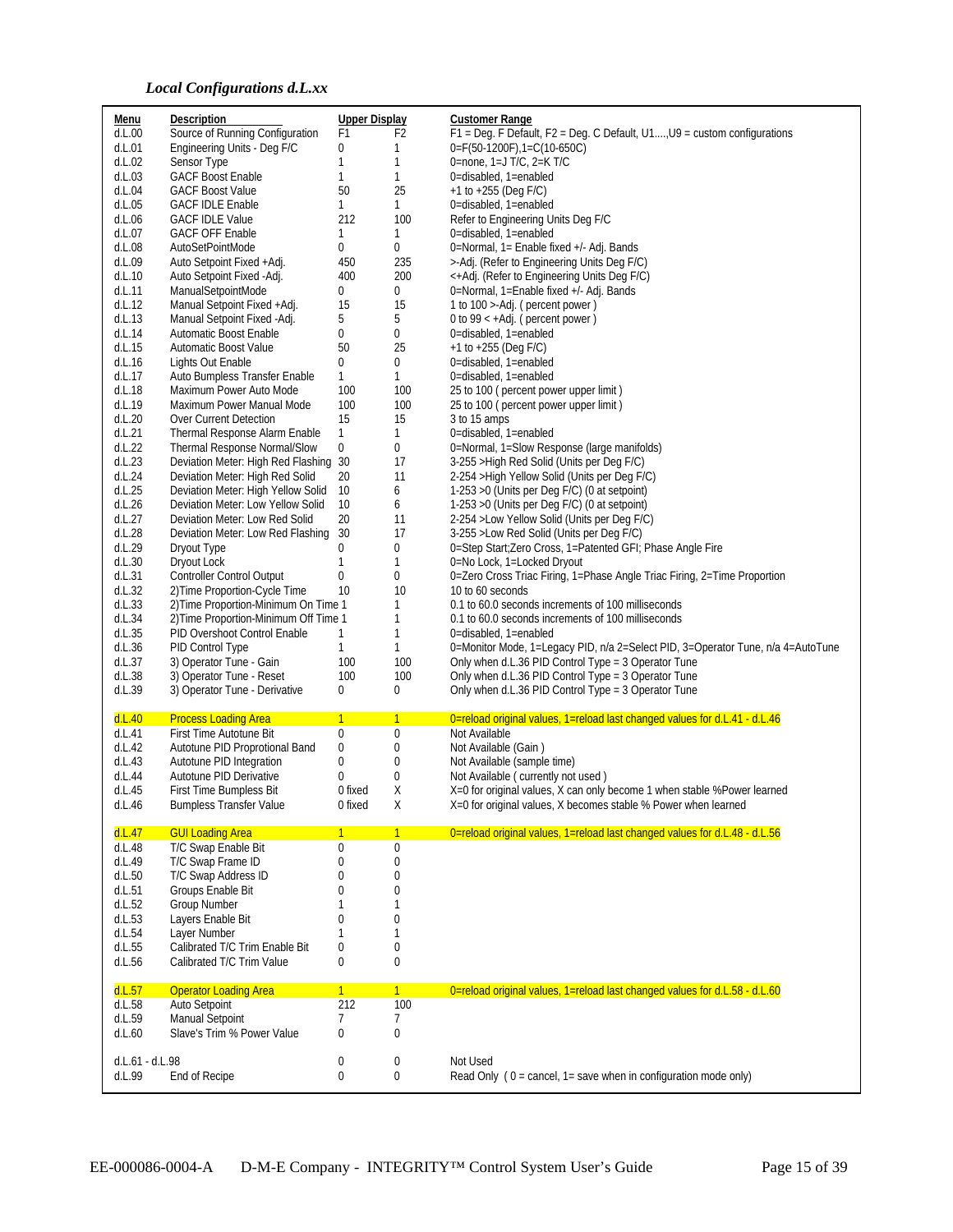- 4.5. Control Mode Button and Status Indicators Overview
	- 4.5.1. No Button Presses, Just Status Indicators



- Dryout Modes ( power up control mode which applies power to heater to bake moisture out)



- Master Modes ( sends % power to Slaves linked to it)



- Slave Mode ( gets % Power from Master Module )



- Bumpless Transfer Mode ( Alarm T/C Failure Mode to use last obtained stable % power )

Automatic and Manual Mode LED Alternate Flashing when in Bumpless Transfer



4.5.2. Button Presses with "NO BLUE SELECT" Light



## 4.5.3. Button Presses with "BLUE SELECT" Light ON



4.6. Blue Module Select Status Indicator and Button Overview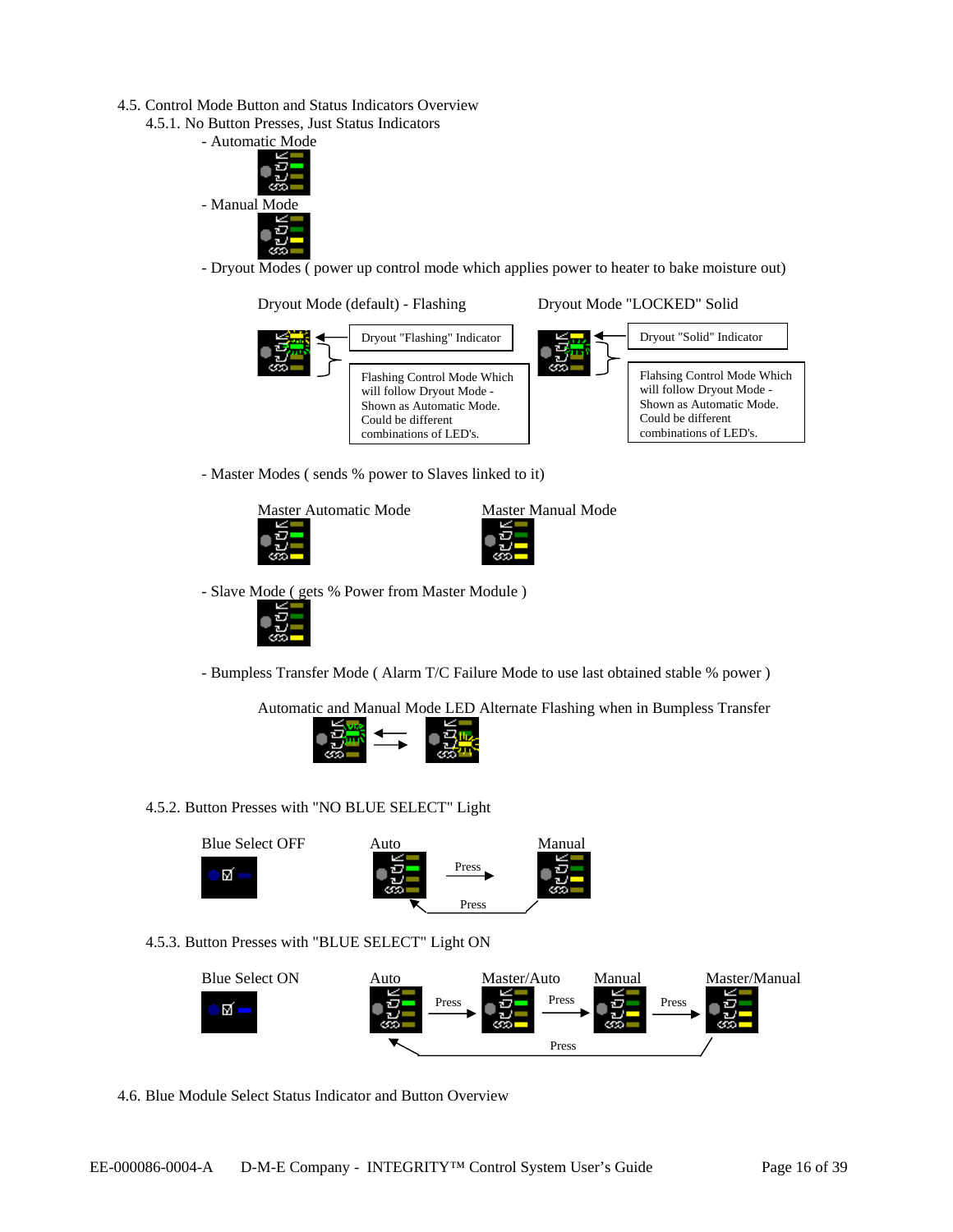4.6.1. Select Individual Modules - Press Select Button to Toggle On then OFF.

π. Ñ, ÷.

 Note that while Pressing the Select Button Down, the Upper display shows the Modules Address and the Lower Display shows the Frame ID. ( ie. Upper "A.002", Lower "F.001" which means Frame 1, Module 2)

4.6.2. Range Select Modules

Same procedure above, except, hold the First Module Select Button Down then press a second module Select button down. All the modules with Frame ID's and Module Address which fall within this range will toggle their BLUE SELECT LEDS.

4.6.3. Select All/Deselect All from the IFM Frame Module. Turns ALL Modules BLUE LEDS ON or OFF.



 $\overrightarrow{H}$  Note that while Pressing and holding this button down, ALL modules Upper display shows the Modules Address and the Lower Display shows the Frame ID. (ie. Upper "A.002", Lower "F.001" means Frame 1, Module 2) 4.6.4. Group Select Modules from the IFM Frame Module. (Needs Custom Configuration Group Number for ICM's)



 Any ICM modules which Matches this Group number will toggle it's Blue Select LED ON/OFF. 4.6.5. Layer Select Modules from the IFM Frame Module. (Needs Custom Configuration Layer Number for ICM's)



Any ICM modules which Matches this Layer number will toggle it's Blue Select LED ON/OFF.

4.7. Making Changes multiple Blue Selected Modules

4.7.1. Make change from one module for All Selected Modules

Make a set-point change on one BLUE ON Selected module then PRESS and HOLD it's Select Button until all the BLUE LED's go OFF. New Set-point should be on all Selected modules and the BLUE LED's are now OFF. 4.7.2. Send Delta +/- Value from the IFM Frame Module to All BLUE ON Selected Modules.



ICM modules with BLUE LED's ON will add or subtract the Offset value from it's current Auto Set-point.

4.8. Lower Display with Adjustment Up/Down Digit Buttons Overview

4.8.1. Use the buttons above and below the lower display to adjust the individual digit on this display.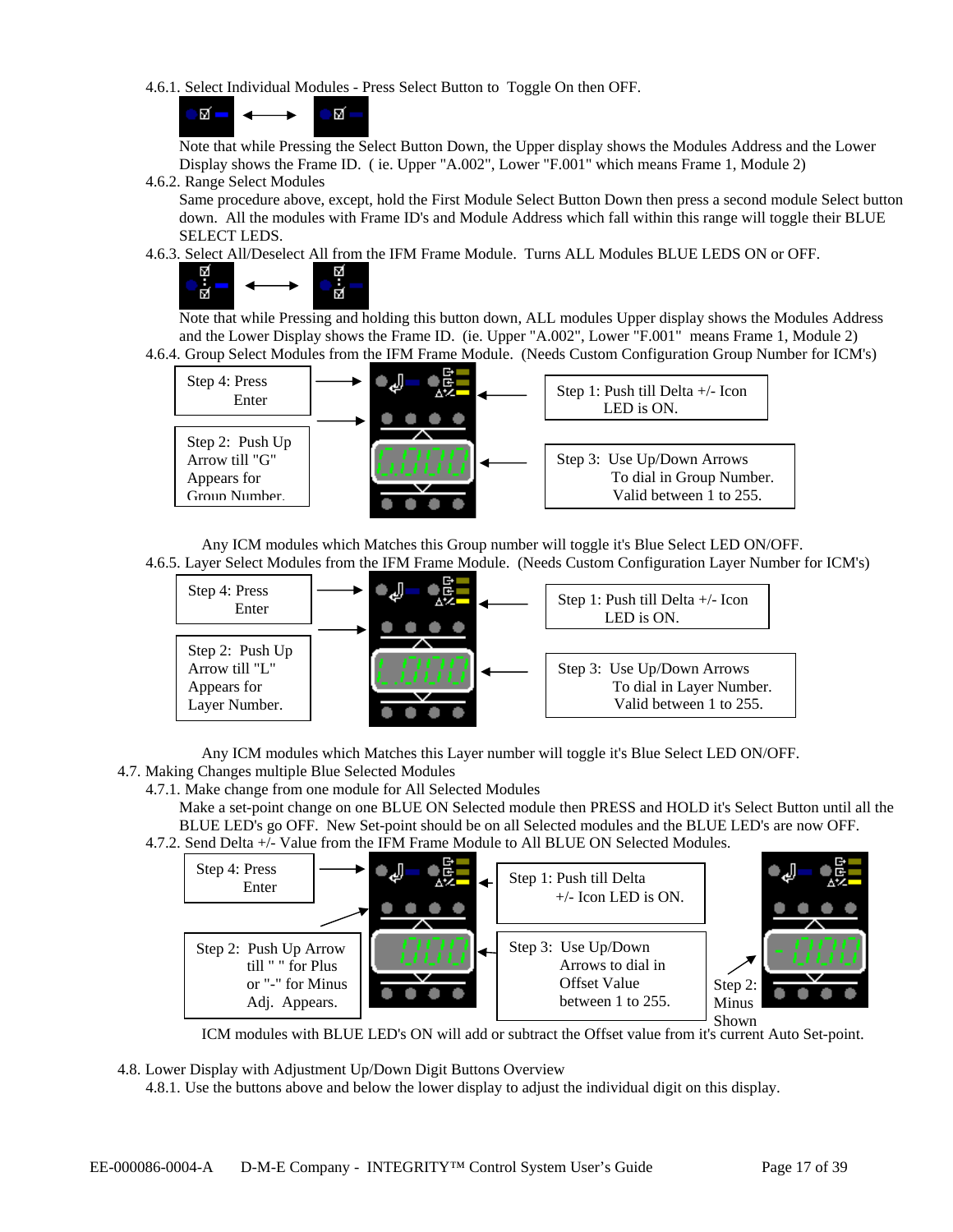- 4.8.2. Special use of the buttons will be described in the special processing modes where required, such as in Calibration Mode or other Password Level Modes.
- 4.9. ICM Password Level P.001 Reset Normal Control Mode ( Simulates a Power Off then On sequence.)

4.9.1. Password to invoke this level is 1001. (See Password Level 6 for the first 5 thumbnails but enter this password.) 4.9.2. This mode basically forces a reset on the module which would be like turning power off then on.

- 4.10. ICM Password Level P.002 Select Recipe (F1-Deg F, F2-DegC, or U1 to U9 custom Recipes.)
	- 4.10.1. Password to invoke this level is 1002. (See Password Level 6 for the first 5 thumbnails but enter this password.) 4.10.2. The Lower Display should show "F2".
	- 4.10.3. Use Up/Down Arrows to select the Recipe you wish to load. F1,F2, U1, U2, U3, U4, U5, U6, U7, U8 or U9.
	- 4.10.4. Press the "enter" or Display Mode button. The Upper Display will show your Entry Value.
	- 4.10.5. The Lower Value will Show 0. Enter 1 to load into the LOCAL memory and run, or 0 to cancel the entry.
	- 4.10.6. Press the "enter" or Display Mode button to finish. The module will either return to normal display mode or "Reboot" with the New Selected Recipe Choice.
- 4.11. ICM Password Level P.003 Copy one Recipe to a Custom Recipe U1, U2, U3, U4, U5, U6, U7, U8 or U9.
	- 4.11.1. Password to invoke this level is 1003. (See Password Level 6 for the first 5 thumbnails but enter this password.)
	- 4.11.2. The Lower Display should show F1.U3 which is default for sending a copy of Factory Default F1 to U3.
	- 4.11.3. Use up/down arrows to change the source to the destination recipe (ie F1.U3 has source F1 going to U3).
		- F1 is the Factory Default for Degrees F.
		- F2 is the Factory Default for Degrees C.
		- L1 is currently running in "LOCAL" memory in the controller which has the latest set-point changes, etc.

- U1 thru U9 are available for user custom configurations. (these have a default shipped form the factory but can be changed per the customers needs.

NOTE: Updating a Custom Recipe U1 thru U9. Lets say you have been using U3 as a custom recipe and have made operator adjustments to set-points. These values are stored in the LOCAL memory and NOT the original U3 recipe memory. Even though on power up, the new information can be read from the LOCAL, the LOCAL is not the U3 custom recipe. You have to copy the L1.U3 to update the U3 memory with the current operator changes in the LOCAL. Why update? If you change recipes, then the LOCAL memory will be over-written and the stored information will be lost. Reloading U3 will get the original recipe as stored, NOT the LOCAL memory as modified while being used in production.

- 4.11.4. When you have your select 'source.destination' correct, then press "enter" or the Display Mode button. The displays will swap and the lower display will allow a 0 for cancel or change to 1 for perform copy. Press Enter or Display Mode button to invoke your choice and return to normal display.
- 4.11.5. NOTE: This only copied one recipe to another. It did not reload a different recipe, you must go to Password Level 2 and select which recipe to load.
- 4.12. ICM Password Level P.004 Configure Customer User Recipe
	- ( See Appendix C: Recipe Configuration Details and Worksheets.)
	- 4.12.1. Password to invoke this level is 1004. (See Password Level 6 for the first 5 thumbnails but enter this password.)
	- 4.12.2. The Lower Display will show " U.0.00 ". Where U.x.00 the x is the user recipe 1 through 9.
	- 4.12.3. Use up/down arrows to select your recipe U.1.00 thru U.9.00.
	- 4.12.4. When you have selected the desired recipe, Press the "enter" (Display Mode) Button to select the recipe.
	- 4.12.5. The Display will now show " U.1.01" . U.1. is the recipe to modify, U.1.01 where .01 is the step or parameter that is showing in the upper display.
	- 4.12.6. NOTE: U.1.01 through U.9.01 have step U.x.**01** showing in the upper display set to either 0 for Deg F, or 1 for Deg C. It is recommended to start with a recipe which has your desired engineering units to begin with. If you change engineering units, the values in you recipe will NOT change, you will have to change each parameter.
	- 4.12.7. General Rules: To select a step to change, use the up arrow button above the "U" in the U.1.01 recipe. This swaps the recipe to the upper display and puts the adjustable parameter in the lower display. Now use the setpoint up/down arrows to adjust this parameter. When done, press the "enter" (display mode key) to enter and swap the displays back. Keep making changes to the desired steps until complete.
	- 4.12.8. To End: go to step 99. Ie U.1.99, press the up arrow button above the "U", in the lower display type 1 to save changes to this recipe and enter 0 cancel this procedure. Press the "enter" (display mode) button to finish. The module will either save the recipe or cancel the recipe and reboot with the previous defaulted recipe. It will NOT necessarily use this recipe. You must go to Password Level 2 and enter this recipe number to load it, it has just been modified and stored.
- 4.13. ICM Password Level P.005 Define Customer Passwords ( NOT IMPLEMENTED.)
	- 4.13.1. Password to invoke this level is 1005. (See Password Level 6 for the first 5 thumbnails but enter this password.)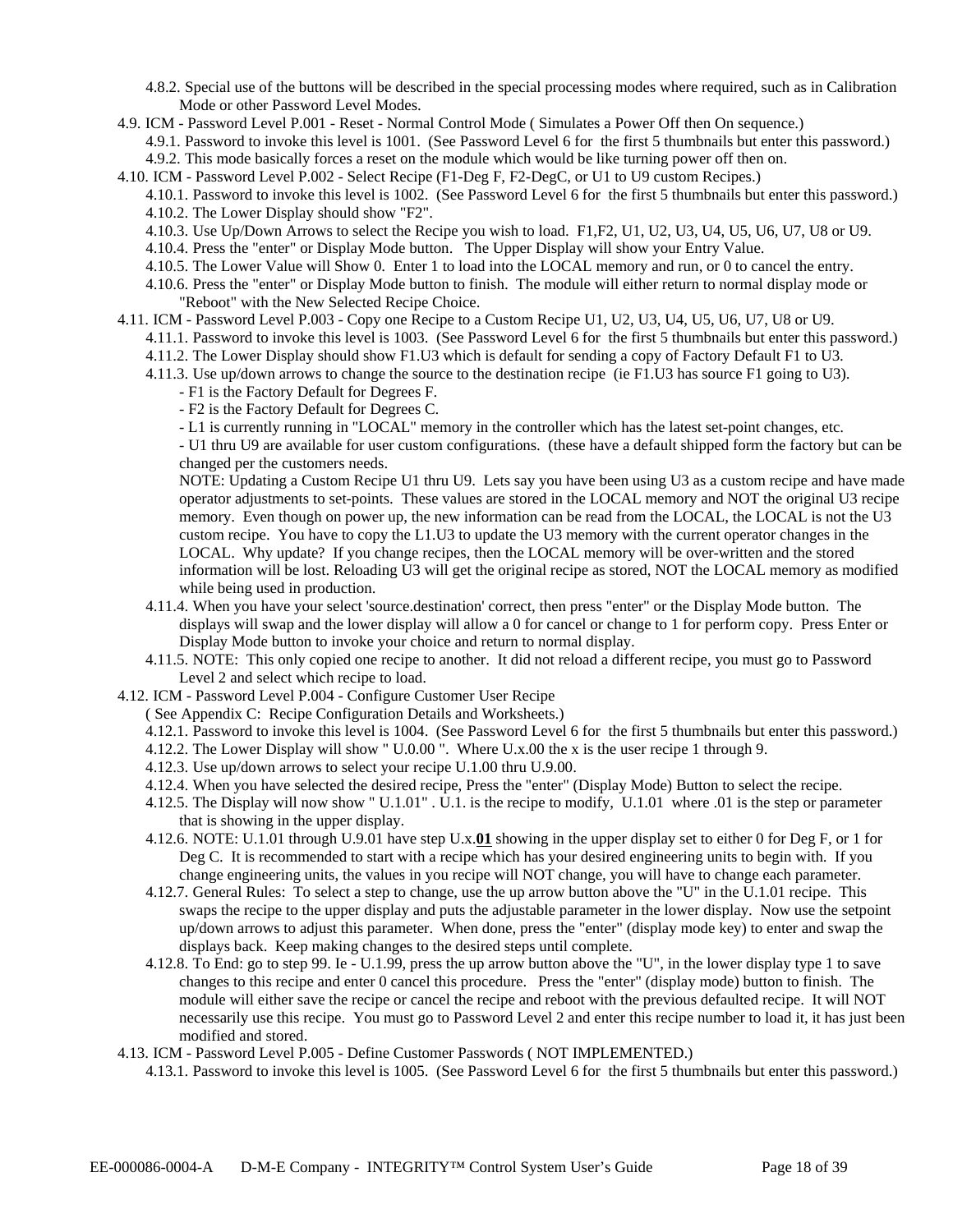4.14. ICM - Password Level P.006 - Calibration Mode ( Will not control in this mode. ) \*\*\* NOTE: These routines must be followed exactly in order to prevent problems.

4.14.1. How to Enter Calibration Mode Through Password Level P.006; Password to invoke this level is 1006.



The Following are the Calibration Mode Selections

- C.1.00 Thermocouple Calibration
- C.2.00 Load Current in Amps
- C.3.00 AC Volts Calibration
- C.4.00 Ground Fault "GFI" Calibration
- C.5.00 TC CAL Verification

See the appropriate section following to get details on each Calibration routine.

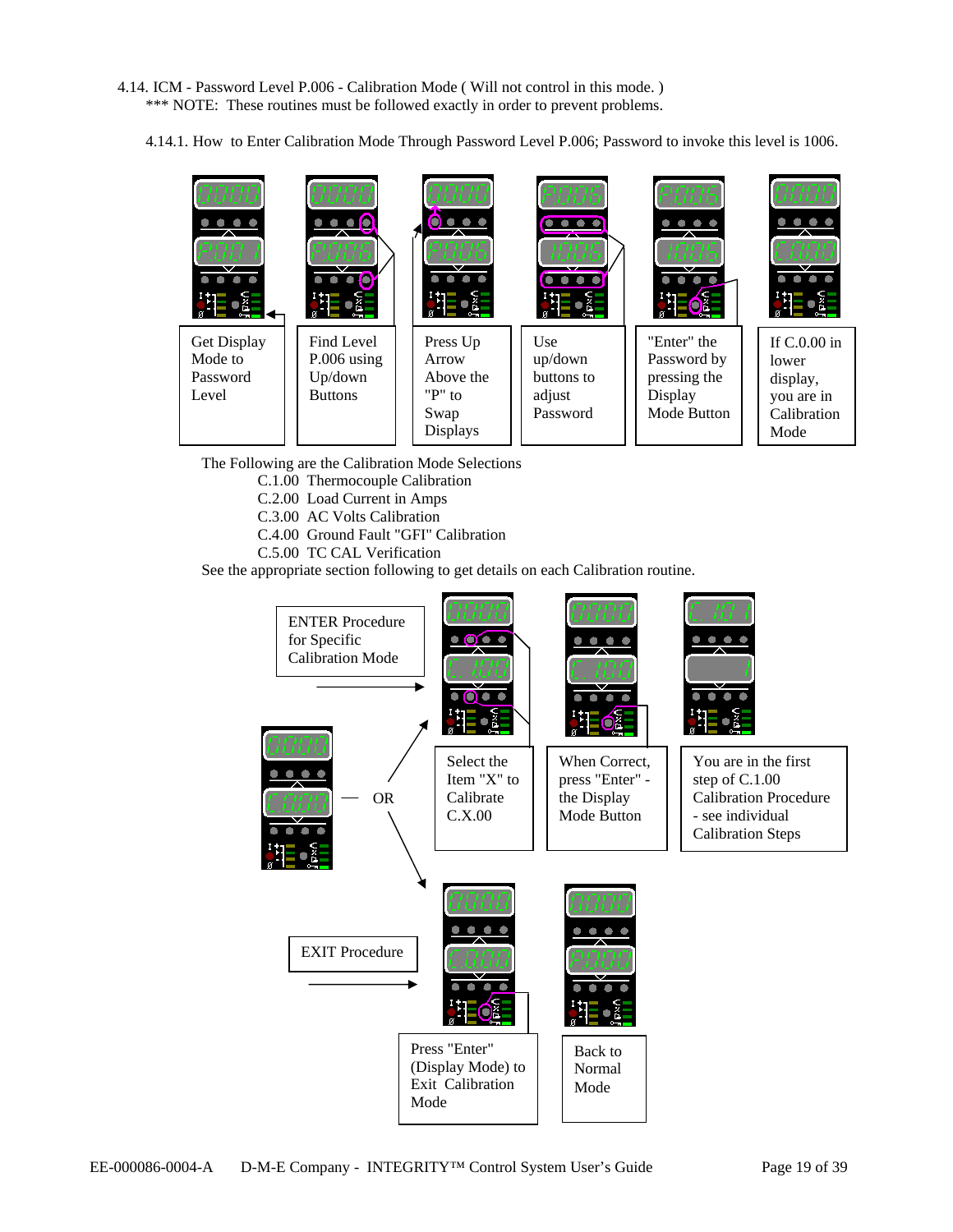4.14.2. C.1.00 Thermocouple Calibration - done in Degrees F only.

| $C.1.01 \implies$ | $1 = J$ type T/C being used for calibration in Degrees F                            |
|-------------------|-------------------------------------------------------------------------------------|
|                   | $2 = K$ type T/C being used for calibration in Degrees F                            |
|                   | Press Enter                                                                         |
| $C.1.02$ =>       | Enter Actual Room Temperature in Degrees F, press enter                             |
| $C.1.03$ =>       | Short Input on white expansion connector 0 milli-volts, press enter                 |
| $C.1.04 = >$      | Connect 35.000 milli-volts to Input on white Expansion, press enter.                |
| $C.1.05 = >$      | Upper display will show actual millivolts. Press Enter when satisfied.              |
| $C.1.06 = >$      | Upper display will show actual CJC Room Temperature in Degrees F.                   |
| $C.1.07 = >$      | Input 500F for Current T/C type from a calibrated source and press enter. This will |
|                   | make the final minor offset adjustments.                                            |

 $C.1.08$  => Upper display will show the current calculated Thermocouple reading in Degrees F. End (upper) 0 (lower) in the lower display either  $1 =$  save new calibration values or

- $0 =$  discard new calibration values. Press enter to then proceed.
- C.1.00 in lower display 0 in upper. Select Specific Calibration Mode or Exit Calibration Mode procedure.

4.14.3. C.2.00 Load Amps Calibration

| $C.2.01$ => | Enter in lower display the actual Load Current in Amps. Press enter.                   |  |  |  |  |
|-------------|----------------------------------------------------------------------------------------|--|--|--|--|
| $C.2.02$ => | Upper display will show the current calculated Amps reading. Press enter when          |  |  |  |  |
| satisfied.  |                                                                                        |  |  |  |  |
|             | End (upper) 0 (lower) in the lower display either $1 =$ save new calibration values or |  |  |  |  |
|             |                                                                                        |  |  |  |  |

- $0 =$  discard new calibration values. Press enter to then proceed.
- C.2.00 in lower display 0 in upper. Select Specific Calibration Mode or Exit Calibration Mode procedure.

4.14.4. C.3.00 AC Volts Calibration

| $C.3.01$ => | Enter in lower display the actual AC rms Voltage. Press enter.                   |
|-------------|----------------------------------------------------------------------------------|
| $C.3.02$ => | Upper display will show the current calculated AC Volts rms reading. Press enter |
|             | when satisfied.                                                                  |
|             |                                                                                  |

End (upper) 0 (lower) in the lower display either  $1 =$  save new calibration values or  $0 =$  discard new calibration values. Press enter to then proceed.

C.3.00 in lower display 0 in upper. Select Specific Calibration Mode or Exit Calibration Mode procedure.

4.14.5. C.4.00 Ground Fault "GFI" Calibration

| $C.4.01$ => | Enter in lower display the actual Ground Fault Current in Amps. |
|-------------|-----------------------------------------------------------------|
|             | Press enter.                                                    |

 $C.4.02$  => Upper display will show the current calculated Ground Fault Current in Amps reading. Press enter when satisfied.

End (upper) 0 (lower) in the lower display either  $1 =$  save new calibration values or  $0 =$  discard new calibration values. Press enter to then proceed.

C.4.00 in lower display 0 in upper. Select Specific Calibration Mode or Exit Calibration Mode procedure.

4.14.6. C.5.00 Calibration Date Entry Storage ( this is not necessary but helpful for ISO )

C.5.01 => Enter 4 digit Year Code ( ie Year 2005 ) Press enter.

- C.5.02 => Enter 2 digit Month Code ( ie 11 for November ) Press enter.
- $C.5.03$  => Enter 2 digit Day Code (ie 14 for the 14th day of the month) Press enter.

End (upper) 0 (lower) in the lower display either  $1 =$  save new calibration values or

 $0 =$  discard new calibration values. Press enter to then proceed.

C.5.00 in lower display 0 in upper. Select Specific Calibration Mode or Exit Calibration Mode procedure.

4.15. ICM - Password Level P.007 - Try to Recovering from Recipe Error by loading original.

4.15.1. Password to invoke this level is 1007. (See Password Level 6 for the first 5 thumbnails but enter this password.)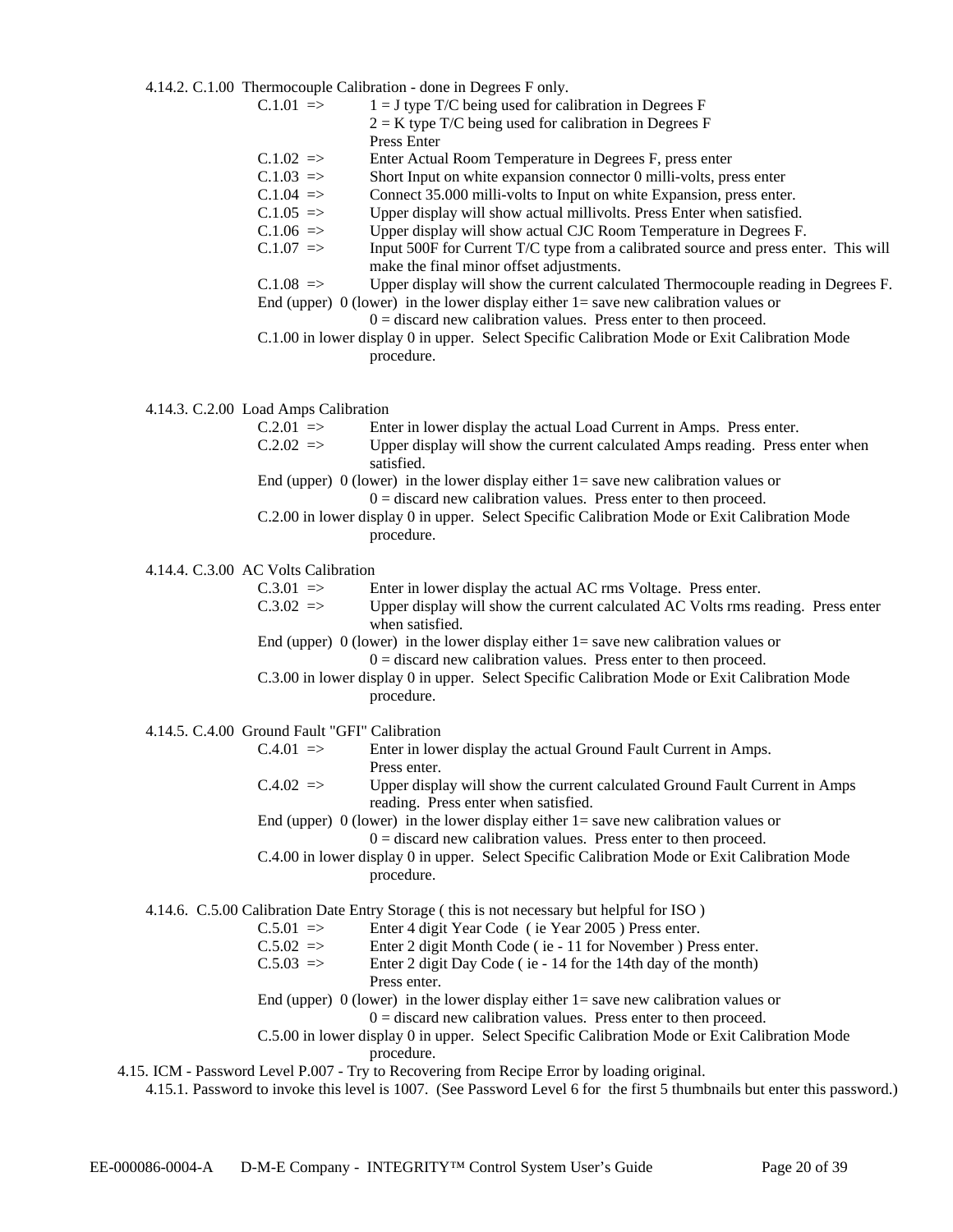NOTE: On power up, recipes load from a LOCAL copy in memory. The LOCAL copy can allow the operator to keep the last changes to setpoints and other operator variables. If the LOCAL copy gets corrupted, which should not happen, using this password level loads the original Recipe that the operator was using. Ie- if custom Recipe U3 was chosen from Password Level 2, then it will copy the contents of U3 and place them in the LOCAL memory. This LOCAL memory is where operator changes are kept track of. If the operator changes a setpoint, LOCAL is changed, NOT U3. If this LOCAL memory gets corrupted, then this password attempts to recover by reloading a fresh U3 recipe into the LOCAL. It should be close to what was last used.

- 4.16. ICM Password Level P.008 Force Factory Default Calibration Constants Need to Recalibrate!!!
	- 4.16.1. Password to invoke this level is 1008. (See Password Level 6 for the first 5 thumbnails but enter this password.) 4.16.2. This attempts to recover from "FEr2" message, which are EEPROM checksum errors.

Typically will only occur when new software is Flashed into the module by DME and variables are Added to the Calibration sections of the memory. Could happen if corruption of the memory occurs.

4.17. ICM - Password Level P.009 - Force DME Factory Mode for all User Recipes - U1 through U9.

4.17.1. Password to invoke this level is 1009. (See Password Level 6 for the first 5 thumbnails but enter this password.)

- 4.17.2. This will over-write all current user configurations Recipes U1 thru U9 and return them to Factory Defaults.
- 4.18. ICM Password Level P.0.10 Operator Display Panel Test Mode.
	- 4.18.1. Password to invoke this level is 1010. (See Password Level 6 for the first 5 thumbnails but enter this password.)
		- 4.18.2. Stage 1: Turn ON all LED's on Display
		- 4.18.3. Stage 2: Press any Operator Panel Button Once goes into "Scroll ONE LED" at a time mode.
		- 4.18.4. Stage 3: Press any Operator Panel Button Once goes into I/O test Mode.
			- Press/release one button at a time and watch the UPPER associated LED turn ON/OFF.

Lower display Left Three digits show Module Address as Detected.

Lower display Right Most Digit shows Misc. I/O on board.

Upper "-" shows I/O status of Heat sink temperature alarm

Middle "-" shows I/O status of Frame Data Input Line

Lower "-" shows I/O status of Frame Clock Input Line

4.18.5. Stage 4: Press both the Enter and the Special Power button together to exit. These buttons are both just below the Down Adjustment buttons for the setpoint entry.

4.19. Jumper on pins 4&5 causes FRAM to Factory Defaults. Should never be used except in rare occasions.

Module will need re-calibration and module will loose all stored recipes. Will be returned to Factory conditions, not off the shelf conditions which would add calibration procedures to this. This should only be done if module will not run or light up. Check Module Fuses first and try another module in same slot.

4.20. ICM1502 - Part Numbers and Spare Parts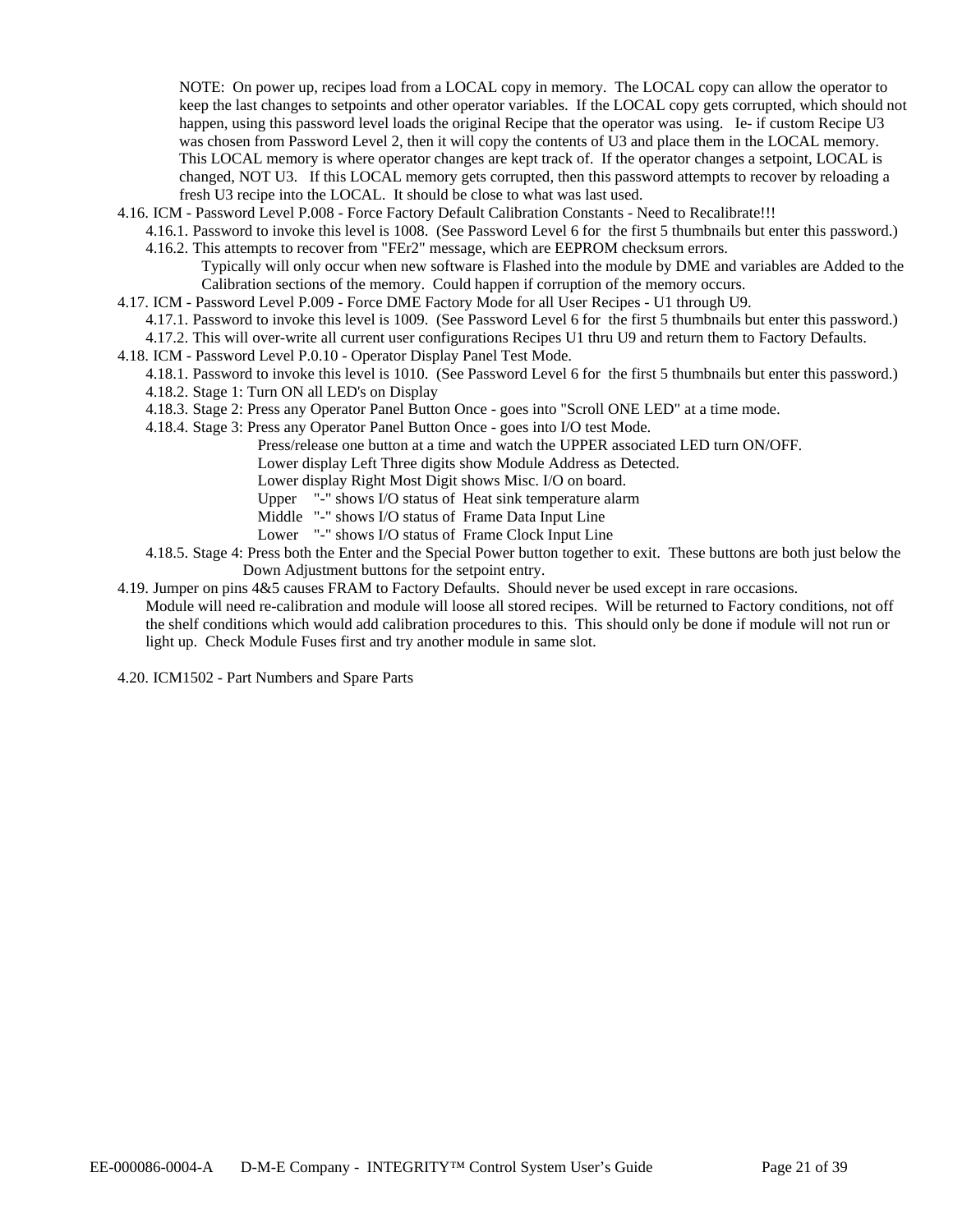#### **5. IFM - Integrity Frame Module**

5.1. IFM - Quick Over View



#### 5.2. IFM - In a Frame with Multiple ICM Modules

5.2.1. Display Mode Function ( Press Button to Scan the 4 different Display Functions in Normal Use.) **Frame Number LED**

> Shows the current setting for the Frame Number " F.001 " factory default, frame #1 Can be changed through password level 1.

#### **Local Alarm Horn On/Off Info LED**

Shows status of the built in Alarm Horn " H. On " Enabled or " H.OFF " Disabled.

This allows the Internal Horn to Always Sound or Always be Silenced.

It does not effect the External contacts, they always Work if Alarms Exist.

Password Level 3 Controls this function

- 1=Horn Disabled "off" ( Internal Horn Will never Sound on an Alarm )
- 2=Horn Enabled "on" ( Internal Horn Will Always Sound on an Alarm )
- 3=user selectable. factory default ( Operator Can Turn Horn " H. On " or " H.OFF " )
	- (Operator Uses the Right Most Up/Down Set-point Adjust Button to Turn On or OFF) (Operator should use the Alarm Acknowledge to silence the Horn, only use this function to turn Off the Horn if trouble shooting a problem that continually triggers to horn.)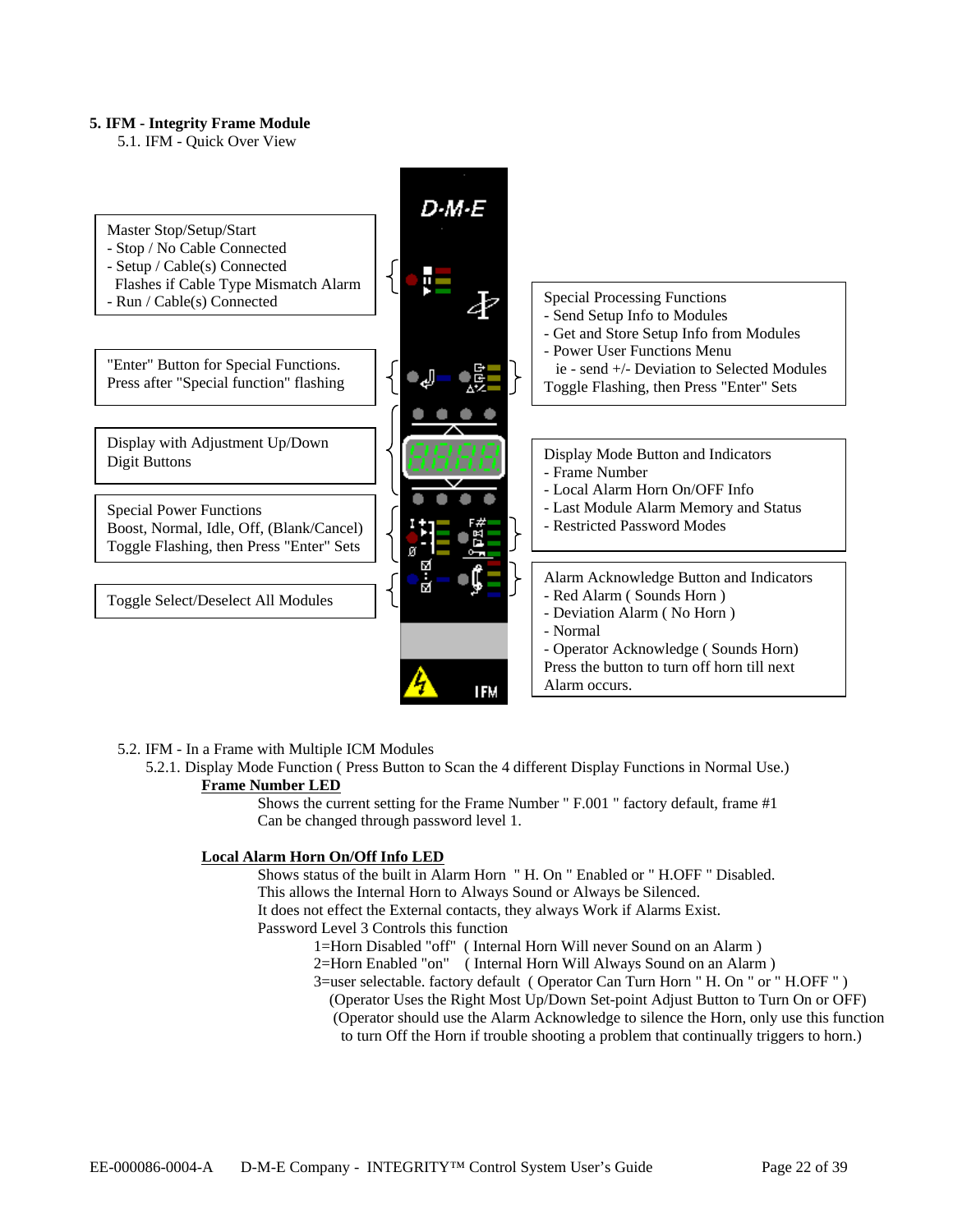#### **Last Module Alarm Memory and Status LED**

- When this Display Mode LED is ON, the Display shows the Module Address that sent the last Alarm. Ie - A.001 in the display indicates that the first module in "THIS" Frame caused the last alarm
- **Additional "b" Information** by De-Pressing the Setpoint Adjustment Button below the "A" in A.001. When pressed and held will show b.xxx where xxx is alarm status bits which are defined as follows.
- **Additional "c" Information** by De-Pressing the Setpoint Adjustment Button Below the Right most digit. Ie - A.001, Press and hold the button below the "1" to see the "c" information.

When pressed and held will show C.yyy where yyy is alarm status bits which are defined as follows.

Alarm Message Additional Information Decoding for ICM-1502/1501 Temperature Control Modules

|                   | " b.xxx " Left Down Setpoint Adjust Button Held |               | " C.yyy " Right Down Setpoint Adjust Button Held |                                        |  |
|-------------------|-------------------------------------------------|---------------|--------------------------------------------------|----------------------------------------|--|
| xxx in            |                                                 | Decimal       | yyy in                                           |                                        |  |
| decimal           |                                                 | Value         | decimal                                          |                                        |  |
| <b>Binary Bit</b> | <b>Binary Bit Position Description</b>          | If Binary     | Binary Bit                                       | <b>Binary Bit Position Description</b> |  |
| Position          |                                                 | $x=1$         | Position                                         |                                        |  |
| x000 0000         | Reserved for future use                         | 128           | x000 0000                                        | Reserved for future use                |  |
| 0x00 0000         | Heat Sink Temp Alarm 1=Alarm, 0=OK              | 64            | 0x000000                                         | Reserved for future use                |  |
| 00x0 0000         | Open TC Alarm 1=on, 0=off                       | 32            | 00x00000                                         | Over Current Alarm                     |  |
| 000x0000          | Reverse TC Alarm 1=on, 0=off                    | 16            | 000x0000                                         | SmartStart (TM) Dryout Error Alarm     |  |
| $0000 \times 000$ | Shorted TC Alarm 1=on, 0=off                    | 8             | $0000 \times 000$                                | <b>Load Fuse Failure</b>               |  |
| 000000000         | Ground Fault Alarm 1=on, 0=off                  | 4             | 000000000                                        | <b>Temperature Deviation Alarm</b>     |  |
| 00000000          | Open Output Device 1=on, 0=off                  | $\mathcal{P}$ | 000000000                                        | Horn Alarm Old                         |  |
| 0000 000x         | Shorted Output Device 1=on, 0=off               |               | 0000000x                                         | Horn Alarm                             |  |

Conversion Lookup Table **Decimal 0-255** to Binary (use b.**xxx** or C.**yyy** to lookup xxx or yyy to get Binary)

| Conversion Loord |             | There <b>Declinion</b> $\sigma$ <b>EVE</b> to Dinary (last 0.2.2.2.4 or 0.9, <i>J</i> J to lookup AAA or <i>J</i> J J to get Dinary |              |              |              |              |
|------------------|-------------|-------------------------------------------------------------------------------------------------------------------------------------|--------------|--------------|--------------|--------------|
| 0 00000000       | 40 00101000 | 80 01010000                                                                                                                         | 120 01111000 | 160 10100000 | 200 11001000 | 240 11110000 |
| 1 00000001       | 41 00101001 | 81 01010001                                                                                                                         | 121 01111001 | 161 10100001 | 201 11001001 | 241 11110001 |
| 2 00000010       | 42 00101010 | 82 01010010                                                                                                                         | 122 01111010 | 162 10100010 | 202 11001010 | 242 11110010 |
| 3 00000011       | 43 00101011 | 83 01010011                                                                                                                         | 123 01111011 | 163 10100011 | 203 11001011 | 243 11110011 |
| 4 00000100       | 44 00101100 | 84 01010100                                                                                                                         | 124 01111100 | 164 10100100 | 204 11001100 | 244 11110100 |
| 5 00000101       | 45 00101101 | 85 01010101                                                                                                                         | 125 01111101 | 165 10100101 | 205 11001101 | 245 11110101 |
| 6 00000110       | 46 00101110 | 86 01010110                                                                                                                         | 126 01111110 | 166 10100110 | 206 11001110 | 246 11110110 |
| 7 00000111       | 47 00101111 | 87 01010111                                                                                                                         | 127 01111111 | 167 10100111 | 207 11001111 | 247 11110111 |
| 8 00001000       | 48 00110000 | 88 01011000                                                                                                                         | 128 10000000 | 168 10101000 | 208 11010000 | 248 11111000 |
| 9 00001001       | 49 00110001 | 89 01011001                                                                                                                         | 129 10000001 | 169 10101001 | 209 11010001 | 249 11111001 |
| 10 00001010      | 50 00110010 | 90 01011010                                                                                                                         | 130 10000010 | 170 10101010 | 210 11010010 | 250 11111010 |
| 11 00001011      | 51 00110011 | 91 01011011                                                                                                                         | 131 10000011 | 171 10101011 | 211 11010011 | 251 11111011 |
| 12 00001100      | 52 00110100 | 92 01011100                                                                                                                         | 132 10000100 | 172 10101100 | 212 11010100 | 252 11111100 |
| 13 00001101      | 53 00110101 | 93 01011101                                                                                                                         | 133 10000101 | 173 10101101 | 213 11010101 | 253 11111101 |
| 14 00001110      | 54 00110110 | 94 01011110                                                                                                                         | 134 10000110 | 174 10101110 | 214 11010110 | 254 11111110 |
| 15 00001111      | 55 00110111 | 95 01011111                                                                                                                         | 135 10000111 | 175 10101111 | 215 11010111 | 255 11111111 |
| 16 00010000      | 56 00111000 | 96 01100000                                                                                                                         | 136 10001000 | 176 10110000 | 216 11011000 |              |
| 17 00010001      | 57 00111001 | 97 01100001                                                                                                                         | 137 10001001 | 177 10110001 | 217 11011001 |              |
| 18 00010010      | 58 00111010 | 98 01100010                                                                                                                         | 138 10001010 | 178 10110010 | 218 11011010 |              |
| 19 00010011      | 59 00111011 | 99 01100011                                                                                                                         | 139 10001011 | 179 10110011 | 219 11011011 |              |
| 20 00010100      | 60 00111100 | 100 01100100                                                                                                                        | 140 10001100 | 180 10110100 | 220 11011100 |              |
| 21 00010101      | 61 00111101 | 101 01100101                                                                                                                        | 141 10001101 | 181 10110101 | 221 11011101 |              |
| 22 00010110      | 62 00111110 | 102 01100110                                                                                                                        | 142 10001110 | 182 10110110 | 222 11011110 |              |
| 23 00010111      | 63 00111111 | 103 01100111                                                                                                                        | 143 10001111 | 183 10110111 | 223 11011111 |              |
| 24 00011000      | 64 01000000 | 104 01101000                                                                                                                        | 144 10010000 | 184 10111000 | 224 11100000 |              |
| 25 00011001      | 65 01000001 | 105 01101001                                                                                                                        | 145 10010001 | 185 10111001 | 225 11100001 |              |
| 26 00011010      | 66 01000010 | 106 01101010                                                                                                                        | 146 10010010 | 186 10111010 | 226 11100010 |              |
| 27 00011011      | 67 01000011 | 107 01101011                                                                                                                        | 147 10010011 | 187 10111011 | 227 11100011 |              |
| 28 00011100      | 68 01000100 | 108 01101100                                                                                                                        | 148 10010100 | 188 10111100 | 228 11100100 |              |
| 29 00011101      | 69 01000101 | 109 01101101                                                                                                                        | 149 10010101 | 189 10111101 | 229 11100101 |              |
| 30 00011110      | 70 01000110 | 110 01101110                                                                                                                        | 150 10010110 | 190 10111110 | 230 11100110 |              |
| 31 00011111      | 71 01000111 | 111 01101111                                                                                                                        | 151 10010111 | 191 10111111 | 231 11100111 |              |
| 32 00100000      | 72 01001000 | 112 01110000                                                                                                                        | 152 10011000 | 192 11000000 | 232 11101000 |              |
| 33 00100001      | 73 01001001 | 113 01110001                                                                                                                        | 153 10011001 | 193 11000001 | 233 11101001 |              |
| 34 00100010      | 74 01001010 | 114 01110010                                                                                                                        | 154 10011010 | 194 11000010 | 234 11101010 |              |
| 35 00100011      | 75 01001011 | 115 01110011                                                                                                                        | 155 10011011 | 195 11000011 | 235 11101011 |              |
| 36 00100100      | 76 01001100 | 116 01110100                                                                                                                        | 156 10011100 | 196 11000100 | 236 11101100 |              |
| 37 00100101      | 77 01001101 | 117 01110101                                                                                                                        | 157 10011101 | 197 11000101 | 237 11101101 |              |
| 38 00100110      | 78 01001110 | 118 01110110                                                                                                                        | 158 10011110 | 198 11000110 | 238 11101110 |              |
| 39 00100111      | 79 01001111 | 119 01110111                                                                                                                        | 159 10011111 | 199 11000111 | 239 11101111 |              |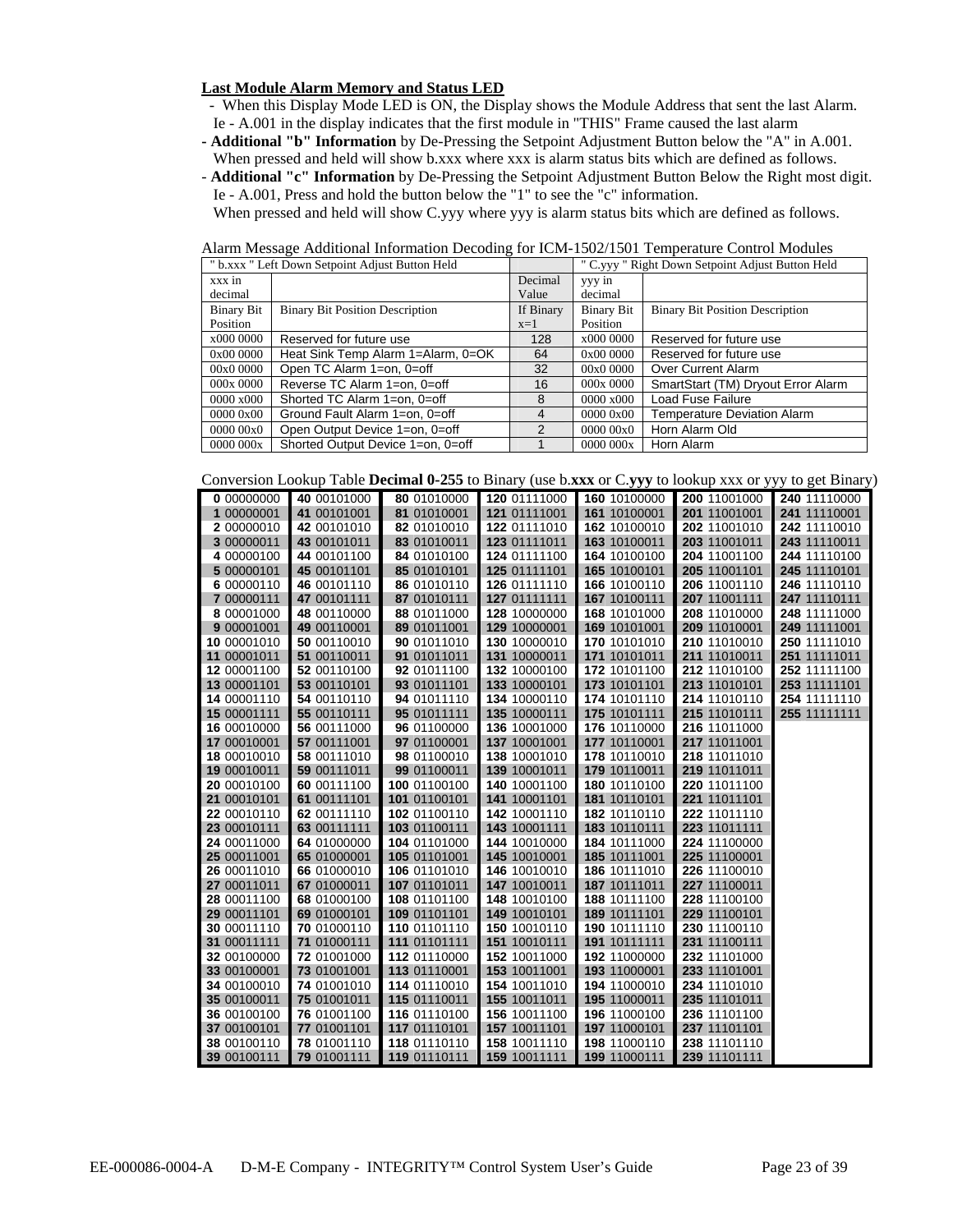#### **Restricted Password Modes LED**

- When the LED is on, it shows a Password Level. See Individual IFM Password Level Section.

5.2.2. Alarm Acknowledge Function - Silences Internal Latched HORN until New Alarm.

- This Button should be the preferred way to Silence the Internal Alarm Horn. The other method for the "Local Alarm Horn On/OFF Info Feature" should only be used when an operator is debugging a currently re-occurring alarm and wants to totally shut the Internal Horn OFF until appropriate, otherwise this feature is On.

- When the Internal Alarm Horn Sounds, Pressing this button will silence the Horn Until the Next New Alarm Occurs.

- The RED Alarm LED may be ON or OFF. If ON -a module is in Alarm; if OFF - no modules are in Alarm



5.2.3. Select/Deselect All Function. Turns ALL Modules BLUE LEDS ON or OFF.



 $\overline{N}$ <br>Note that while Pressing and holding this button down, ALL modules Upper display shows the Modules Address and the Lower Display shows the Frame ID. (ie. Upper "A.002", Lower "F.001" means Frame 1, Module 2) 5.2.4. Special Power Functions - OFF, IDLE, NORMAL, BOOST

Pressing the Special Power Functions Button Will Toggle one LED FLASHING. When function is what the operator wants, Press the Enter Button and LED will Go Solid.



Any ICM modules which Matches this Configuration Function Enable Feature will change to this mode, otherwise, then will default to NORMAL. Only one alternate YELLOW LED state per system plus Default GREEN is allowed.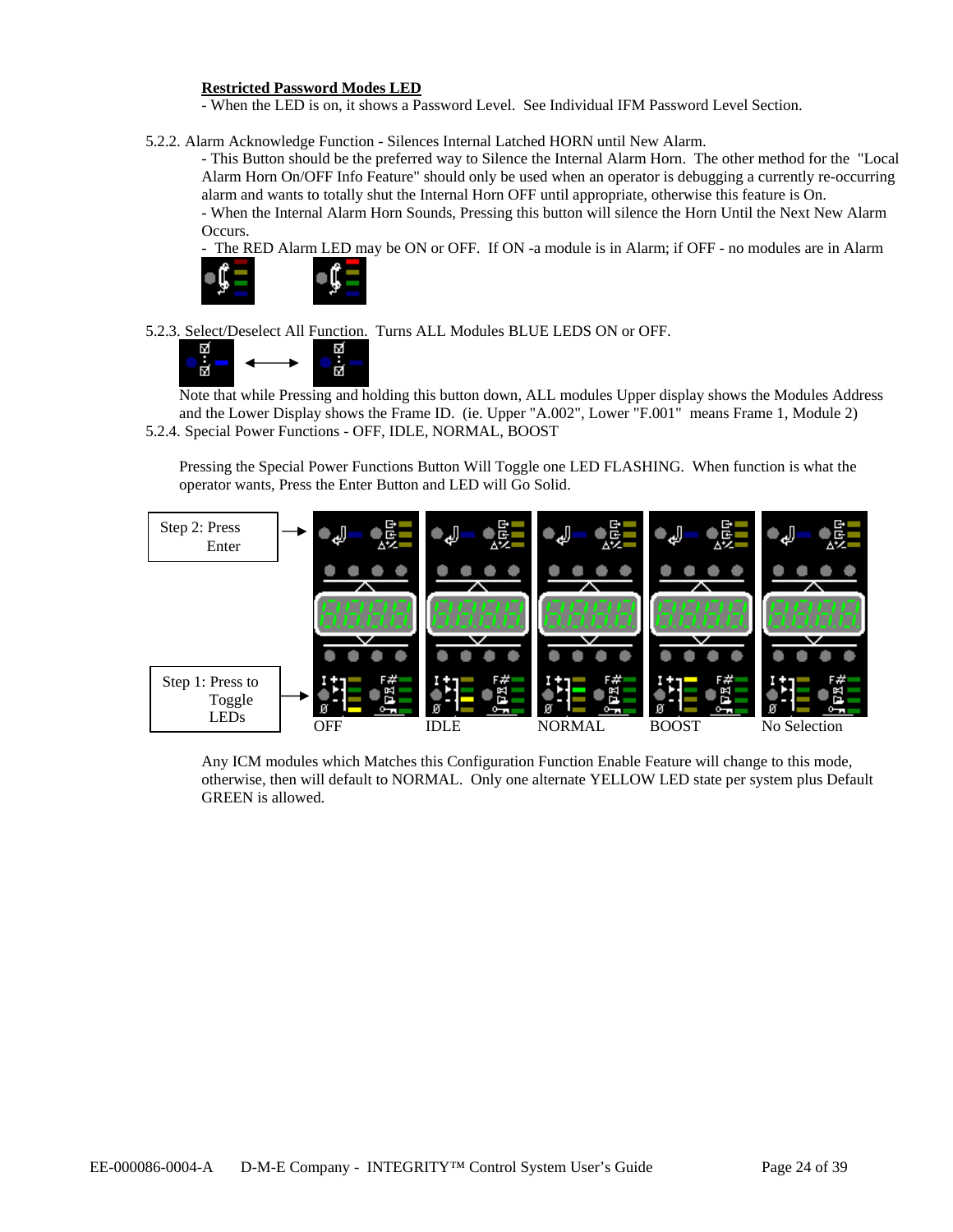5.2.5. Special Processing Functions - Send Delta +/-, Group Select, Layer Select. **Send Delta +/- Value to All BLUE ON Selected Modules.** 



ICM modules with BLUE LED's ON will add or subtract the Offset value from it's current Auto Set-point.

## **Group Select Modules. (Needs Custom Configuration Group Number Match In ICM Modules)**



Any ICM modules which Matches this Group number will toggle it's Blue Select LED ON/OFF.

## **Layer Select Modules. (Needs Custom Configuration Layer Number Match in ICM Modules)**



Any ICM modules which Matches this Layer number will toggle it's Blue Select LED ON/OFF.

5.2.6. Enter Button for Special Functions

See use in 4.21.4 Special Power Functions - OFF, IDLE, NORMAL, BOOST and 4.21.5 Special Processing Functions - Send Delta +/-, Group Select, Layer Select.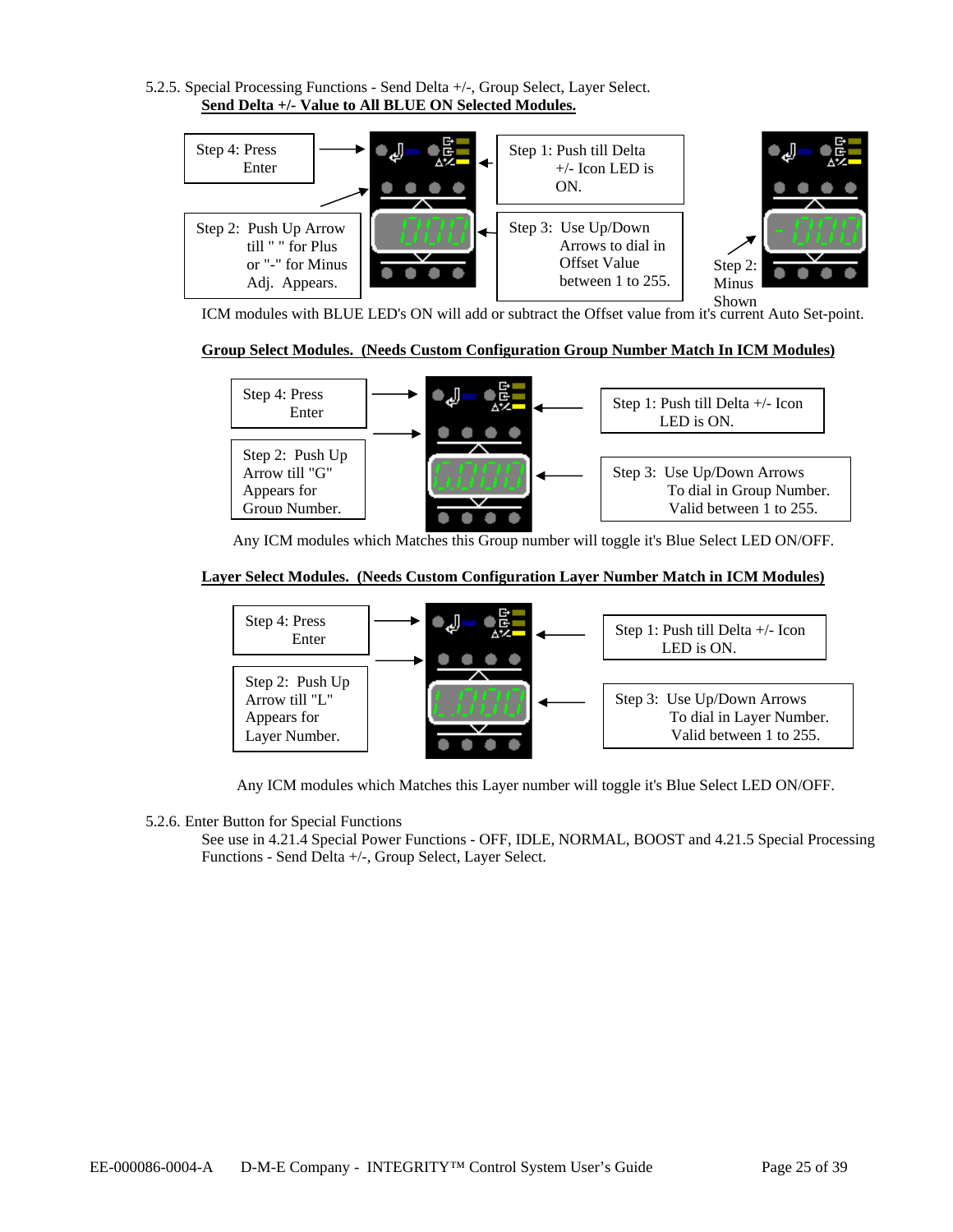- 5.2.7. Master Stop/Setup/Start Function
- ¾ **IFM Frame Module is Attached with ICM Temperature Control Modules in Frame**  IFM FRAME Module Powers up to either Master Off (Red LED) or Master Setup (Yellow LED)

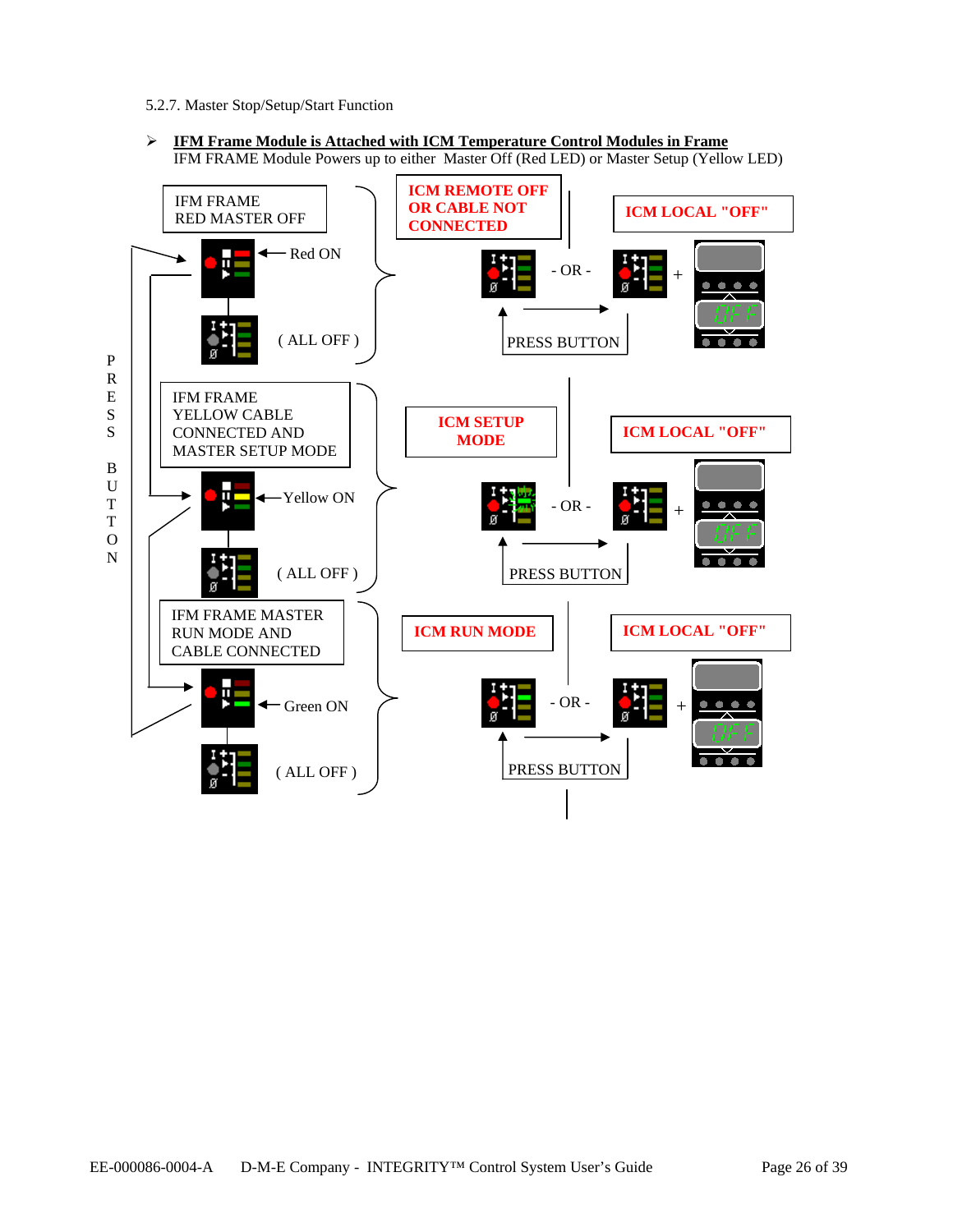5.3. IFM - Running with Multiple Frames and IFM modules



5.4. IFM - SPI ( Society of Plastics Industry ) Interface Port ( Not Implemented ) 5.5. IFM - DMECAN GUI Interface Port when it becomes available.



5.6. IFM - Alarm Output Connector - Located on Fan Panel on Rear of Mainframe.



5.7. IFM - Pager Serial Output Port ( Not Implemented )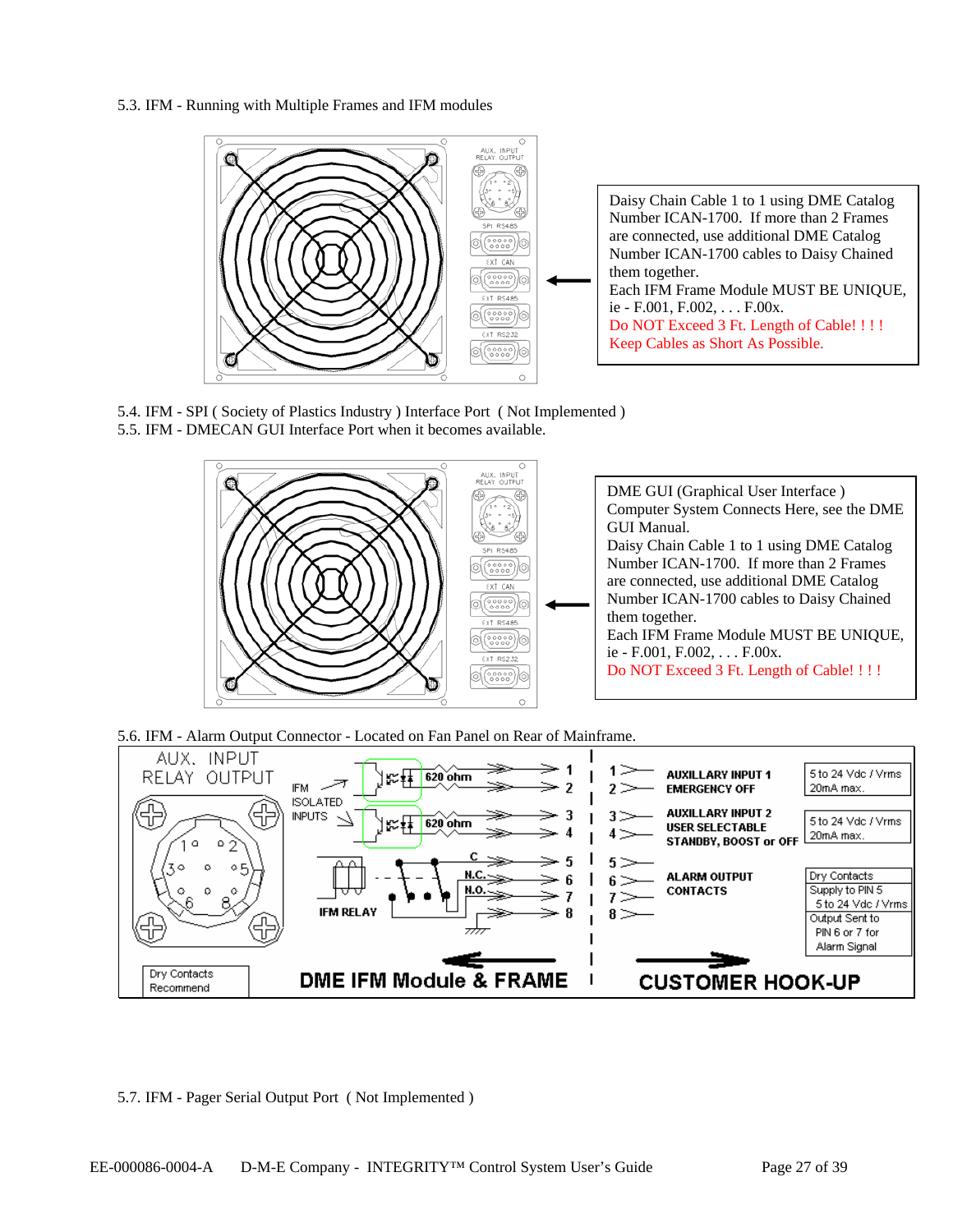#### 5.8. IFM - Password Levels

Following procedure shows how to change Frame Module Frame Number to F.002.



Follow Procedure for Entering Password Levels Below.

- 5.8.1. Password Level 1 Frame Number Valid 1-223, default 1.
	- ¾ Each Integrity Frame Module Must be unique. This procedure allows the operator to change the Frame Number.
	- 5.8.1.1. Enter Password Level P.001
	- 5.8.1.2. Enter Password for this Level = 2001
	- 5.8.1.3. Adjust Frame Number F.xxx to desired value. Ie F.002. Note: all units reboot.
	- 5.8.1.4. Press Enter and you are done. Back to P.001.

#### 5.8.2. Password Level 2 - Machine ID Valid 0-9999, default 1.

¾ Each Injection Molding Machine Station can be identified with a unique number. Useful in future expansion products.

- 5.8.2.1. Enter Password Level P.002
	- 5.8.2.2. Enter Password for this Level = 2002
	- 5.8.2.3. Adjust Machine ID # xxxx to desired value. Ie factory default = 1.
	- 5.8.2.4. Press Enter and you are done. Back to P.002.

#### 5.8.3. Password Level 3 - Horn Alarm Function

¾ This feature controls the preference of the internal Horn Alarm Operation.

5.8.3.1. Enter Password Level P.003

| 5.8.3.2. | Enter Password for this Level $= 2003$ |
|----------|----------------------------------------|
|          |                                        |

- 5.8.3.3. Adjust the Internal Horn Preference mode
	- 1=Horn Disabled "off" ( Internal Alarm Horn Will Never Sound )
	- 2=Horn Enabled "on" ( Internal Alarm Horn Will always sound on new alarm)
	- 3=user selectable. factory default ( operator will be able to select on or off )
- 5.8.3.4. Press Enter and you are done. Back to P.003.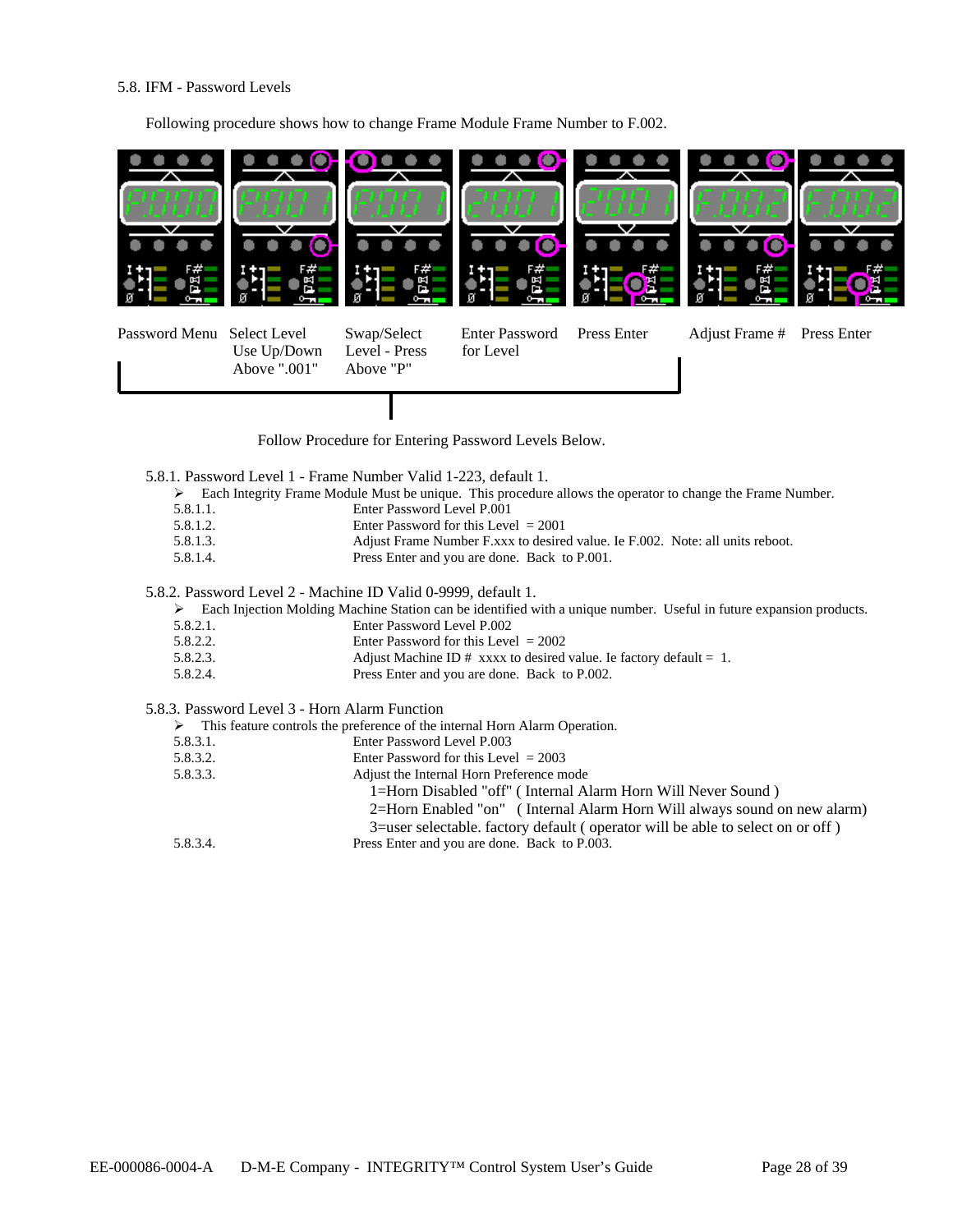- 5.8.4. Password Level 4 External Input 2 Function show "EI2.x"
	- ¾ This feature controls the preference of the External Contact Input #2 from the rear of the mainframe. It allows the selection of one of the Special Power Functions, Idle/Standby Heat, Boost or Off to be activated by the external input #2.
	- 5.8.4.1. Enter Password Level P.004<br>5.8.4.2. Enter Password for this Leve
		- Enter Password for this Level  $= 2004$
	- 5.8.4.3. Adjust the Internal Horn Preference mode
		- $EI2.1 =$ Standby, factory default
			- $EI2.2 = Boost$ 
				- $EI2.3 = OFF$

5.8.4.4. Press Enter and you are done. Back to P.004.

5.8.5. Password Level 9 - Force Factory Defaults

¾ Return Integrity Frame Module to the Factory Default.

- 5.8.5.1. Enter Password Level P.009
- 5.8.5.2. Enter Password for this Level = 2009
- 5.8.5.3. Press Enter and you are done. Back to P.001. Note: all units reboot

5.8.6. Password Level 10 - Run Display Test Sequence. Diagnostics for buttons and display digits.

- Password to invoke this level P.010 is 2010.
- Stage 1: Turn ON all LED's on Display
- Stage 2: Press any Operator Panel Button Once goes into "Scroll ONE LED" at a time mode.
- Stage 3: Press any Operator Panel Button Once goes into I/O test Mode.
	- Press/release one button at a time and watch the Display associated LED turn ON/OFF.
- Stage 4: Press both the Enter and the Special Power button together to exit. These buttons are both just below the Down Adjustment buttons for the setpoint entry.
- 5.8.7. Jumper on pins 4&5 causes FRAM to Factory Defaults. Should never be used except in rare occasions. Module will loose stored recipe conditons and will be returned to Factory Default conditions. This should only be done if module will not run or light up. First have a qualified electrician to check the internal 5 volt supply behind the main breaker and the Option/Fan fuses behind the power entry rear panel. Make sure POWER IS COMPLETELY DISCONNECTED from the Integrity system before this servicing type work.

5.9. IFM1000 - Part Numbers and Spare Parts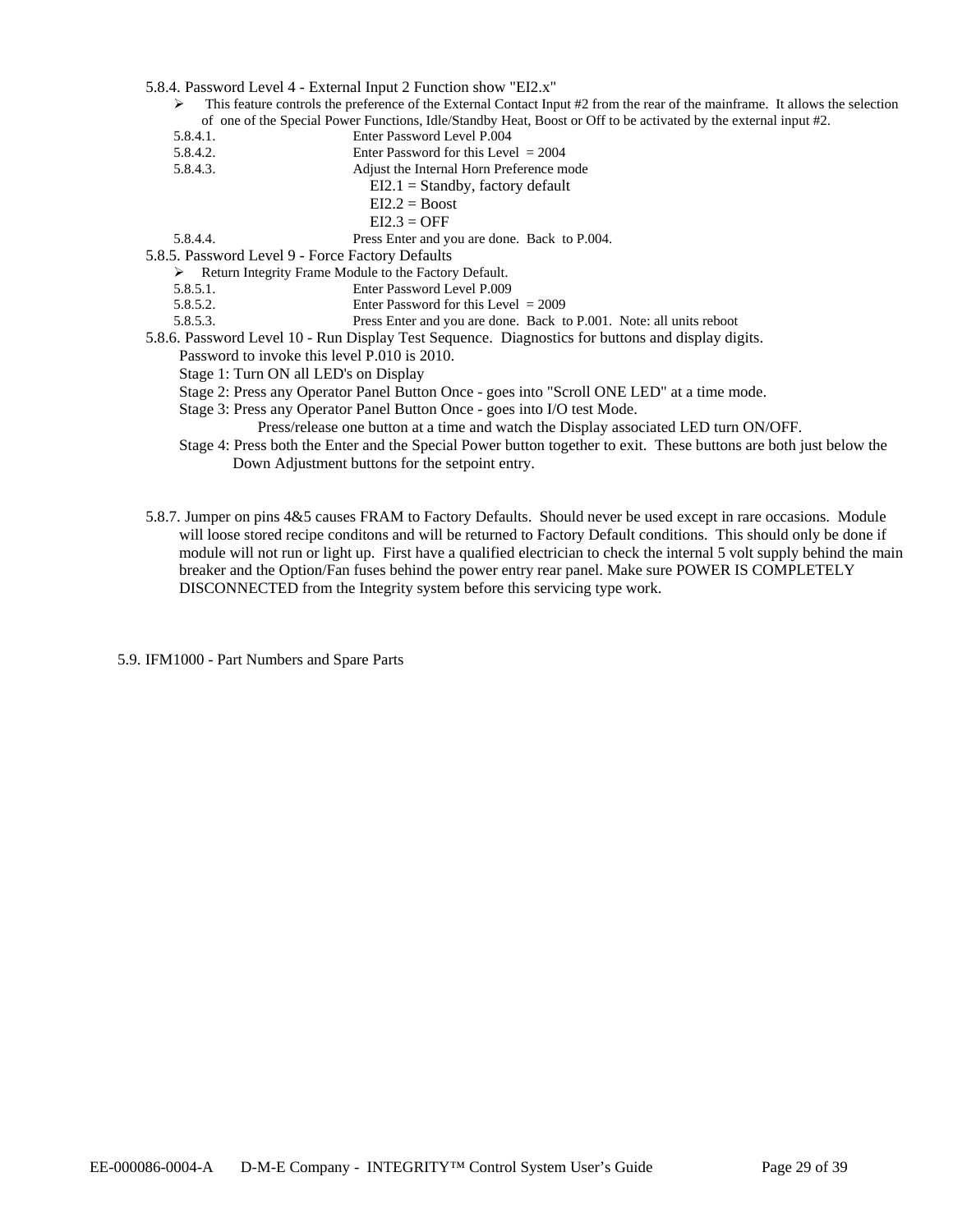#### **6. IMB-1200 - Integrity Mold Box**

6.1. IMB - Setting the "BOX NUMBER" Configuration Jumpers

Each Mold Terminal Box needs a unique "BOX Number" and the customer must set them when installing the boxes on the Mold. See the pictures below to set the box numbers. Always start with Box #1, then 2, etc.



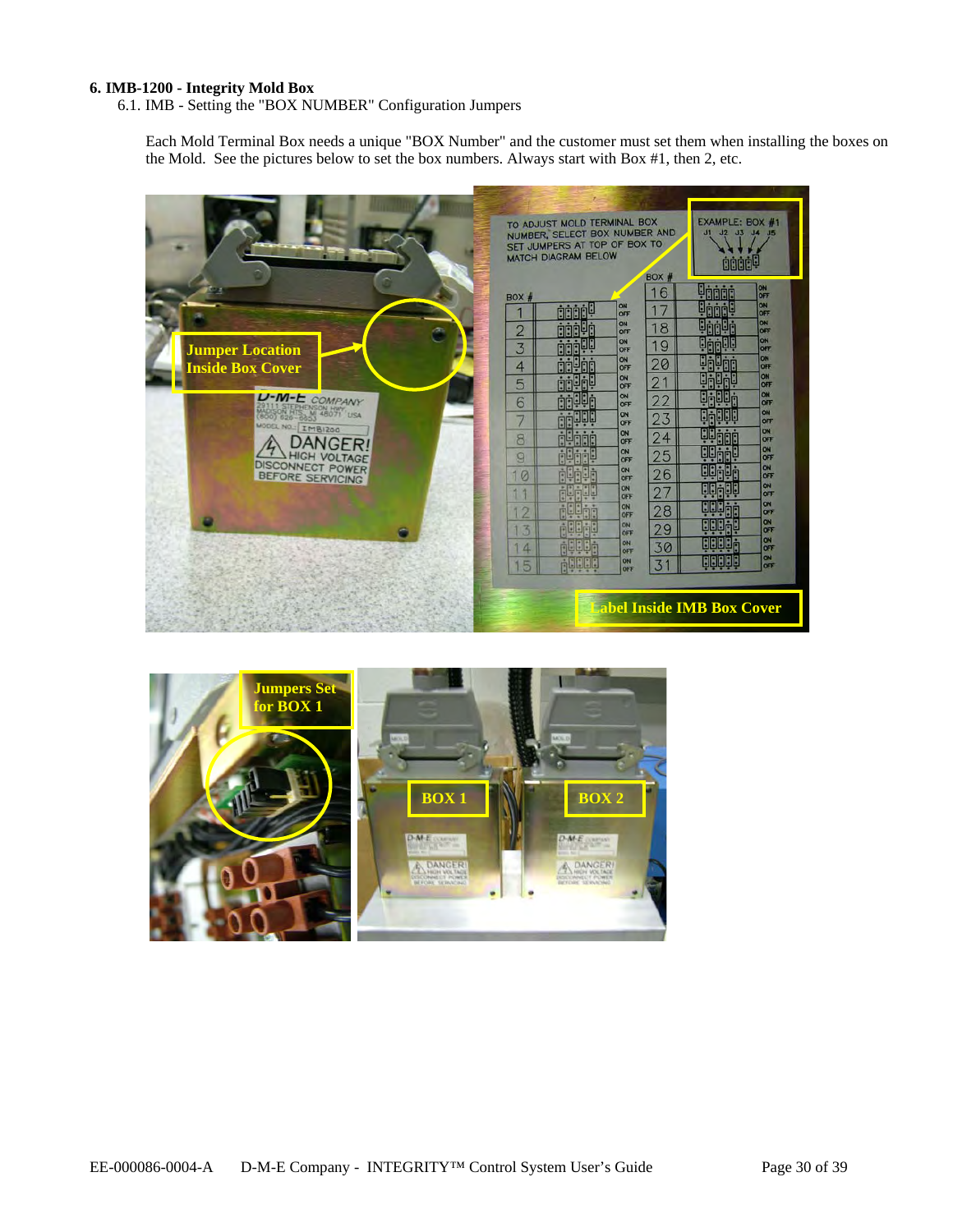6.2. IMB-1200 - Wiring to the Mold Information and Mounting to the Mold Details



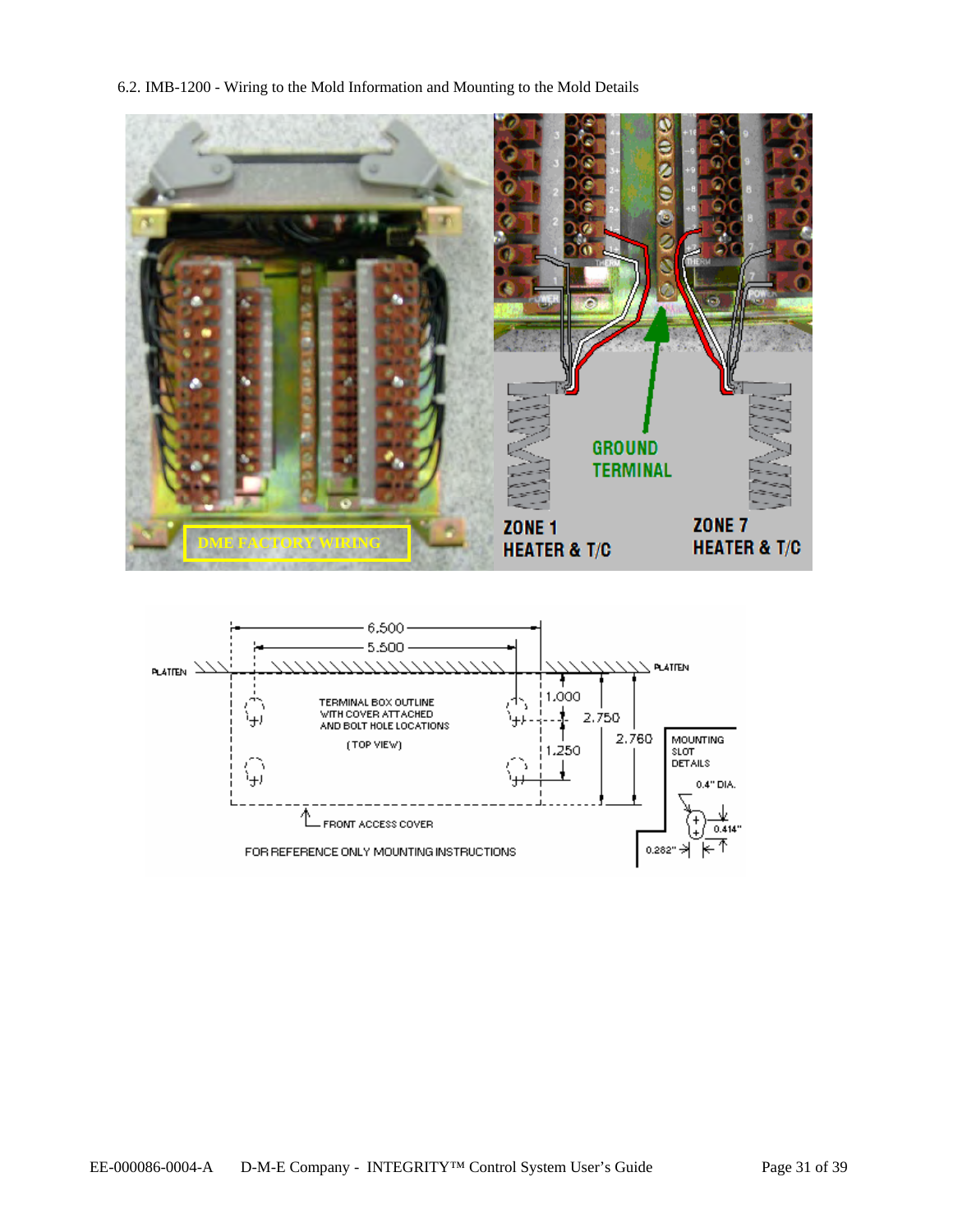#### **7. Legacy Integrity to G-Series Support Conversion Items**

7.1. IMC-1221 Integrity Main Frame Cable to G-Series "Y" Power and J T/C Mold Terminal Boxes



NOTE: Cable Connect Signal is limited to the cable being attached at the Main Frame, NOT the MOLD. NOT recommended for new designs.

7.2. IMC-1212 G-Series "Y" Main Frame Cable to Integrity Mold Connector Box IMB-1200



NOTE: This is for legacy support to use existing Smart Series (tm) Main Frames with the new Integrity Mounting Boxes. NOT recommended for new designs.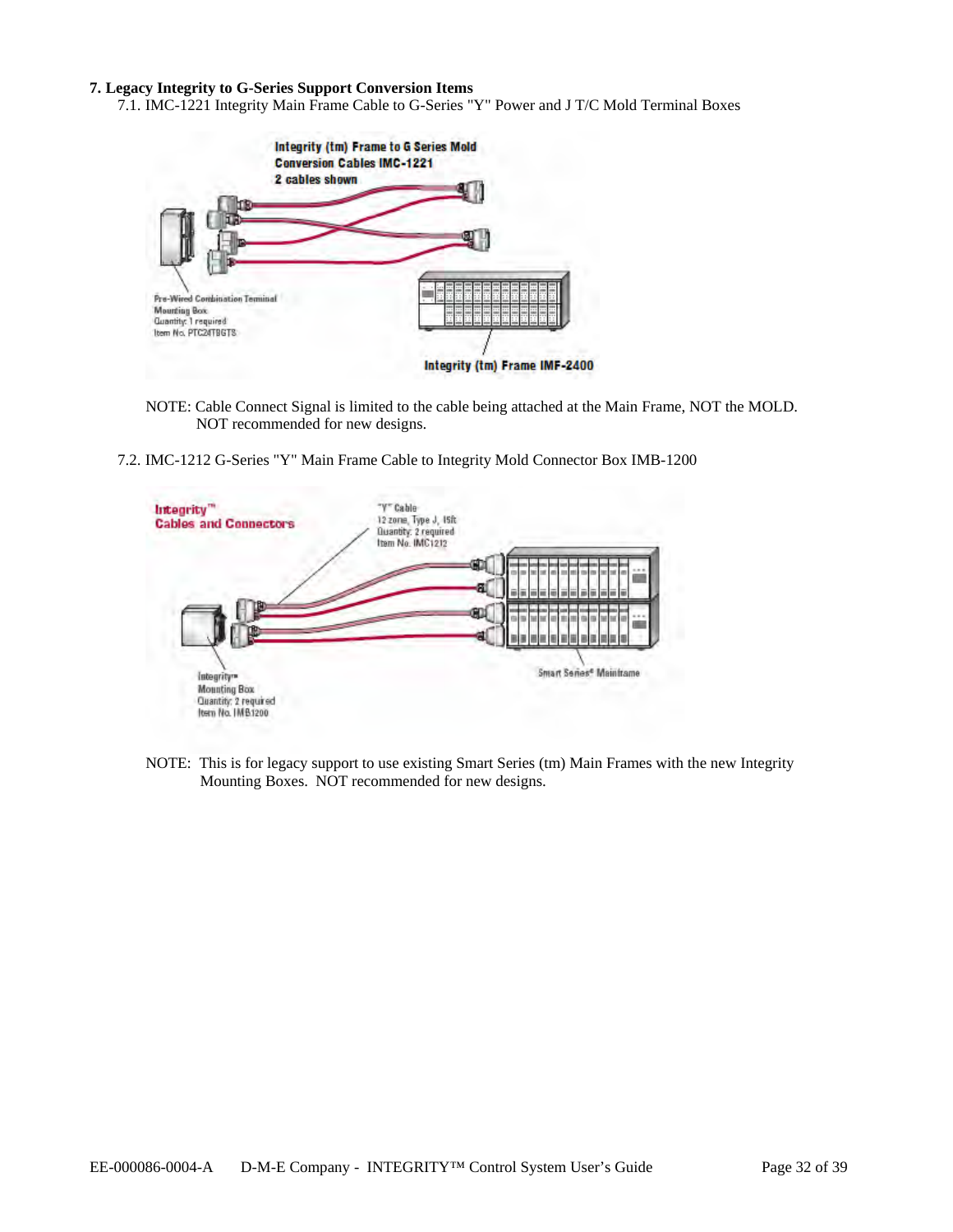#### **8. Spare Parts and Exploded Detailed Views**

8.1. Integrity Main Frame

8.1.1. Frame Connector ID Board Factory Settings



- 8.1.2. Reserved for next step
- 8.2. Integrity Control Modules
- 8.3. Integrity Mold Terminal Boxes
	- 8.3.1. Mold Terminal Box Factory Settings

8.3.2. Reserved for next step

8.4. Integrity Cables

8.5. Integrity Main Frame Stands

8.6. Integrity Accessories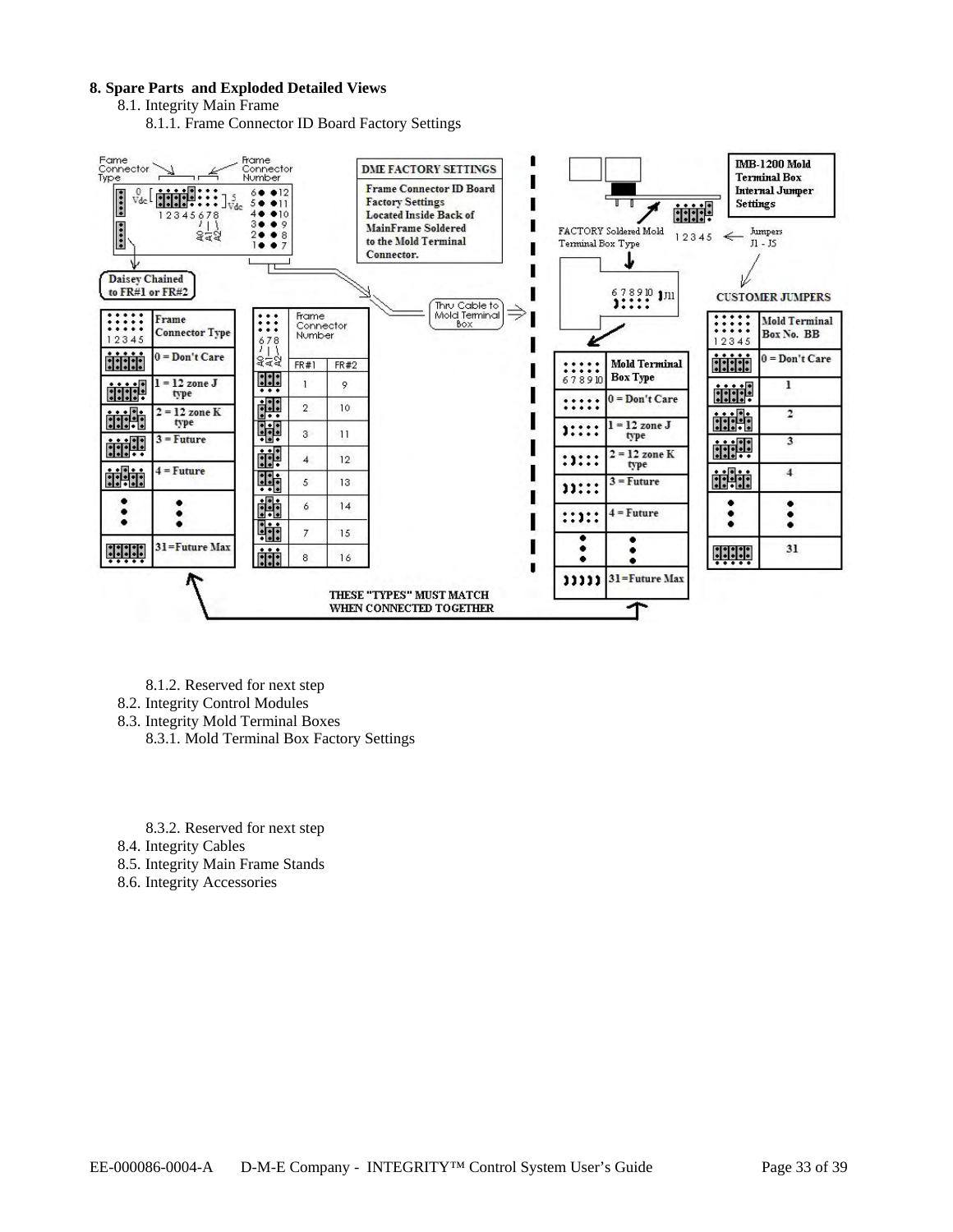## **Appendix A: Mold Power Requirement Technical Notes**

## **Appendix B: Transformer Sizing Technical Notes**

## **Appendix C: Recipe Configuration Summary Details and Worksheets.**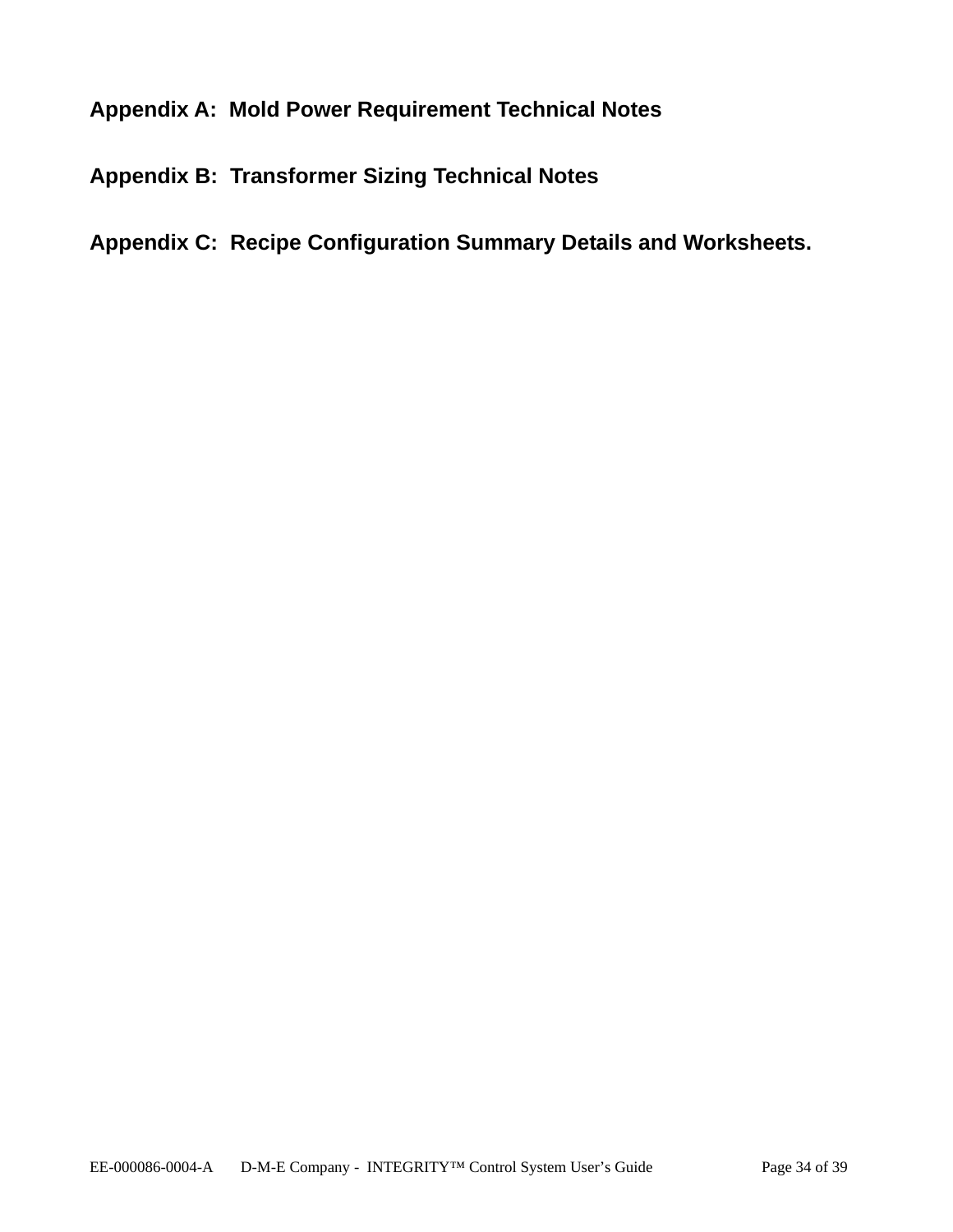## **Appendix A: Mold Power Requirement Technical Notes**

**HOW TO CALCULATE THE REQUIRED KVA SIZE NEEDED FOR A D-M-E 3 PHASE POWER TRANSFORMER** 

*(G-series document revised for Integrity Product.)* 

| 1. What is worst case phase wattage?                                                                                                                                              |                                                                                                                                                                             | (see example below)                                                                                                                                                                                                                                                                                                                                             |  |  |  |  |  |  |
|-----------------------------------------------------------------------------------------------------------------------------------------------------------------------------------|-----------------------------------------------------------------------------------------------------------------------------------------------------------------------------|-----------------------------------------------------------------------------------------------------------------------------------------------------------------------------------------------------------------------------------------------------------------------------------------------------------------------------------------------------------------|--|--|--|--|--|--|
| 2. Multiply worst case phase wattage x 3 phases. The resultant is the total wattage.                                                                                              |                                                                                                                                                                             |                                                                                                                                                                                                                                                                                                                                                                 |  |  |  |  |  |  |
|                                                                                                                                                                                   |                                                                                                                                                                             | Amp Fuses                                                                                                                                                                                                                                                                                                                                                       |  |  |  |  |  |  |
| <b>MAINFRAME PHASING</b>                                                                                                                                                          | <b>PHASES</b><br><b>TO</b><br><b>ZONES</b><br><b>APPLIED</b><br>$L1 - L2$<br>1,4,7,10,13,16,19,22<br>$L2 - L3$<br>2,5,8,11,14,17,20,23<br>$L3 - L1$<br>3,6,9,12,15,18,21,24 | <b>REFERENCE</b><br><b>PHASE</b><br>A<br>B<br>$\mathcal{C}$                                                                                                                                                                                                                                                                                                     |  |  |  |  |  |  |
|                                                                                                                                                                                   | 1  2  3  4  5  6  7  8  9  10  11  2<br>12 Zone<br><u> alalalalalalalalalala</u>                                                                                            | Add all "A" zones wattages to give total watts "A". Repeat for "B" and "C".<br>The worst case phase wattage is the largest total wattage "A", "B" or "C".<br><b>Example: using only 12 zone mold</b><br>Total watts " $A'' = 1200 + 600 + 340 = 2140$ W<br>Total watts $"B" = 750 + 240 + 340 = 1330$ W                                                         |  |  |  |  |  |  |
|                                                                                                                                                                                   | 1  2  3  4  5  6  7  8  9  10  11  2<br>24 Zone<br><u>a a ciala ciala a ciala d</u><br>13  14  15  16  17  18  19  20  21  22  23  24 <br>A B C A B C A B C A B C           | Total watts " $C'' = 2000 + 600 + 800 = 3400$ W<br>Worst case phase wattage = $3400 W('C')$<br>Total Wattage = $3400 \text{ X } 3 = 10,200 \text{ W}$<br>Requires min. of 10.2KVA transformer. Rounding to next available = $15$ KVA<br>Fuse for transformer $legs =$<br>10,200 W / (1.73 X 240 V) = 24.5 Amp fuse<br>Rounding to next available = $25$ Amp $*$ |  |  |  |  |  |  |
| *Note: 50 Amps max. for 50 Amp circuit breakers, 70 Amps max. for 70 Amp circuit breakers,<br>100 Amp max. for<br>100 Amp circuit breaker.<br>$\cdots$ $\cdots$ $\cdots$ $\cdots$ |                                                                                                                                                                             |                                                                                                                                                                                                                                                                                                                                                                 |  |  |  |  |  |  |

6 KVA, 9 KVA & 15 KVA transformers are standard sizes available. Other transformer sizes available on special request.

For **Option A** and using full power of the Circuit Breaker and ignoring the loads, rule of thumb:

100 Amp Breaker === use 45KVA 3 Phase XFMR minimum – *Integrity Standard Breaker*.

- 70 Amp Breaker === use 30 KVA 3 Phase XFMR minimum.
- 50 Amp Breaker === use 22.5KVA 3 Phase XFMR minimum.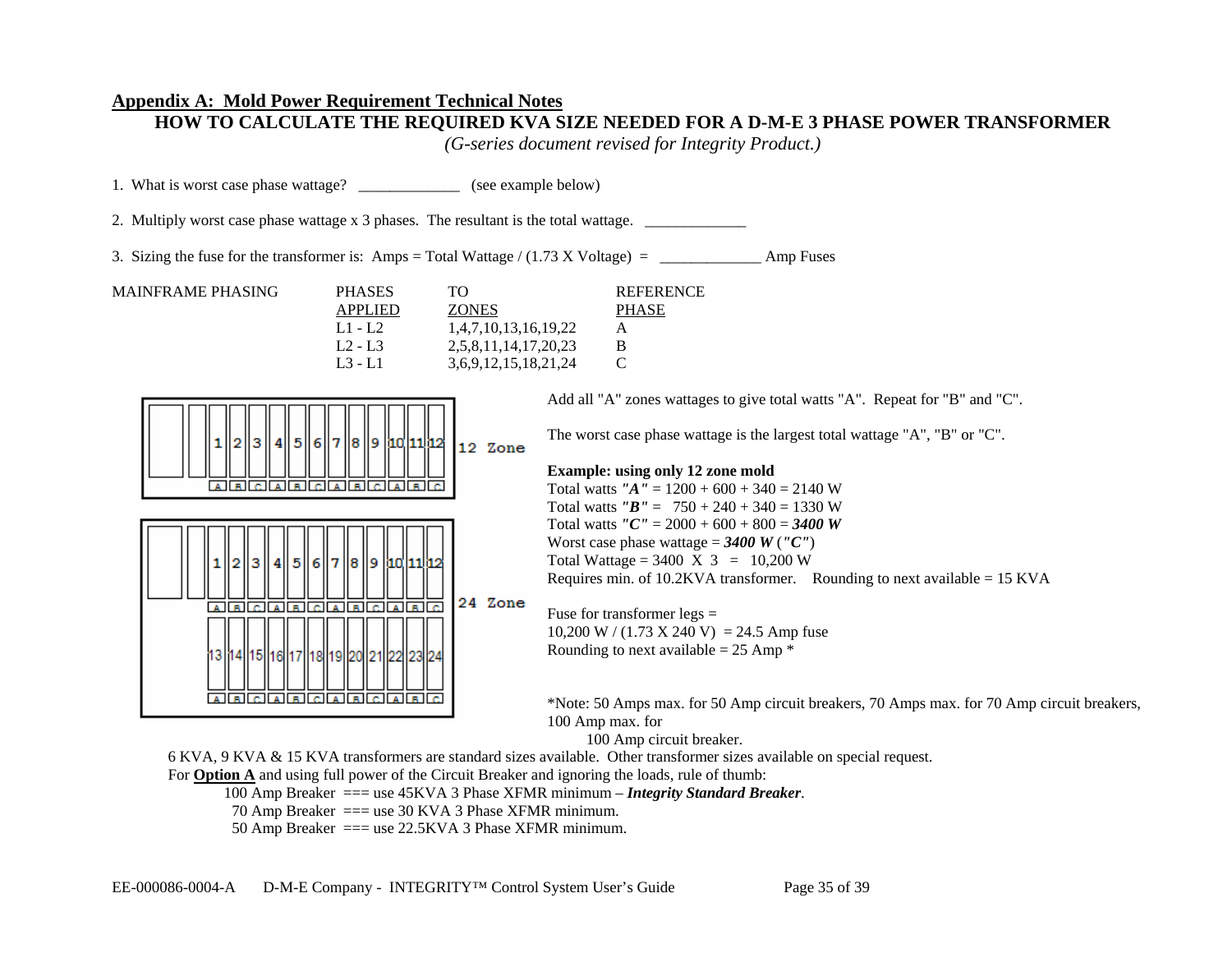#### **Appendix B: Transformer Sizing Technical Notes – Standard Integrity™ uses 100 Amp Breaker**

*(D-M-E G-series document used for General Reference for the Integrity Product.)* 



D-M-E COMPANY PROVIDES THESE APPLICATION NOTES AS A SUGGESTED METHOD BASED UPON PRIOR APPLICATIONS AND EXPERIENCE.<br>D-M-E COMPANY ASSUMES NO LIABILITY, OR RESPONSIBILITY, FOR THE USE OF THIS DOCUMENT FOR CUSTOMER APPLICATIO

DWG:\AP-NOTES\XFMR1 FEBRUARY 29, 1996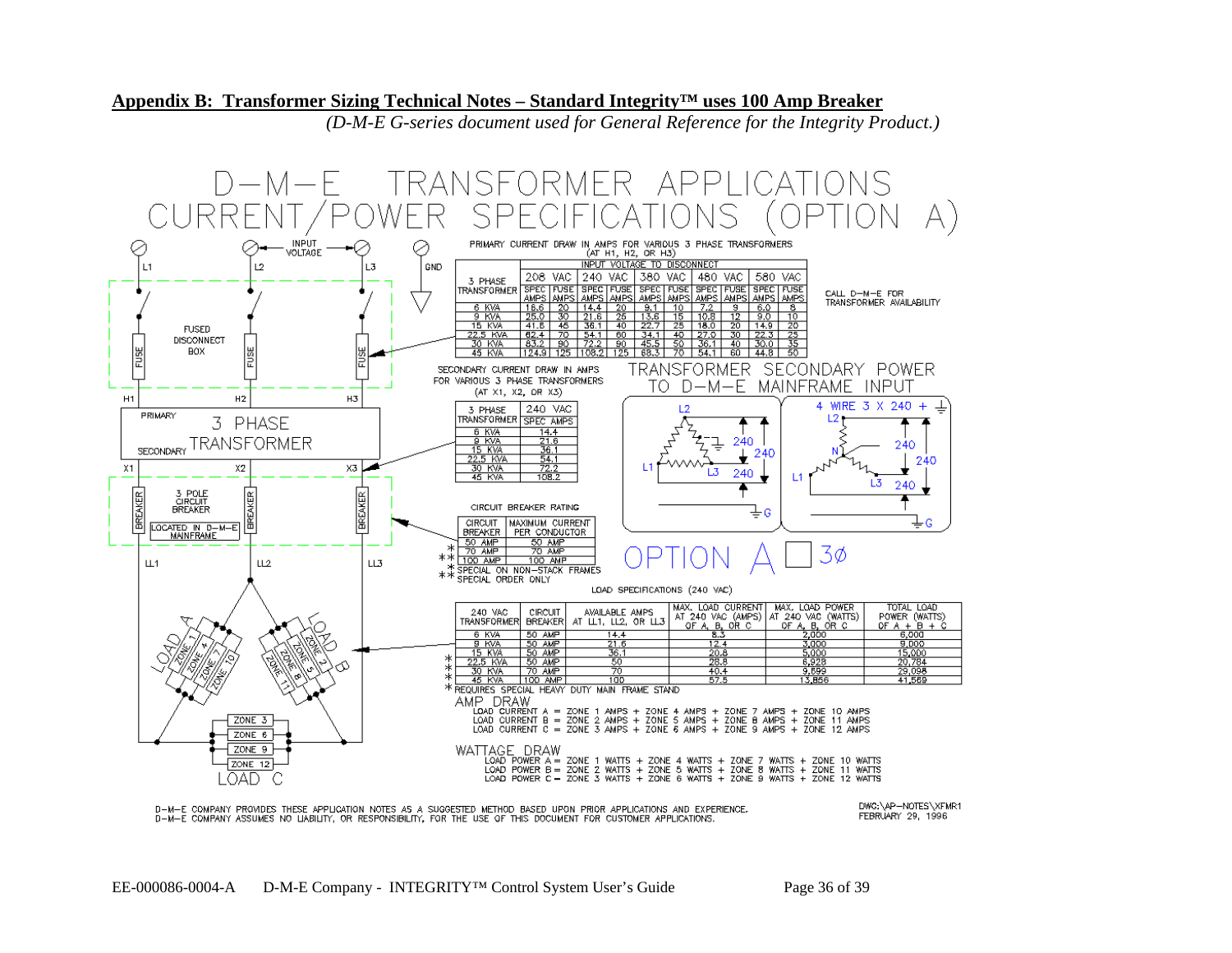## **Appendix C: Recipe Configuration Summary Details and Worksheets.**

## **DME Integrity Controller ICM User Configuration Sheet - Operator Front Panel Entry Method**

#### **Factory Standard Fixed Recipes ( Shipped out of the box as F.1 US Standard Degrees F)**

F.1.00 = US Standard Configuration in Degrees F ( Factory Set as Degrees F and SSM/CSS PID and Step Start SmartStart Dryout) F.2.00 = SI Units Standard Configuration in Degrees C ( Factory Set as Degrees C and SSM/CSS PID and Step Start SmartStart Dryout)

### **User Configurable Recipes - Loaded from the Factory with the Following Default Values.**

## **Degree F; J Type T/C - Factory Default User Configurable Recipes ( Can be changed/modified by user.)**

U.1.00 = User Config. Recipe #1 => Slow Manifold, F.1 Recipe without GACF functions enabled, Thermal Response Slow, Layer & Group = 1 U.2.00 = User Config. Recipe #2 ==> MEN Zone, F.1 Recipe without GACF functions enabled, Layer & Group = 2 U.3.00 = User Config. Recipe #3 ==> Fast Nozzles, Patented GFI Dryout, Zero Cross Operator Tune PID Control, Layer & Group =3 U.4.00 = User Config. Recipe #4 ==> Faster Nozzles, Patented GFI Dryout, Phase Angle Fire Operator Tune PID Control, Layer & Group =3

#### **Degree C; J Type T/C - Factory Default User Configurable Recipes ( Can be changed/modified by user.)**

U.5.00 = User Config. Recipe #5 => Slow Manifold, F.1 Recipe without GACF functions enabled, Thermal Response Slow, Layer & Group = 1 U.6.00 = User Config. Recipe #6 ==> MEN Zone, F.1 Recipe without GACF functions enabled, Layer & Group = 2 U.7.00 = User Config. Recipe #7 ==> Fast Nozzles, Patented GFI Dryout, Zero Cross Operator Tune PID Control, Layer & Group =3 U.8.00 = User Config. Recipe #8 ==> Faster Nozzles, Patented GFI Dryout, Phase Angle Fire Operator Tune PID Control, Layer & Group =3

**Degree F; J Type T/C – Factory Default - Monitor Mode Only – Does not control temperature ( Can be changed/modified by user.)**  U.9.00 = User Configuration Recipe #9 ( Factory Set as F.1 except it is a Monitor Mode Only and NO PID Temperature Control )

#### **LOCAL Recipe - One Recipe above is Loaded in LOCAL and Run in the Module. Operator Adjustments are stored in LOCAL, not Above Recipes.**

 L.1.00 = Current Running Recipe. Note: can be viewed only in Diagnostic Menu under d.L.SS where SS are the Recipe Steps. This Recipe Can be copied back into the User configuration Recipes Above to update user adjustments.

U.X.SS = User configurations from  $X = 1$  to 9 and SS is the Configurations Step or Value being entered. All the Recipes has the same SS steps.

NOTE: "GACF" = Global Alarm/Control Functions from IFM Frame Module ( OFF, IDLE, NORMAL, BOOST ) (G-Series referred to as TAS - Temperature Alarm/System Control Module)

#### NOTE: Recipe Password Level Quick Reference. Refer to Password Level in this manual for more detailed information.

P.002 Selects Recipe to Load and Run

P.003 copy one recipe to one of  $U.1 - U.9$  recipes

P.004 Modify one User Config. Recipe U.1 thru U.9 (after saving modified recipe, you must run P.002 password to Load and Run Recipe.)

P.007 Recipe Error Recovery ( try to recover original settings, not operator last adjusted readings.)

P.009 RESET All Recipes to These Factory Defaults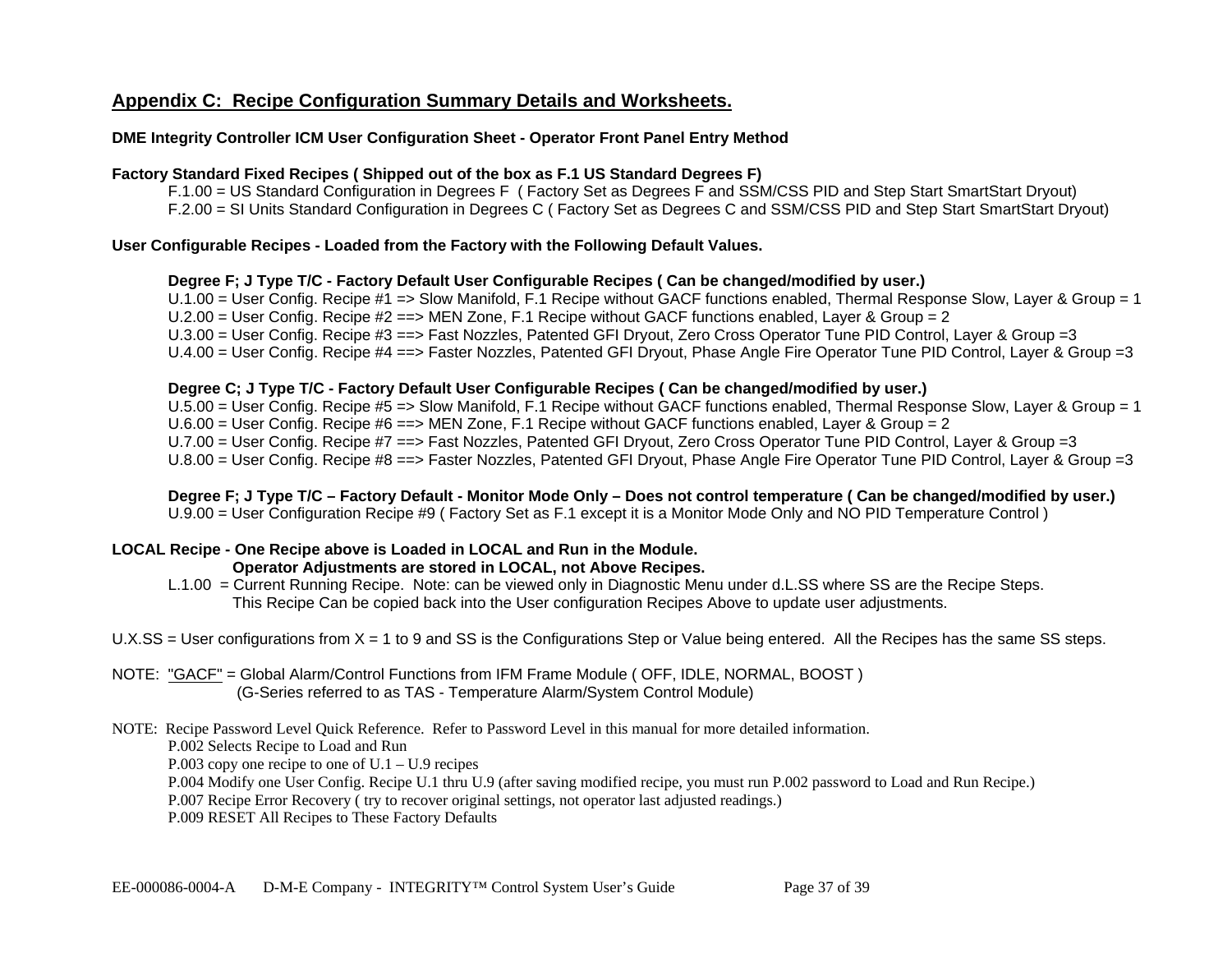|    | SS Description                                                | SS                 | SS | F.1. F.2. Customer Range                                                                                                  | U.1.S U.2.S U.3.S U.4.S U.5.S U.6.S U.7.S U.8.S U.9.S<br>S | S                  | S<br>S             |                         | S                  | S<br>S             | S                  | S                  |                         |
|----|---------------------------------------------------------------|--------------------|----|---------------------------------------------------------------------------------------------------------------------------|------------------------------------------------------------|--------------------|--------------------|-------------------------|--------------------|--------------------|--------------------|--------------------|-------------------------|
|    | 01 Engineering Units - Deg<br>F/C                             | $\mathbf 0$        |    | $1 0=F(50-1200F)$ , $1=C(10-650C)$                                                                                        | $\mathbf{O}$                                               | $\mathbf{0}$       | $\mathbf{O}$       | $\mathbf{0}$            | $\mathbf{1}$       | $\mathbf{1}$       | $\mathbf{1}$       | $\mathbf{1}$       | $\mathbf 0$             |
|    | 02 Sensor Type                                                | $\mathbf{1}$       |    | 1 0=none, 1=J $T/C$ , 2=K $T/C$                                                                                           | 1                                                          | 1                  | 1                  | $\mathbf{1}$            | 1                  | $\mathbf{1}$       | 1                  | $\mathbf{1}$       | $\mathbf{1}$            |
|    | 03 GACF Boost Enable                                          | $\mathbf{1}$       |    | 10=disabled, 1=enabled                                                                                                    | $\mathbf{0}$                                               | $\mathbf{0}$       | $\mathbf{1}$       | $\mathbf{1}$            | $\mathbf{0}$       | $\mathbf{0}$       | $\mathbf{1}$       | $\mathbf{1}$       | $\mathbf{1}$            |
| 04 | GACF Boost Value                                              | 50                 |    | $25 + 1$ to $+255$ (Deg F/C)                                                                                              | 50                                                         | 50                 | 50                 | 50                      | 25                 | 25                 | 25                 | 25                 | 50                      |
|    | 05 GACF IDLE Boost Enable                                     | $\mathbf{1}$       |    | 1 0=disabled, 1=enabled                                                                                                   | $\overline{0}$                                             | $\Omega$           | $\mathbf{1}$       | $\mathbf{1}$            | $\mathbf{0}$       | $\mathbf{0}$       | $\mathbf{1}$       | $\mathbf{1}$       | $\mathbf{1}$            |
| 06 | GACF IDLE Value                                               | 212                |    | 100 Refer to Engineering Units Deg F/C                                                                                    | 212                                                        | 212                | 212                | 212                     | 100                | 100                | 100                | 100                | 212                     |
|    | 07 GACF OFF Enable                                            | $\overline{1}$     |    | 1 0=disabled, 1=enabled                                                                                                   | $\overline{\phantom{0}}$                                   | $\mathbf{0}$       | $\mathbf{1}$       | $\mathbf{1}$            | $\mathbf{0}$       | $\mathbf{0}$       | $\mathbf{1}$       | $\mathbf{1}$       | $\mathbf{1}$            |
|    | 08 AutoSetPointMode                                           | $\overline{0}$     |    | $0$ 0=Normal, 1= Enable fixed +/- Adj. Bands                                                                              | $\overline{0}$                                             | $\mathbf 0$        | $\mathbf 0$        | $\overline{0}$          | $\mathbf 0$        | $\mathbf{0}$       | $\Omega$           | $\mathbf 0$        | $\mathbf 0$             |
| 09 | Auto Setpoint Fixed<br>$+Ad\overline{1}$ .                    | 450                |    | $235$ >-Adj. (Refer to Engineering Units Deg F/C)                                                                         | 450                                                        | 450                | 450                | 450                     | 235                | 235                | 235                | 235                | 450                     |
| 10 | Auto Setpoint Fixed -<br>Adj.                                 | 400                |    | $200 \leq A \leq d$ . (Refer to Engineering Units Deg F/C)                                                                | 400                                                        | 400                | 400                | 400                     | 200                | 200                | 200                | 200                | 400                     |
|    | 11 ManualSetpointMode                                         | $\overline{0}$     |    | $0$ 0=Normal, 1=Enable fixed +/- Adj. Bands                                                                               | $\overline{0}$                                             | $\overline{0}$     | $\overline{0}$     | $\mathbf{0}$            | $\mathbf{0}$       | $\mathbf{0}$       | $\mathbf{0}$       | $\mathbf{0}$       | $\overline{0}$          |
| 12 | Manual Setpoint Fixed<br>+Adj.                                | 15                 |    | 15 1 to 100 >-Adj. ( percent power )                                                                                      | 15                                                         | 15                 | 15                 | 15                      | 15                 | 15                 | 15                 | 15                 | 15                      |
| 13 | Manual Setpoint Fixed -<br>Adj.                               | 5                  |    | $50$ to $99 < +Adj$ . ( percent power )                                                                                   | 5                                                          | 5                  | 5                  | 5                       | 5                  | $5\phantom{1}$     | 5                  | $5\phantom{1}$     | 5                       |
|    | 14 Automatic Boost Enable                                     | $\overline{0}$     |    | 0 0=disabled, 1=enabled                                                                                                   | $\mathbf 0$                                                | $\mathbf{0}$       | $\mathbf{0}$       | $\mathbf{0}$            | $\mathbf 0$        | $\mathbf 0$        | $\mathbf{0}$       | $\mathbf{0}$       | $\mathbf{0}$            |
| 15 | Automatic Boost Value                                         | 50                 |    | $25 + 1$ to $+255$ (Deg F/C)                                                                                              | 50                                                         | 50                 | 50                 | 50                      | 25                 | 25                 | 25                 | 25                 | 50                      |
|    | 16 Lights Out Enable                                          | $\overline{0}$     |    | 0 0=disabled, 1=enabled                                                                                                   | $\mathbf 0$                                                | $\mathbf{0}$       | $\mathbf{0}$       | $\mathbf{0}$            | $\mathbf{0}$       | $\mathbf{0}$       | $\mathbf 0$        | $\mathbf 0$        | $\overline{\mathbf{0}}$ |
|    | 17 Auto Bumpless Transfer<br>Enable                           | $\mathbf{1}$       |    | 10=disabled, 1=enabled                                                                                                    | $\mathbf{1}$                                               | $\mathbf{1}$       | $\mathbf{1}$       | $\mathbf{1}$            | $\mathbf{1}$       | $\mathbf{1}$       | $\mathbf{1}$       | $\mathbf{1}$       | $\mathbf{1}$            |
|    | 18 Maximum Power Auto Mode<br>19 Maximum Power Manual<br>Mode | 100<br>100         |    | 100 25 to 100 ( percent power upper limit )<br>100 25 to 100 ( percent power upper limit )                                | 100<br>100                                                 | 100<br>100         | 100<br>100         | 100<br>100              | 100<br>100         | 100<br>100         | 100<br>100         | 100<br>100         | 100<br>100              |
|    | 20 Over Current Detection<br>21 Thermal Response Alarm        | 15<br>$\mathbf{1}$ |    | 15 3 to 15 amps<br>1 0=disabled, 1=enabled                                                                                | 15<br>$\mathbf{1}$                                         | 15<br>$\mathbf{1}$ | 15<br>$\mathbf{1}$ | 15<br>$\mathbf{1}$      | 15<br>$\mathbf{1}$ | 15<br>$\mathbf{1}$ | 15<br>$\mathbf{1}$ | 15<br>$\mathbf{1}$ | 15<br>$\mathbf{1}$      |
| 22 | Enable<br>Thermal Response                                    | $\mathbf 0$        |    | 0 0=Normal, 1=Slow Response (large manifolds)                                                                             | $\mathbf{1}$                                               | $\mathbf{0}$       | $\mathbf{0}$       | $\mathbf 0$             | $\mathbf{1}$       | $\overline{0}$     | $\mathbf{0}$       | $\mathbf{0}$       | $\mathbf 0$             |
|    | Normal/Slow<br>23 Deviation Meter: High                       | 30                 |    | 17 3-255 > High Red Solid (Units per Deg F/C)                                                                             | 30                                                         | 30                 | 30                 | 30                      | 17                 | 17                 | 17                 | 17                 | 30                      |
|    | Red Flashing<br>24 Deviation Meter: High                      | 20                 |    | 11 2-254 > High Yellow Solid (Units per Deg F/C)                                                                          | 20                                                         | 20                 | 20                 | 20                      | 11                 | 11                 | 11                 | 11                 | 20                      |
|    | Red Solid<br>25 Deviation Meter: High                         | 10                 |    | $6 1-253 > 0$ (Units per Deg F/C) (0 at setpoint)                                                                         | 10                                                         | 10                 | 10                 | 10                      | 6                  | 6                  | 6                  | 6                  | 10                      |
|    | Yellow Solid<br>26 Deviation Meter: Low                       | 10                 |    | $6$ 1-253 > 0 (Units per Deg F/C) (0 at setpoint)                                                                         | 10                                                         | 10                 | 10                 | 10                      | 6                  | 6                  | 6                  | 6                  | 10                      |
|    | Yellow Solid<br>27 Deviation Meter: Low Red                   | 20                 |    | 11 2-254 >Low Yellow Solid (Units per Deg F/C)                                                                            | 20                                                         | 20                 | 20                 | 20                      | 11                 | 11                 | 11                 | 11                 | 20                      |
|    | Solid<br>28 Deviation Meter: Low Red                          | 30                 |    | 17 3-255 >Low Red Solid (Units per Deg F/C)                                                                               | 30                                                         | 30                 | 30                 | 30                      | 17                 | 17                 | 17                 | 17                 | 30                      |
|    | Flashing<br>29 Dryout Type                                    | $\mathbf{0}$       |    | 0 0=Step Start; Zero Cross, 1=Patented GFI; Phase                                                                         | $\mathbf{0}$                                               | $\mathbf{0}$       | $\mathbf{1}$       | $\mathbf{1}$            | $\mathbf 0$        | $\mathbf{0}$       | $\mathbf{1}$       | $\mathbf{1}$       | $\mathbf 0$             |
|    | 30 Dryout Lock                                                | $\mathbf{1}$       |    | Angle Fire<br>1 0=No Lock, 1=Locked Dryout                                                                                | 1                                                          | 1                  | 1                  | $\mathbf{1}$            | 1                  | $\mathbf{1}$       | 1                  | $\mathbf{1}$       | $\mathbf{1}$            |
|    | 31 Controller Control<br>Output                               | $\mathbf{0}$       |    | 0 0=Zero Cross Triac Firing, 1=Phase Angle Triac<br>Firing, ( Not Available 2=Time Proportion)                            | $\mathbf{0}$                                               | $\mathbf{0}$       | $\mathbf{0}$       | $\mathbf{1}$            | $\mathbf 0$        | $\mathbf{0}$       | $\mathbf{0}$       | $\mathbf{1}$       | $\mathbf 0$             |
| 32 | 2) Time Proportion -<br>Cycle Time                            | 10 <sub>1</sub>    |    | 10 Not Available: 10 to 60 seconds                                                                                        | 10                                                         | 10                 | 10                 | 10                      | 10                 | 10                 | 10                 | 10                 | 10                      |
| 33 | 2) Time Proportion -<br>Minimum On Time                       | $\mathbf{1}$       |    | 1 Not Available:<br>0.1 to 60.0 seconds increments of<br>100 milliseconds                                                 | $\mathbf{1}$                                               | $\mathbf{1}$       | $\mathbf{1}$       | $\mathbf{1}$            | $\mathbf{1}$       | $\mathbf{1}$       | $\mathbf{1}$       | $\mathbf{1}$       | $\mathbf{1}$            |
| 34 | 2) Time Proportion -                                          | $\mathbf{1}$       |    | 1 Not Available:<br>0.1 to 60.0 seconds increments of<br>100 milliseconds                                                 | $\mathbf{1}$                                               | 1                  | $\mathbf{1}$       | $\mathbf{1}$            | 1                  | $\mathbf{1}$       | 1                  | $\mathbf{1}$       | $\mathbf{1}$            |
|    | Minimum Off Time<br>35 PID Overshoot Control                  | $\mathbf{1}$       |    | 10=disabled, 1=enabled                                                                                                    | $\mathbf{1}$                                               | $\mathbf{1}$       | $\mathbf{1}$       | $\mathbf{1}$            | $\mathbf{1}$       | $\mathbf{1}$       | $\mathbf{1}$       | $\mathbf{1}$       | $\mathbf{1}$            |
|    | Enable<br>36 PID Control Type                                 | $\mathbf{1}$       |    | 1 0=Monitor Mode, 1=Legacy PID, (N/A: 2=Select PID),                                                                      | $\mathbf{1}$                                               | $\mathbf{1}$       | 3                  | $\overline{\mathbf{3}}$ | 1                  | $\mathbf{1}$       | 3                  | 3                  | $\mathbf 0$             |
| 37 | 3) Operator Tune -                                            | 100                |    | $3 = Operator$ Tune, $(N/A: 4 = AutoTune)$<br>100 1 to 100 degrees F Bandwidth ( If 100, Low Gain=1,                      | 100                                                        | 100                | 100                | 100                     | 100                | 100                | 100                | 100                | 100                     |
|    | Bandwidth<br>38 3) Operator Tune - Reset                      | 100                |    | If $1$ , High Gain = 100)<br>100 Resets per minute entered in .01 to 2.55 ( 100 =<br>1 00 higher walues make Cain Higher) | 100                                                        | 100                | 100                | 100                     | 100                | 100                | 100                | 100                | 100                     |

#### D-M-E Factory ICM1502 Module Default Recipes ( Only U.1 thru U.9 can be change by customer, F.1 and F.2 are fixed.

EE-000086-0004-A D-M-E Company - INTEGRITY™ Control System User's Guide Page 38 of 39